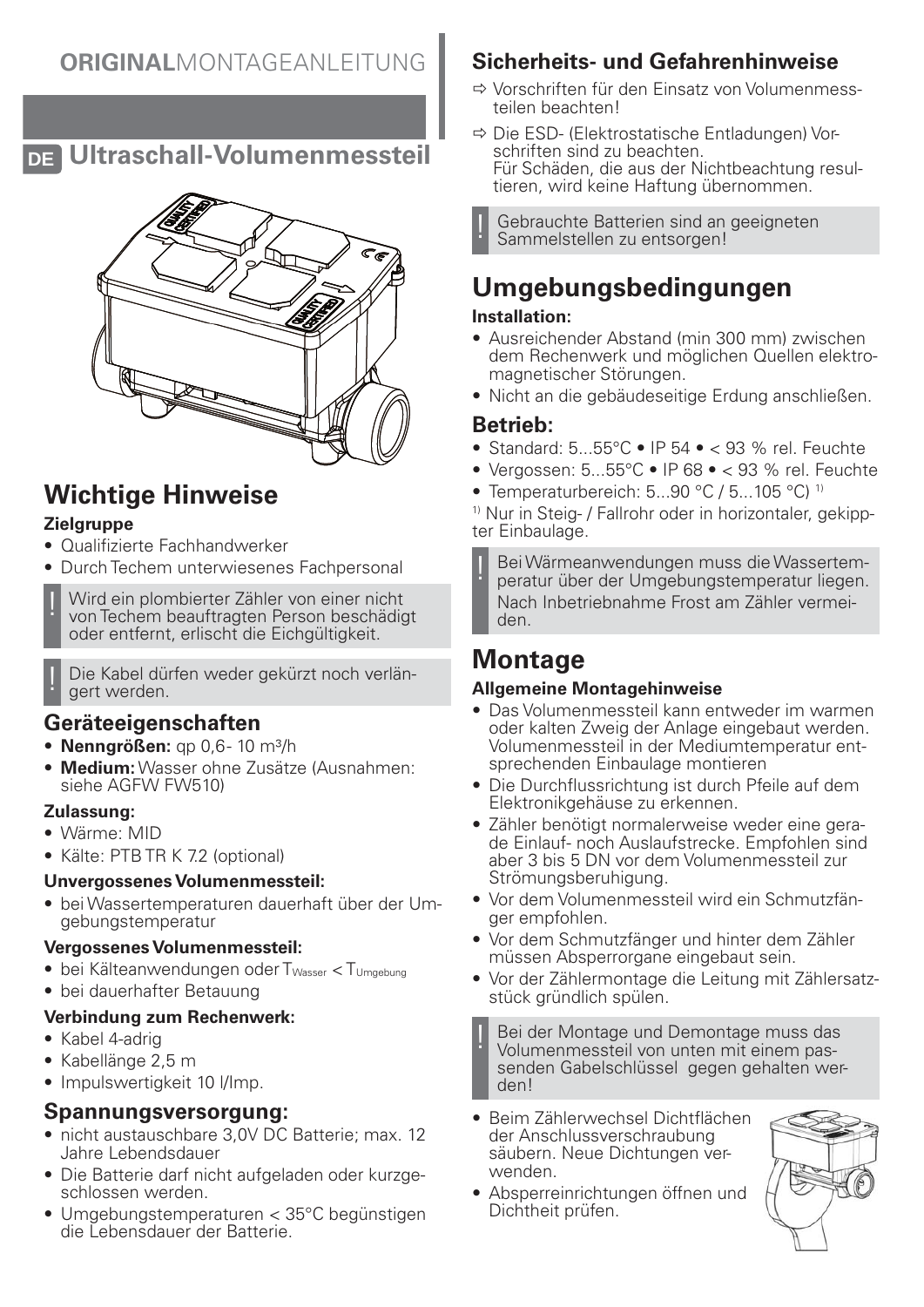- Nach der Montage Dicht- und Funktionsprüfung durchführen.
- Inbetriebnahme dokumentieren.

## **Einbaulagen**

- waagerecht, senkrecht, schräg
- bis zu 45° zur Rohrachse nach oben gedreht
- bis zu 90° zur Rohrachse nach unten gedreht
- Elektronikgehäuse nur dann nach oben montieren, wenn bei der Installation mit hohem Betriebsdruck und mit automatischen Lüftern gearbeitet wird.
- Bei Installation in feuchter Umgebung den Zähler 45° zur Rohrachse gedreht einbauen

! Innerhalb einer Liegenschaft möglichst einheitlich montieren!

## **Geeignete und nicht geeignete Einbaustellen**



### A, B: OK,

- C:nicht OK- Luftansammlung im Volumenmes teil. Einbau an einem Hochpunkt nur mit vor handener Entlüftungsmöglichkeit. Kein Einbau an einem Tiefpunkt!
- D:Nur in geschlossenen Systemen OK.
- E: nicht OK unmittelbar nach einer Verengung oder drosselnden Bauteil.
- F:nicht OK- zu nahe an der Saugseite einer Pumpe.
- G:nicht OK- nach einem Umlenkboden in zwei Ebenen
- Bei mehreren Zählern in einer Einheit: Gleiche Einbaubedingungen beachten!Bei Einbau des Volumenmessteils im gemeinsamen Rücklauf zweier Kreise:Mindestabstand vom Zusammenfluss (T-Stück): 10 x DN.
- Bei A ist der gekippte Einbau des Volumenmessteil mit 45° empfohlen.

# **Kommunikation**

Der Volumenmessteil besitzt zwei Impulsausgänge.

- Nutzplus zum Anschluss an ein Rechenwerk.
- Prüfplus (hochauflösender Plusausgang für Prüfstellen)

# **Anschluss**

## **Anschluss an ein Rechenwerk (classic S3):**

- Weißes Kabel = Puls (Klemme 10)
- Blaues Kabel = Erdung (GND) (Klemme 11)

### **Ohne Belegung (nur für Prüfstelle):**

- Gelbes Kabel
- Braunes Kabel

## **Symbole**

| z. B. 1                 | Klasse der<br>Erfassungsgenauigkeit        |
|-------------------------|--------------------------------------------|
| PN/PS                   | Druckstufe                                 |
| z. B. DE-07-MI004-      | Konformitätsnummer                         |
| CE M                    | Eichjahr,<br>Benannte Stelle,              |
| qi $[m3/h]$             | kleinster Durchfluss<br>(bei qi/qp = 1:50) |
| qp $[m^3/h]$            | Nenndurchfluss                             |
| z. B. DN15              | <b>Anschluss Nennweite</b>                 |
| $\Sigma$ m <sup>3</sup> | Horizontal                                 |
|                         | Vertikal                                   |

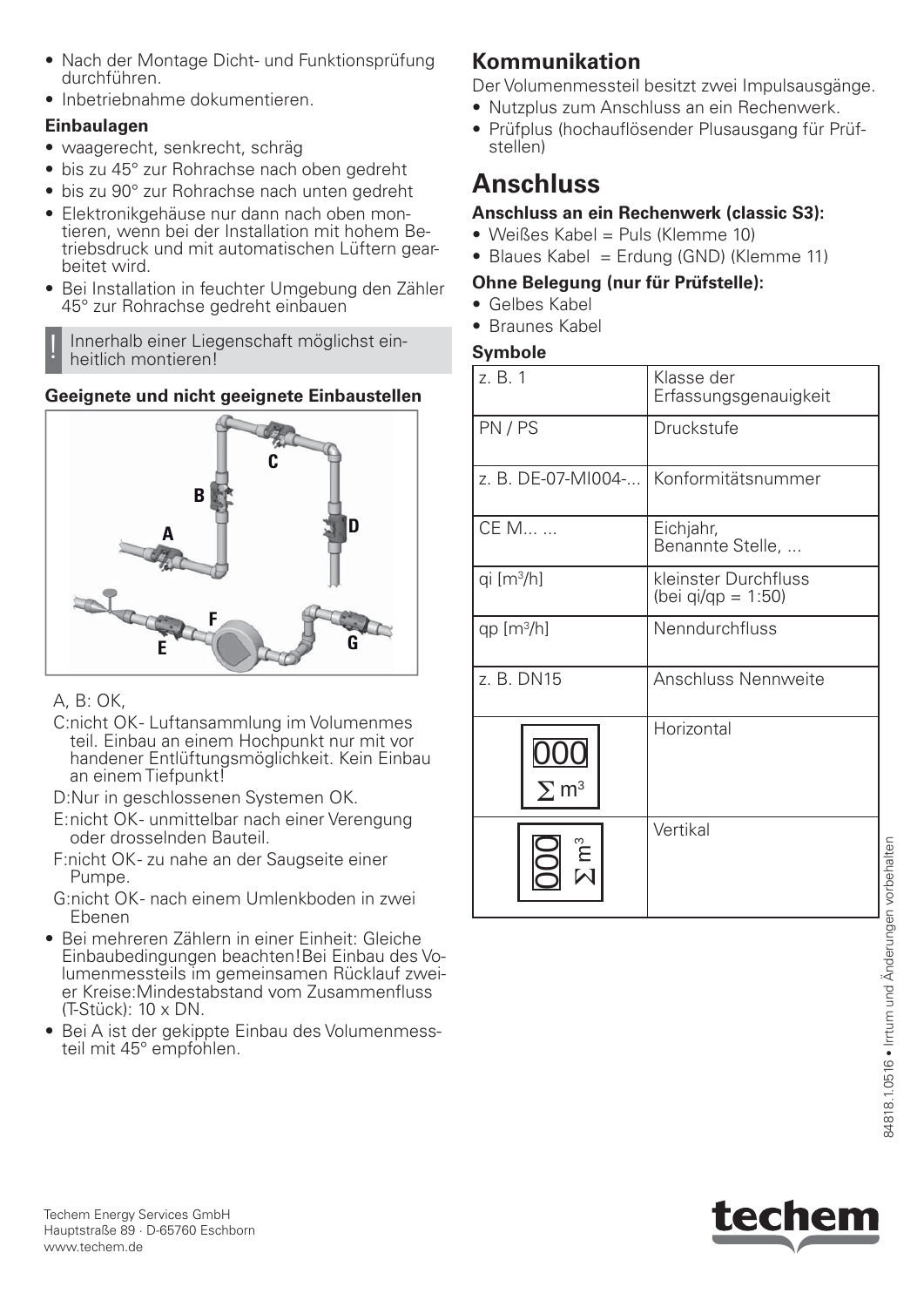**GB Ultrasonic volume measuring section**



# **Important information**

### **Target group**

- Qualified craftsmen
- Specialist personnel trained by Techem
- If a sealed meter is damaged or removed by a person not authorised by Techem, the calibration is no longer valid.

The cables must neither be shortened nor extended.

## **Device properties**

- **Nominal sizes:** qp 0.6-10 m<sup>3</sup>/h
- **Medium:** Water without additives (exceptions: see AGFW FW510)

#### **Approval:**

- Heat: MID
- Cold: PTB TR K 7.2 (optional)

#### **Non-cast volume measuring section:**

• for water temperatures constantly exceeding the ambient temperature

#### **Cast volume measuring section:**

- for cooling applications or  $T_{water} < T_{ambient}$
- for constant condensation

### **Connection to the computer unit:**

- 4-core cable
- Cable length 2.5 m
- Pulse value 10 l/pulse

### **Power supply:**

- non-replaceable 3.0V DC battery; max. 12 years operating life
- This battery must not be recharged or short-circuited.
- Ambient temperatures <35° C fayour the operat-

ing life of the battery.

## **Safety and hazard information**

- $\Rightarrow$  The regulations for the use of volume measuring sections must be observed.
- $\Rightarrow$  The regulations for ESD (electrostatic discharges) must be complied with. No liability will be accepted for any damages caused by failure to comply with the regulations.

Used batteries must be disposed of at the proper collection points!

# **Ambient conditions**

### **Installation:**

- Installation: sufficient spacing (min. 300 mm) between the computer unit and possible sources of electromagnetic interference.
- Do not connect to the building's earthing.

## **Operation:**

- Standard:  $5...55^{\circ}$ C IP  $54 \cdot 93$  % rel. humidity
- Cast: 5...55°C IP 68 < 93 % rel. humidity
- Temperature range: 5...90 °C / 5...105 °C)<sup>1)</sup>

<sup>1)</sup> Only in ascending / down pipe or in horizontal, inclined installation position.

The water temperature must be higher than the ambient temperature for heating applications.

Avoid frost on the meter after commissioning.

# **Installation**

### **General installation instructions**

- The volume measuring section can either be installed in the hot or cold branch of the system. Install the volume measuring section in the installation position corresponding to the medium temperature
- The flow direction can be recognised from the arrows on the electronics housing.
- Meters normally neither need a straight inlet nor a straight outlet pipework run. However, we recommend 3 to 5 DN in front of the volume measuring section in order to smoothen flow.
- We recommend using a strainer in front of the volume measuring section.
- Shut-off valves must be installed in front of the strainer and behind the meter.
- Rinse the pipe with the replacement meter section thoroughly before installing the meter.

For the installation and disassembly, the volume measuring section must be held rigid from below using an appropriate open-end wrench!

- If replacing a meter, be sure to clean the sealing surfaces of the union piece connector. Use new seals.
- Open the shut-off devices and check their leak-tightness.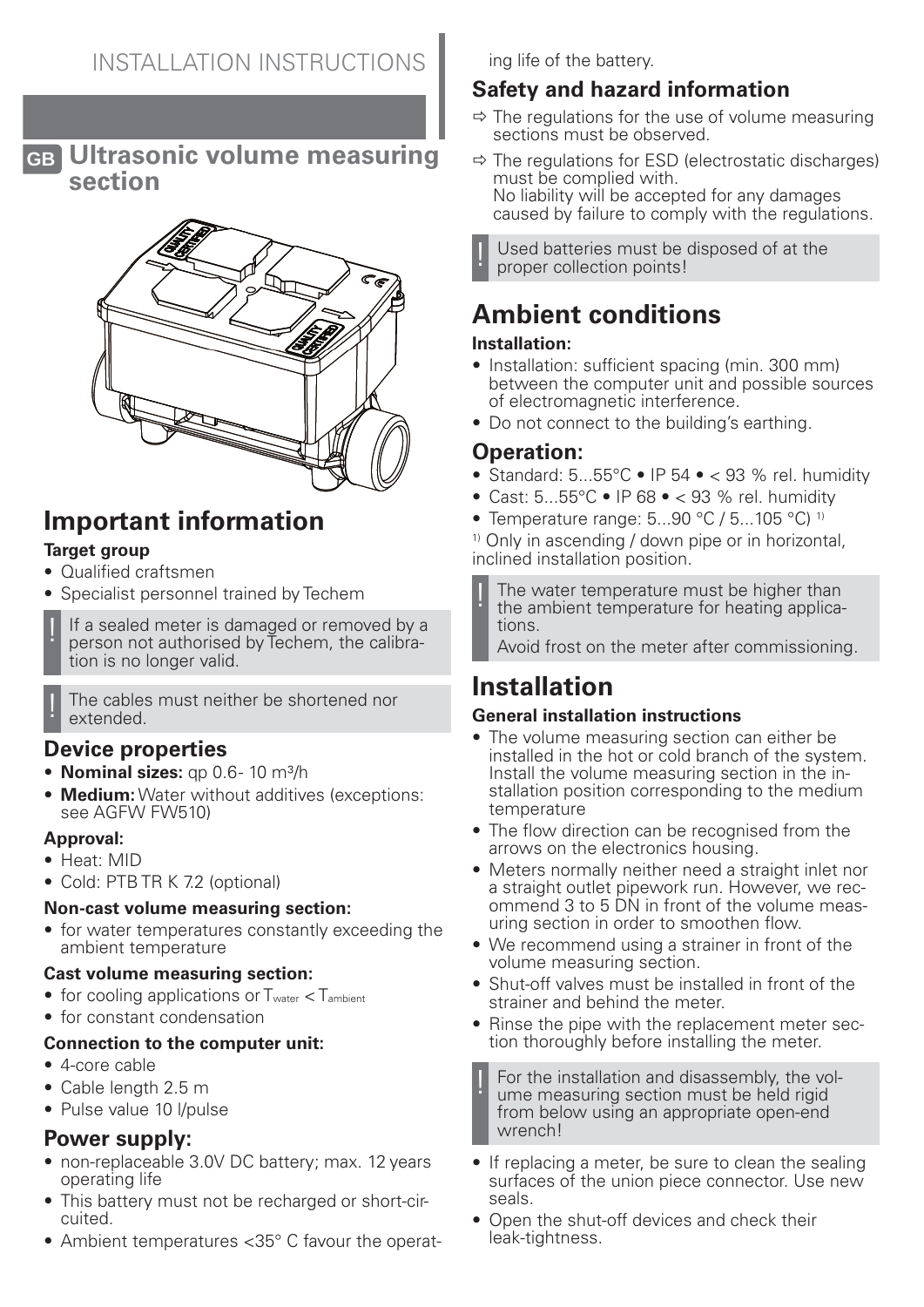- After installation, perform test for function and leaks.
- Document commissioning.

### **Installation positions**

- horizontal, vertical, at an angle
- rotated up to 45° upwards to the pipe axle
- rotated up to 90° downwards to the pipe axle
- Only install electronics housing upwards if high operating pressure and automatic ventilators are used.
- When installed in damp conditions, the meter must be installed rotated 45° to the pipe axle

If possible, use the same installation method within one property!

## **Suitable and unsuitable installation locations**



### A, B: OK,

C: not OK- air accumulation in the volume measuring section. Installation at a high point only if a bleeding option exists. No installation at a low point!

D: only OK in closed systems.

E: not OK- directly after a restriction or a reducing component.

F: not OK- too close on the suction side of a pump.

G: not OK- after a bypass loop in two levels

- If there are several meters in one unit: Observe identical installation conditions! When installing the volume measuring section in the shared outlet of two circuits: minimum distance from the junction (T-piece): 10 x DN.
- Inclined installation of the volume measuring section with 45° is recommended at A.

## **Communications**

The volume measuring section has two pulse outputs.

- Signal pulse for computer unit connection.
- Test pulse (high-resolution pulse output for test points)

## **Connector**

### **Connection to a computer unit (classic S3):**

- White cable  $=$  pulse (clamp 10)
- Blue cable = earthing  $(GND)$  (cable 11)

### **Unassigned (only for test points):**

- Yellow cable
- Brown cable

### **Symbols**

| e.g. 1                  | Recording precision<br>class            |
|-------------------------|-----------------------------------------|
| PN/PS                   | Pressure level                          |
| e.g. DE-07-MI004-       | Conformity number                       |
| CE M                    | Calibration year,<br>notified body,     |
| qi [m <sup>3</sup> /h]  | Lowest flow rate<br>$(at qi/qp = 1:50)$ |
| qp $[m3/h]$             | Nominal flow rate                       |
| e.g. DN 15              | Connection nominal diam-<br>eter        |
| $\Sigma$ m <sup>3</sup> | Horizontal                              |
|                         | Vertical                                |

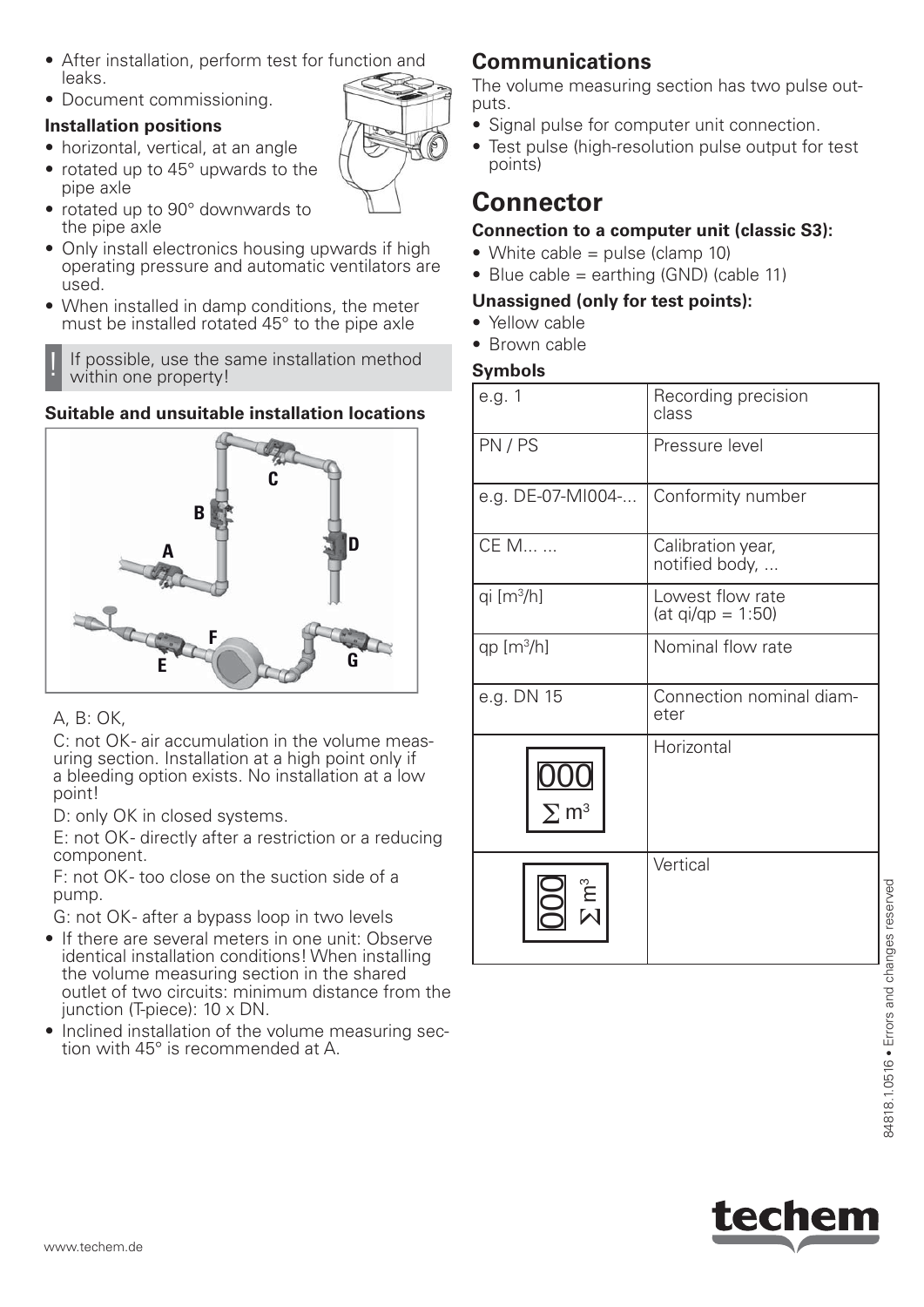**FR Compteur d'énergie à ultrasons**



## **Remarques importantes Groupe cible**

- Techniciens spécialisés qualifiés
- Personnel spécialisé formé par Techem
- Dans le cas où un compteur scellé serait endommagé ou enlevé par une personne non agréée par Techem, la validité de l'étalonnage expire.

Il est interdit de raccourcir ou de rallonger les câbles.

## **Caractéristiques de l'appareil**

- **Dimensions nominales**: qp 0.6-10 m<sup>3</sup>/h
- **medium :** eau sans additifs (exception : cf. AGFW FW510)

### **Autorisation :**

- Chaleur : MID
- Froid: PTB TR K 7.2 (en option)

#### **Mesureur non-scellé :**

• pour les températures de l'eau, durablement au-dessus de la température ambiante

#### **Mesureur scellé :**

- pour les utilisations à froid ou Teau < Tambiant
- en cas de condensation

#### **Raccordement au calculateur :**

- Câble à 4 brins
- Longueur de câble 2,5 m
- Valeur d'impulsion 10 l/Imp.

## **Alimentation électrique :**

- batterie 3,0V DC non remplaçable ; durée de vie max. de 12 ans
- La batterie ne doit pas être rechargée ou court-circuitée.

• Des températures ambiantes < 35°C améliorent la durée de vie de la batterie.

### **Consignes de sécurité et avertissements**

- $\Rightarrow$  Respectez les directives relatives à l'utilisation de mesureurs !
- $\Rightarrow$  Les directives ESD (décharges électrostatiques) doivent être respectées. Techem ne peut pas être tenu pour responsable des dégâts causés par le non respect de ces directives.

Rapportez les piles usagées à un lieu de récupération !

# **Conditions d'environnement**

#### **Installation :**

- distance suffisante (min.300 mm) entre le calculateur et une éventuelle source d'interférences électromagnétiques.
- Ne pas raccorder à la terre du bâtiment.

## **Fonctionnement :**

- Standard :  $5...55^{\circ}$ C IP  $54 \cdot 93$  % humidité rel.
- Scellé : 5...55°C IP 68 < 93 % humidité rel.
- Plage de température :  $5...90$  °C /  $5...105$  °C) <sup>1)</sup>

1) Uniquement dans le cas d'une installation de tuyau montant/descendant ou horizontale/inclinée.

Pour les utilisations à chaud, la température de l'eau doit être supérieure à celle du milieu ambiant.

Après la mise en service, évitez tout gel au niveau du compteur.

## **Montage**

### **Consignes générales de montage**

- Le mesureur peut être monté aussi bien dans une branche chaude que froide de l'installation. Montez le mesureur selon le type de montage correspondant à la température du medium
- Le sens du débit peut être identifié grâce à des flèches sur le boîtier électronique.
- Normalement, le compteur ne nécessite ni longueur droite amont ni longueur droite aval. Il est recommandé de respecter 3 à 5 DN à l'amont du mesureur afin de garantir un courant calme.
- Il est recommandé de monter un filtre en amont du mesureur.
- Des robinets d'arrêt doivent être installés avant le filtre et après le compteur de chaleur.
- Avant le montage du compteur, rincez abondamment la canalisation et la pièce de rechange du compteur.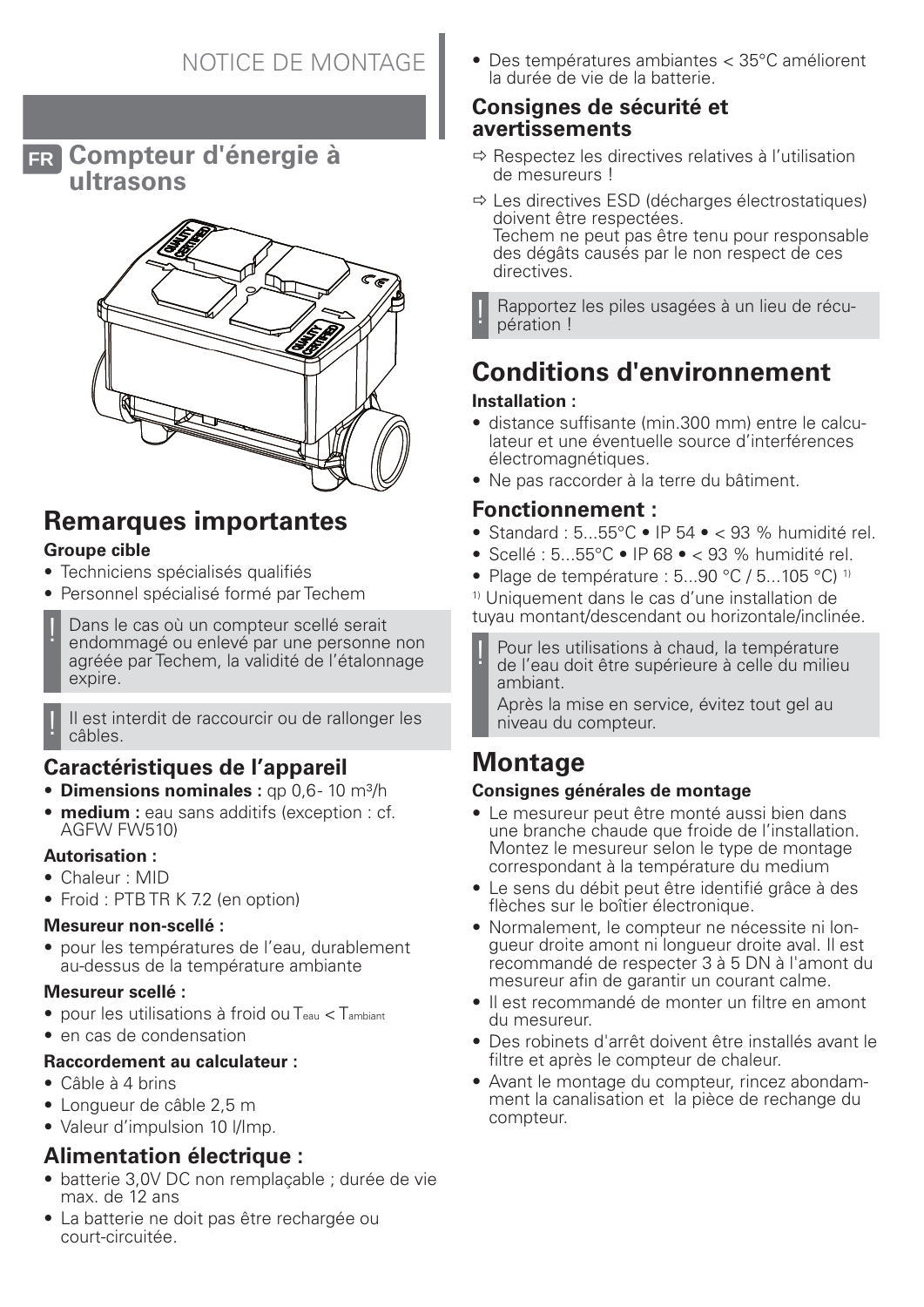- Lors du montage et du démontage, le mesureur doit être maintenu par une clé à fourche adaptée, placée au-dessous.
- Lors du remplacement du compteur, nettoyez les surfaces des joints de raccords vissés. Utilisez de nouveaux joints.
- Ouvrez les dispositifs de verrouillage et vérifiez les joints.
- 
- Après le montage, effectuez un contrôle de fonctionnement et d'étanchéité.
- Documentez la mise en service.

#### **Positions de montage**

- horizontale, verticale, en diagonale
- inclinaison vers le haut jusqu'à 45° par rapport à l'axe de la canalisation
- inclinaison vers le bas jusqu'à 90° par rapport à l'axe de la canalisation
- Ne montez le boîtier électronique vers le haut tation et une ventilation automatique sur l'installation
- Pour les installations situées dans des environne-• Câble marron ments humides, montez le compteur suivant une inclinaison de 45° par rapport à l'axe de la canalisation

Dans un bien foncier, montez de la manière la plus homogène possible !

### **Points de montage adaptés et non adaptés**



### A, B : OK,

C : non : accumulation d'air dans le mesureur Montage sur un point haut uniquement avec un moyen d'évacuation de l'air à disposition. Pas de montage au point le plus bas !

D : OK uniquement pour les systèmes fermés.

E : non: directement après un resserrement ou une pièce à étranglement.

F : non : trop proche d'une pompe à aspiration.

G : non : après une courbe de renvoi sur deux niveaux

- Lors de la présence de plusieurs compteurs dans une unité : Respectez les même conditions de montage ! Lors du montage du mesureur dans le retour commun à deux circuits : distance minimale par rapport au point de rencontre des deux circuits 10 x DN.
- Dans le cas A, le montage incliné du mesureur selon un angle de 45° est recommandé.

## **Communication**

Le mesureur dispose de deux sorties d'impulsion.

- Impulsion de mesure pour raccord à un calculateur.
- Impulsion test (sortie impulsion haute définition pour points de contrôle)

## **Raccordement**

### **Raccordement à un calculateur (classic S3) :**

- $\bullet$  Câble blanc = impulsion (borne 10)
- Câble bleu = terre (GND) (borne 11)

#### que lorsqu'il existe une pression élevée en exploi-**Sans répartition (pour point de contrôle uniquement)**

- Câble jaune
- 

### **Symbole**

| par ex. 1                | Classe de<br>précision des mesures         |
|--------------------------|--------------------------------------------|
| PN/PS                    | Boucle de pression                         |
| par ex. DE-07-<br>MI004- | Certificat de conformité                   |
| CE M                     | Années d'étalonnage,<br>lieu donné,        |
| qi [m <sup>3</sup> /h]   | débit minimal<br>(pour $q_{i}/qp = 1:50$ ) |
| qp $[m^3/h]$             | Débit nominal                              |
| par ex. DN15             | Largeur nominale de raccor-<br>dement      |
| $\Sigma$ m <sup>3</sup>  | Horizontal                                 |
| ີ $\sum_{n=1}^{\infty}$  | Vertical                                   |



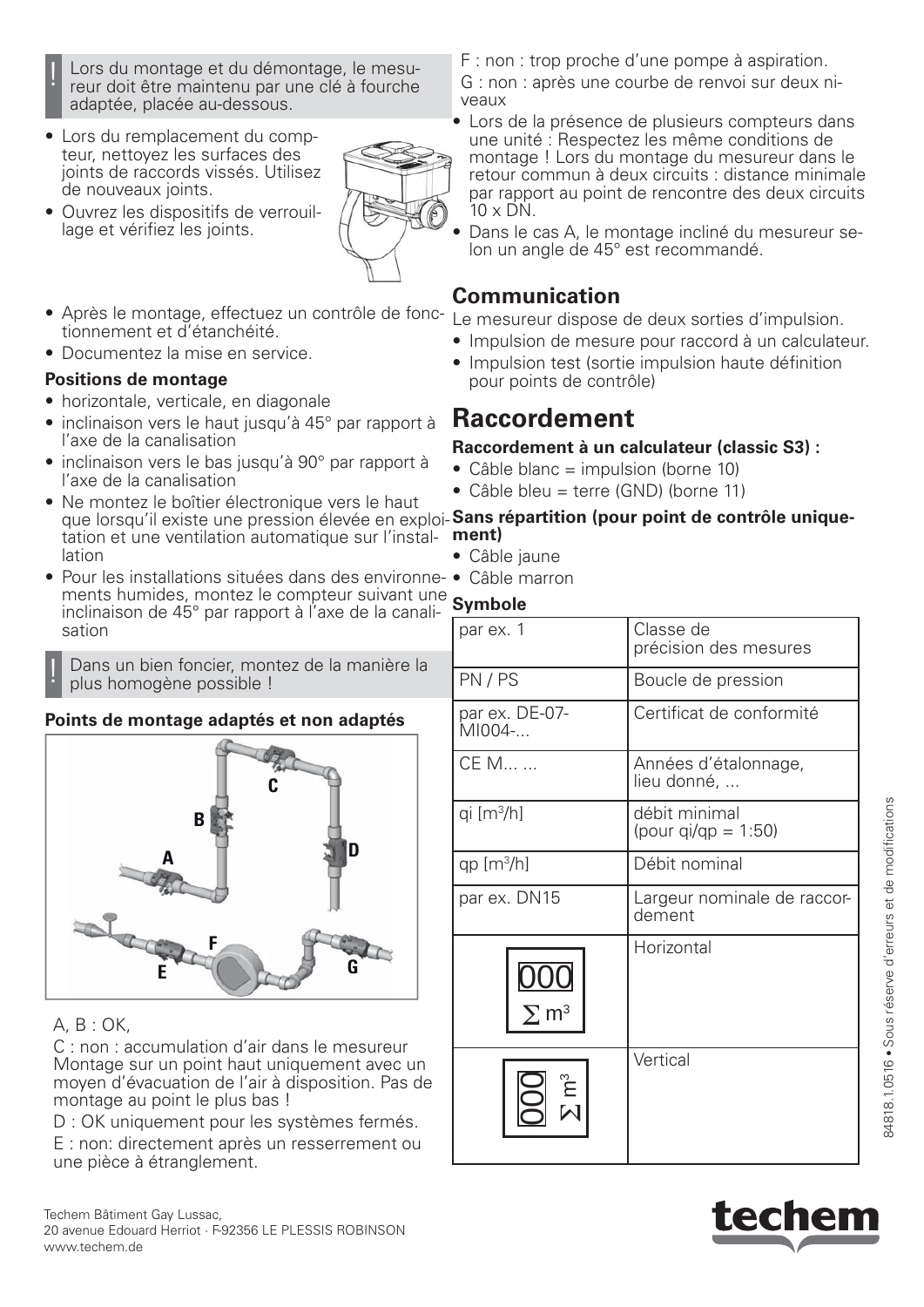# **PL Ciepłomierz ultradźwiękowy**



# **Ważne informacje**

### **Grupa docelowa**

- Wykwalifikowani fachowcy
- Wyspecjalizowani pracownicy poinstruowani przez Techem
- ! W przypadku uszkodzenia lub usunięcia zaplombowanego licznika przez osobę nieupoważnioną przez Techem następuje utrata legalizacji.

! Kabli czujników nie wolno skracać ani wydłużać.

## **Właściwości urządzenia**

- **Rozmiary znamionowe:** qp 0,6-10 m<sup>3</sup>/h
- **Medium:** Woda bez domieszek (wyjątki: patrz AGFW FW510)

### **Homologacja:**

- Ciepło: MID
- Zimno: PTB TR K 7.2 (opcjonalny)

## **Niezalewany przetwornik przepływu:**

• dla temperatur wody stale wyższej od temperatury otoczenia

### **Zalewany przetwornik przepływu:**

- dla zastosowań chłodniczych lub Twody < Totoczenia
- dla ciągłego obroszenia

### **Połączenie z przelicznikiem:**

- kabel 4-żyłowy
- długość kabla 2,5 m
- wartość impulsu 10 l/imp.

## **Zasilanie elektryczne:**

- niewymienna bateria 3,0 V DC; maks. 12 lat żywotności
- Baterii nie można ładować ani zwierać.
- Temperatury otoczenia < 35 °C są korzystne dla

żywotności baterii.

## **Informacje o bezpieczeństwie i zagrożeniach**

- $\Rightarrow$  Przestrzegać przepisów obowiązujących w kraju dotyczących zastosowania przetworników przepływu!
- $\Rightarrow$  Przestrzegać przepisów obowiązujących w kraju dotyczących ESD (wyładowań elektrostatycznych).

Za szkody, wynikające z nieprzestrzegania powyższych przepisów producent nie odpowiada.

Zużyte baterie utylizować w miejscach do tego przeznaczonych!

# **Warunki środowiskowe**

### **Instalacja:**

- Zachować odpowiednią odległość (min. 300 mm) pomiędzy przelicznikiem a potencjalnymi źródłami zakłóceń elektromagnetycznych.
- Nie podłączać do uziemienia budynku.

## **Praca:**

- Wersia standardowa:  $5...55^{\circ}$ C IP  $54$  <  $93\%$ wilgotności względnej
- Wersia zalewana:  $5...55^{\circ}$ C IP 68 < 93% wilgotności względnej
- Zakres temperatury: 5...90 °C / 5...105 °C)<sup>1)</sup>

1) Tylko w rurach wznoszących / spadkowych lub w poziomym, przechylonym położeniu montażowym.

! Przy zastosowaniach w przewodach zasilających temperatura wody musi być wyższa niż temperatura otoczenia.

Po rozruchu unikać działania ujemnej temperatury na licznik.

# **Montaż**

## **Ogólne informacje montażowe**

- Przetwornik przepływu można montować w przewodzie zasilającym lub na powrocie instalacji. Przetwornik przepływu montować w położeniu montażowym dostosowanym do temperatury medium grzewczego
- Kierunek przepływu oznaczony jest strzałkami na obudowie elektroniki.
- Liczniki zwykle nie wymagają prostego odcinka przed i za. Zalecane jest jednak umieszczenie odcinka prostego od 3 do 5 DN przed przetwornikiem przepływu celem jego ustabilizowania.
- Przed przetwornikiem przepływu zaleca się montaż osadnika zanieczyszczeń.
- Przed osadnikiem zanieczyszczeń i za licznikiem muszą być wbudowane zawory odcinające.
- Przed montażem licznika dokładnie przepłukać instalację wykorzystując odcinek zastępczy.

! Przy montażu i demontażu przetwornik przepływu przytrzymać od dołu kluczem płaskim.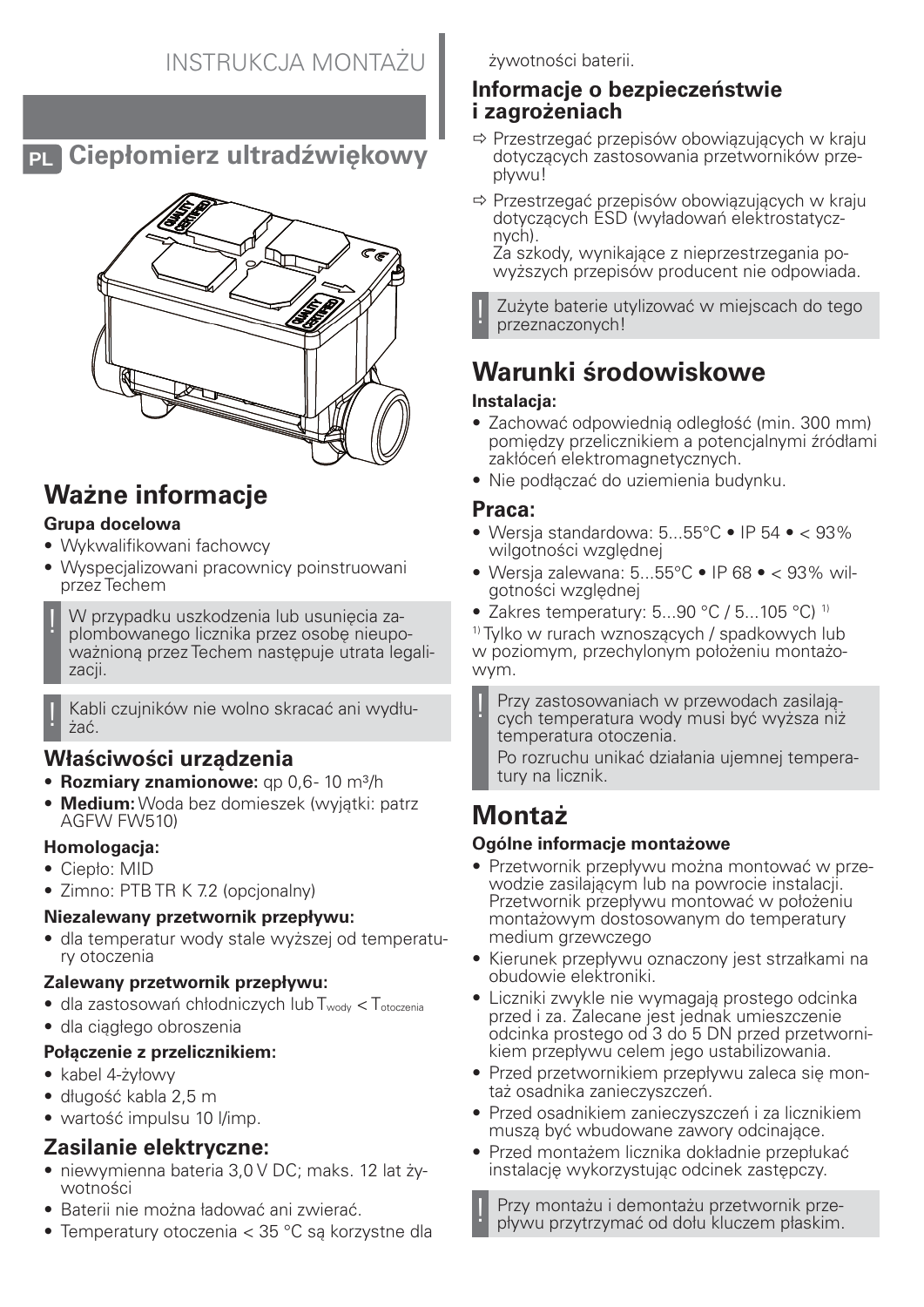- Udokumentować rozruch w karcie serwisowej lub montażowej. **Położenia montażowe**
	- poziomo, pionowo, ukośnie

ność.

- obrót w górę do maks. 45° względem osi rury
- obrót w górę do maks. 90° względem osi rury

• Przy zmianie licznika oczyścić powierzchnie

cza. Zastosować nowe uszczelki.

lę szczelności i funkcjonowania.

uszczelniające połączenia gwintowanego przyłą-

• Otworzyć zawory odcinające i sprawdzić szczel-

- Obudowę elektroniki montować skierowaną w górę tylko wtedy, gdy prace podczas montażu wykonywane są pod dużym ciśnieniem roboczym, z automatycznymi wentylatorami.
- W otoczeniu wilgotnym montować licznik pod kątem 45° względem osi rury.

W ramach jednej nieruchomości, o ile to możliwe, montować w sposób jednolity!

#### **Odpowiednie lub nieodpowiednie miejsca montażu**



A, B: Odpowiednie,

C:Nieodpowiednie - W przetworniku przepływu nagromadziło się powietrze.

Montaż w wysokim miejscu rurociągu tylko w przypadku występowania dodatkowego odpowietrzenia. Nie wykonywać montażu w zagłębieniu rurociągu.

D: Odpowiednie tylko w zamkniętych systemach. E: Nieodpowiednio – bezpośrednio za zwęrzeniem lub elementem dławiącym

F: Nieodpowiednie - zbyt blisko strony zasysającej pompy.

G: Nieodpowiednie - za dwoma kolankami ułożonymi w różnych płaszczyznach.

- Przy większej liczbie liczników w jednej nieruchomości: Przestrzegać takich samych warunków montażu!Przy montażu przetwornika przepływu we wspólnym powrocie dwóch obwodów:odległość minimalna od połączenia przepływu (trójnik):  $10 \times DN$ .
- Dla ułożenia w pozycji A zaleca się montaż przetwornika przepływu pod kątem 45°.

## **Komunikacja**

Przetwornik przepływu wyposażony jest w dwa wyjścia impulsowe.

- Impuls użytkowy do podłączenia do przelicznika.
- Impuls kontrolny (wysokiej rozdzielczości wyjście impulsowe do punktów kontrolnych)

## **Przyłącze**

### **Przyłącze do przelicznika (classic S3):**

- $\bullet$  Biały kabel = impuls (zacisk 10)
- Niebieski kabel = uziemienie (GND) (zacisk 11)

### **Bez przyporządkowania (tylko punkt kontrolny):**

- Żółty kabel
- Brązowy kabel

### **Symbole**

| np. 1                   | Klasa dokładności rejestracji            |
|-------------------------|------------------------------------------|
| PN/PS                   | Ciśnienie nominalne                      |
| np. DE-07-MI004-        | Numer zgodności                          |
| CE M                    | Deklaracja zgodności, lega-<br>lizacja,  |
| qi $[m3/h]$             | Przepływ minimalny<br>(dla qi/qp = 1:50) |
| qp $[m^3/h]$            | Przepływ nominalny                       |
| np. DN15                | Przyłącze, średnica znamio-<br>nowa      |
| $\Sigma$ m <sup>3</sup> | Poziomo                                  |
| $\sum_{i=1}^{n}$        | Pionowo                                  |



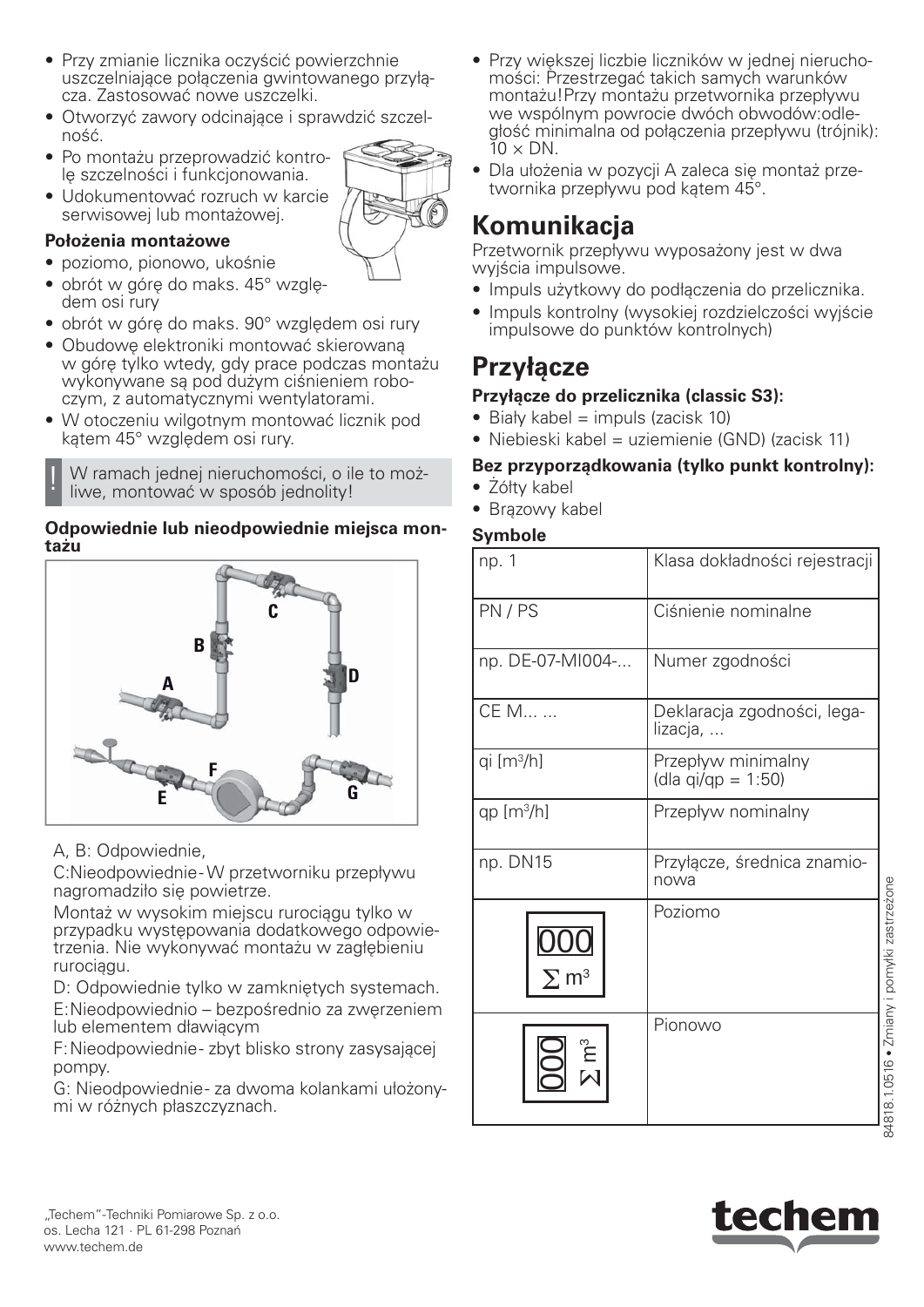**IT Contatore volumetrico a ultrasuoni**



# **Avvertenze importanti**

### **Gruppi target**

- Tecnici specializzati
- Personale specializzato istruito da Techem

Se un contatore piombato viene danneggiato o eliminato da una persona non incaricata da Techem, la taratura non sarà più valida.

I cavi non possono essere né accorciati né allungati.

## **Caratteristiche degli apparecchi**

- **Grandezze nominali:** qp 0,6-10 m<sup>3</sup>/h
- **Mezzo:** Acqua senza integrazioni (eccezioni: vedi AGFW FW510)

#### **Omologazione:**

- Calore: MID
- Freddo:: PTB TR K 7.2 (opzionale)

### **Contatore volumetrico non incapsulato:**

• a temperature acqua costantemente al di sopra della temperatura ambiente

### **Contatore volumetrico incapsulato:**

- per applicazioni a freddo in ambiente  $T_{\text{acqua}} < T_{\text{am}}$ biente
- in presenza di condensazione permanente

#### **Collegamento al calcolatore:**

- cavo a 4 fili
- lunghezza del cavo 2,5 m
- valore di impulsi 10 l/Imp.

## **Alimentazione tensione:**

- Batteria non sostituibile da 3,0V DC; durata massima 12 anni
- La batteria non può essere ricaricata o né mandata in corto circuito.

• Temperature ambiente < 35° C favoriscono la vita della batteria.

### **Avvertenze in materia di sicurezza e di pericolo**

- $\Rightarrow$  Rispettare le norme per l'impiego dei contatori volumetrici.
- $\Rightarrow$  Si devono rispettare le normative ESD (scariche elettrostatiche). Si declina ogni responsabilità per danni derivanti dal mancato rispetto.

Smaltire le batterie esauste nei luoghi preposti!

# **Condizioni ambientali**

### **Installazione:**

- Distanza sufficiente (min 300 mm) tra il calcolatore e le possibili fonti di interferenze elettromagnetiche.
- Non collegare alla messa a terra dell'edificio.

## **Funzionamento:**

- Standard:  $5...55^{\circ}$ C IP 54 < 93 % umidità relativa
- Incapsulato:  $5...55^{\circ}$ C IP 68 < 93 % umidità relativa
- Campo di temperatura: 5...90 °C / 5...105 °C) <sup>1)</sup>

1) Solo in installazione ascendente/discendente o in posizione di installazione orizzontale, inclinata.

In applicazioni di riscaldamento la temperatura dell'acqua deve essere superiore alla temperatura ambiente.

Dopo la messa in esercizio, evitare la formazione di gelo sul contatore.

# **Montaggio**

### **Avvertenze generali di montaggio**

- Il contatore volumetrico può essere installato sul ramo a caldo o su quello a freddo dell'impianto. Montare il contatore volumetrico nella posizione di installazione corrispondente alla temperatura media.
- La direzione del flusso si evince dalle frecce sulla centralina elettronica.
- Normalmente un contatore non richiede alcuna tratta di immissione o emissione diretta consigliano tuttavia da 3 sino a 5 DN prima del contatore volumetrico, in maniera tale da stabilizzare le interferenze.
- A monte del contatore volumetrico si consiglia di montare un prefiltro.
- A monte del prefiltro e a valle del contatore devono essere montate delle valvole di arresto.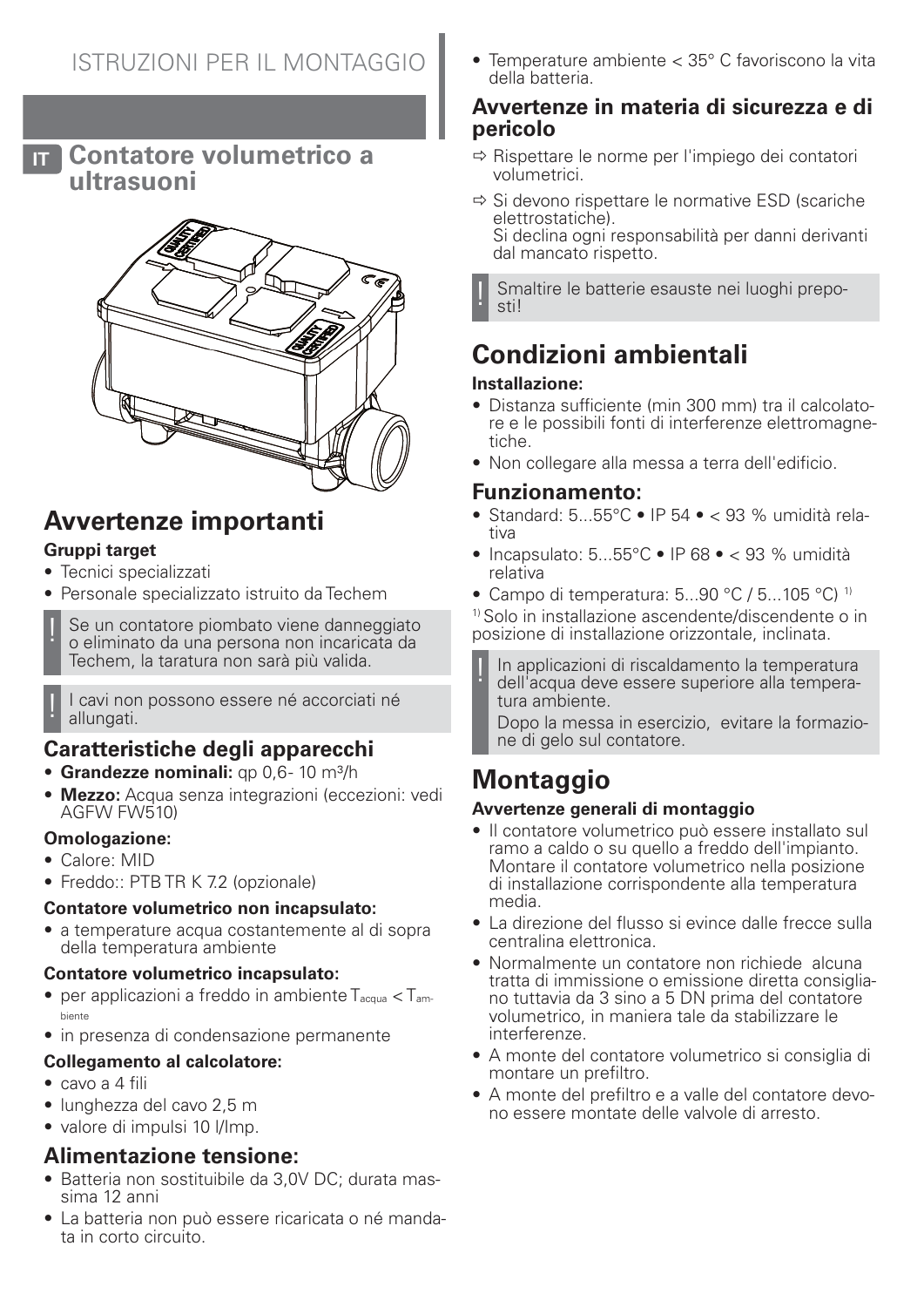• Prima di procedere al montaggio del contatore, lavare accuratamente l'elemento contatore

Nel montaggio e nello smontaggio il contatore volumetrico deve essere tenuto fermo dal basso utilizzando un'apposita chiave a forchetta!

• In caso di sostituzione del contatore, pulire le superfici a tenuta della vite di collegamento. Utilizzare nuove guarnizioni.



- Aprire i dispositivi di bloccaggio e verificare la tenuta ermetica.
- Dopo il montaggio effettuare un controllo di tenuta e di funzionamento.
- Documentare la messa in funzione.

#### **Posizioni di montaggio**

- orizzontale, verticale, diagonale
- ruotato di max 45° verso l'alto in direzione dell'asse della tubatura
- ruotato di max 90° verso il basso in direzione dell'asse della tubatura
- La centralina elettronica deve essere montata solo verso l'alto, se all'interno dell'impianto si lavora con un'elevata pressione di esercizio e con ventilatori automatici.
- Se installato in un ambiente umido, montare il contatore ruotato di 45° rispetto all'asse della tubatura.

! All'interno di una proprietà montare quanto più possibile in maniera unitaria.

### **Luoghi di installazione idonei e non idonei**



## A, B: OK,

C: non OK- accumulo d'aria nel contatore volumetrico. Installazione su un punto elevato solo se presente una possibilità di sfiato. Non installare mai in un punto basso!

D:Ok solo in sistemi chiusi

E: non OK - subito dopo il restringimento o il componente di strozzatura

F: non OK - troppo vicino al lato di aspirazione di una pompa

Techem S.r.l. Via dei Buonvisi 61D" · I-00148 Rom www.techem.de

G: non OK- dopo un arco deviatore su due livelli

- Se sono presenti più contatori in un'unica unità: Rispettare le medesime condizioni di montaggio!Quando si installa il contatore volumetrico nel medesimo circuito di ritorno di due circuiti:distanza minima dalla confluenza (pezzo a T): 10 x DN.
- Nell'installazione del contatore volumetrico, come in A, si consiglia un'inclinazione di 45°.

## **BAC-Net**

Il contatore volumetrico è dotato di due uscite a impulsi.

- Impulsi utente, per il collegamento a un calcolatore.
- Impulsi di prova (uscita di impulsi ad alta risoluzione per ispezione)

## **Collegamento**

### **Collegamento a un calcolatore (classic S3):**

- Cavo bianco = impulsi (morsetto 10)
- Cavo blu = terra (GND) (morsetto 11)

### **Non utilizzato (solo per il test):**

- Cavo giallo
- Cavo marrone

### **Simboli**

| ad es. 1                | Classe di precisione di rile-<br>vamento                |                                             |
|-------------------------|---------------------------------------------------------|---------------------------------------------|
| PN/PS                   | Stadio di pressione                                     |                                             |
| ad es. DE-07-<br>MI004- | Numero di conformità                                    |                                             |
| CE M                    | Anno di taratura, ente noti-<br>ficato,                 |                                             |
| qi $[m3/h]$             | Flusso minore<br>$\frac{\text{con q}}{\text{q}} = 1:50$ |                                             |
| qp $[m3/h]$             | Portata nominale                                        |                                             |
| ad es. DN15             | Dimensione nominale del<br>collegamento                 |                                             |
| $\Sigma$ m <sup>3</sup> | Orizzontale                                             |                                             |
|                         | Verticale                                               | 84818.1.0516 • Errori e modifiche riservate |

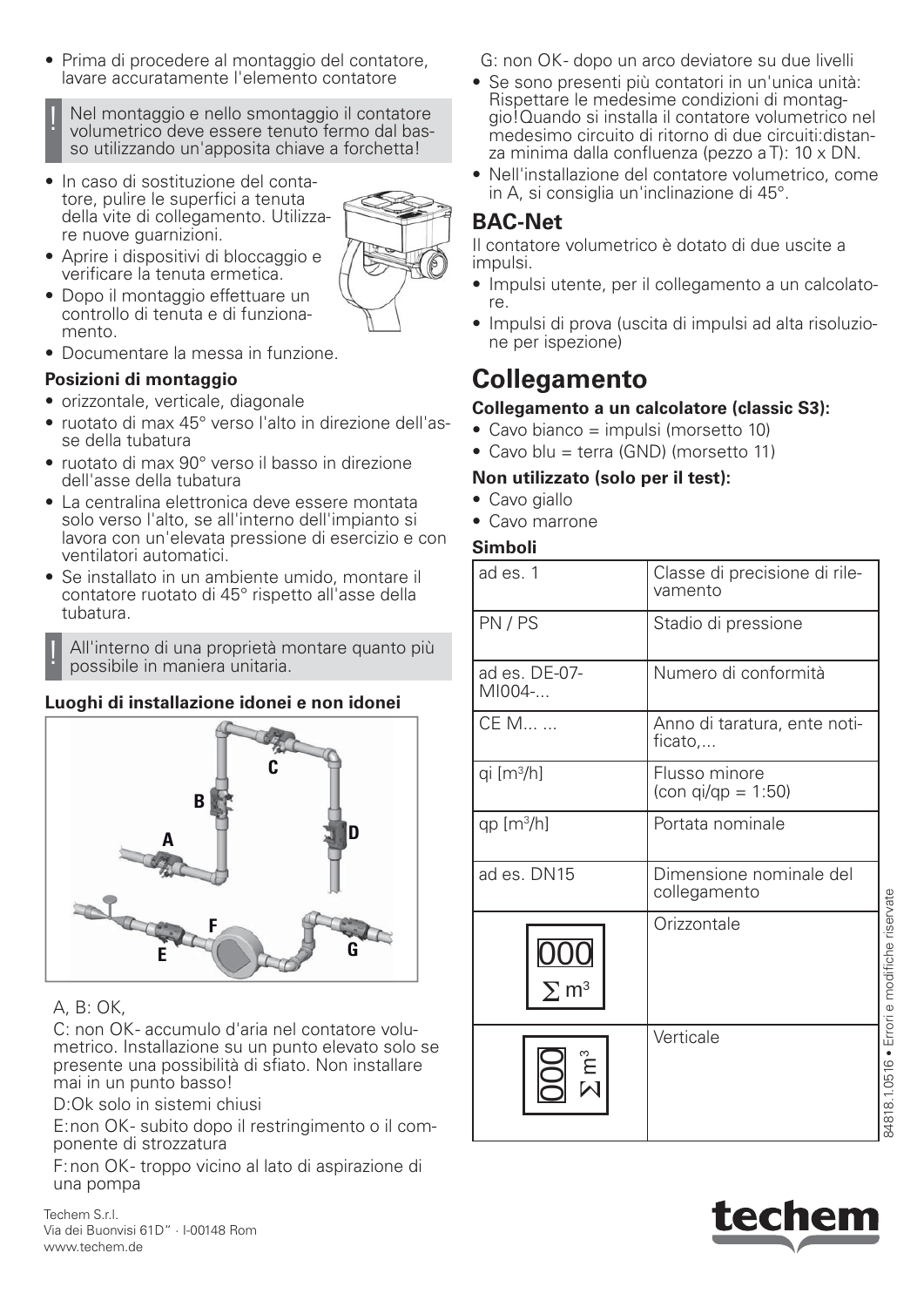## **DK Ultralydsvolumenmålesektion**



# **Vigtige oplysninger**

### **Denne vejledning henvender sig til:**

- Autoriserede installatører
- Serviceteknikere fra Techem
- ! Hvis en plomberet måler bliver beskadiget eller afmonteret af en person, der ikke har fået tilladelse hertil af Techem, bortfalder kalibreringens gyldighed.

Kablerne må hverken gøres kortere eller længere.

## **Egenskaber**

- **Nominel vdelse:** ap 0.6-10 m<sup>3</sup>/h
- **Medium:** Vand uden additiver (undtagelser: se AGFW FW510)

### **Godkendelse:**

- Varme: MID
- Kulde: PTB TR K 7.2 (valgfrit)

### **Ikke-indstøbt volumenmålesektion:**

• Ved vandtemperaturer, som konstant ligger over omgivelsestemperaturen

### **Indstøbt volumenmålesektion:**

- Ved køleanvendelser eller T<sub>vand</sub> < T<sub>omgivelse</sub>
- Ved konstant kondensation

### **Forbindelse til regneværket:**

- Kabel med 4 kabelårer
- Kabellængde 2,5 m
- Impulsværdi 10 l/Imp

## **Spændingsforsyning**

- 3,0V DC batteri, som ikke kan udskiftes; maks. 12 års levetid.
- Batteriet må ikke oplades eller kortsluttes.
- Omgivelsestemperaturer på < 35°C forlænger

batteriets levetid.

## **Sikkerhedsanvisninger og advarsler**

- $\Rightarrow$  Overhold forskrifterne vedrørende brugen af volumenmålesektioner!
- $\Rightarrow$  Overhold ESD-forskrifterne (elektrostatiske afladninger).

Overholdes forskrifterne ikke, bortfalder garantien.

! Brugte batterier skal bortskaffes via officielle indsamlingssteder!

# **Omgivelsesbetingelser**

## **Installation:**

- Tilstrækkelig afstand (min. 300 mm) mellem regneværket og mulige kilder til elektromagnetiske forstyrrelser.
- Må ikke tilsluttes bygningens jording.

## **Drift**

- Standard:  $5...55^{\circ}$ C IP  $54 \cdot 93$  % rel. fugtighed
- Indstøbt:  $5...55^{\circ}$ C IP 68 < 93 % rel. fugtighed
- Temperaturområde: 5...90 °C / 5...105 °C) 1)

1) Kun i montagepositionerne stig-/faldrør eller lodret og kippet.

! Ved varmeanvendelser skal vandtemperaturen ligge over omgivelsestemperaturen. Undgå omgivelser med frost efter ibrugtagning af energimåleren.

# **Montering**

### **Generelle monteringsanvisninger:**

- Volumenmålesektionen kan enten monteres i anlæggets varme eller kolde sektion. Volumenmålesektionen skal monteres i den montageposition, der svarer til middeltemperaturen.
- Flow-retningen er markeret med pile på elektronikhuset.
- Måleren kræver normalt hverken en lige ind- eller udløbssektion. Dog anbefales en indløbssektion på 3 til 5 DN før volumenmålesektionen af hensyn til flow-stabilisering.
- Det anbefales at montere en smudsfanger før volumenmålesektionen.
- Der skal være monteret stophaner før smudsfangeren og efter måleren.
- Skyl røret grundigt før montering af måleren. Anvend hertil en målerreservedel.

Ved montage og demontage skal volumenmålesektionen holdes på plads fra neden ved hjælp af en passende gaffelnøgle!

- Rengør tilslutningsforskruningens tætningsflader ved udskiftning af tælleren. Brug nye pakninger.
- Åbn stophanerne og kontrollér for lækage.

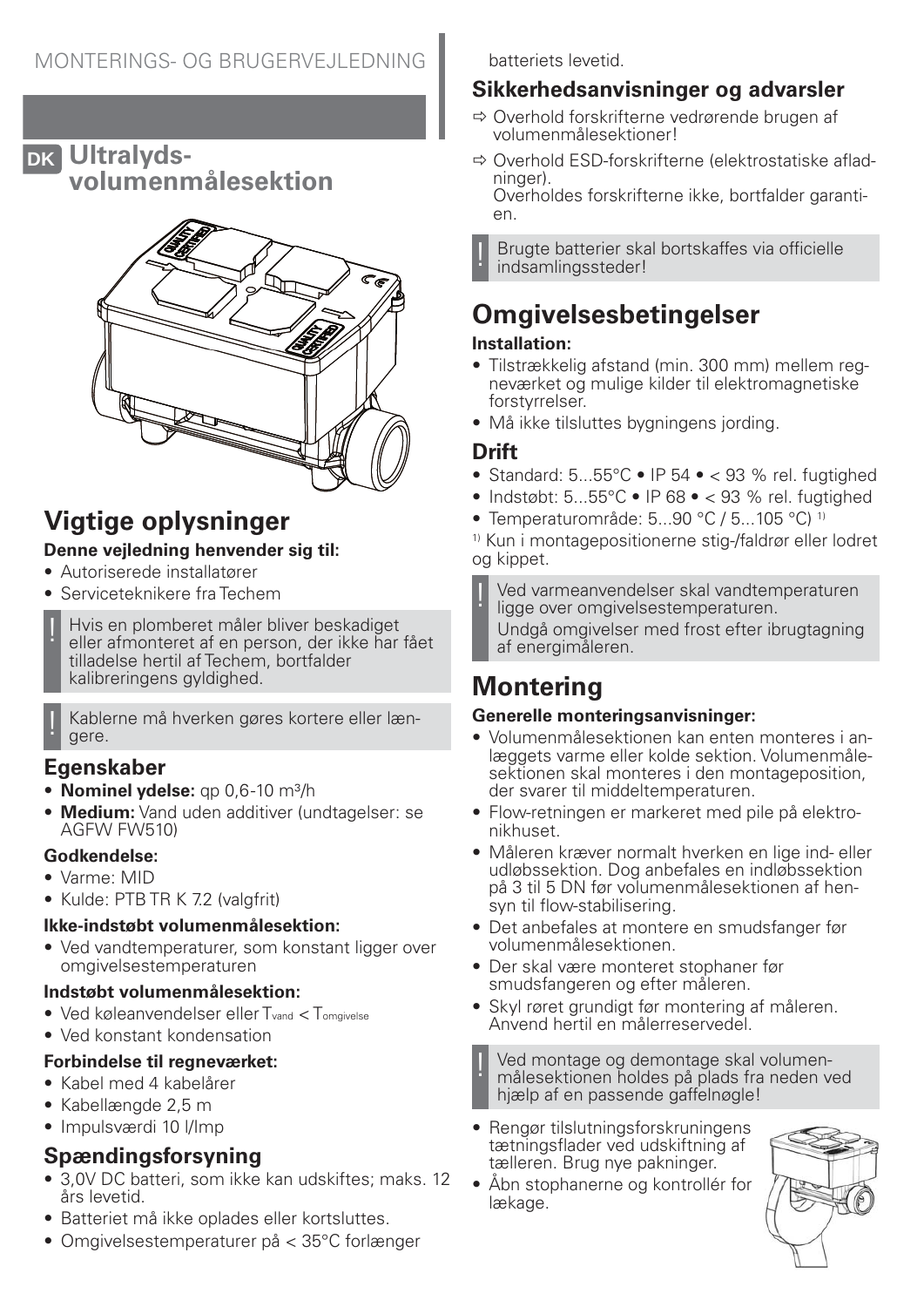- Foretag test for funktion og lækage efter montering.
- Dokumenté idrifttagningen.

### **Monteringspositioner:**

- Vandret, lodret, på skrå,
- drejet op til 45° opad i forhold til rørakslen,
- drejet op til 90° nedad i forhold til rørakslen.
- Elektronikhuset må kun monteres opad, når der arbejdes med højt driftstryk og automatiske ventilatorer ved installationen.
- Ved installation i fugtige omgivelser skal måleren monteres og drejes i en vinkel på 45° i forhold til rørakslen.

! Brug så vidt muligt ens monteringsmetode inden for samme bygning!

### **Egnede og uegnede monteringssteder:**



## A, B: OK.

C: ikke OK – luftansamling i volumenmålesektionen. Montering på et højt punkt, kun med brug af eksisterende udluftningsmulighed. Må ikke monteres på et lavt punkt!

D: kun OK i lukkede systemer.

E: ikke OK – umiddelbart efter en indsnævring eller flow-reducerende komponent.

F: ikke OK – for tæt på en pumpes sugeside.

G: ikke OK – efter en ledeplade i to niveauer.

- Hvis der er flere målere i samme enhed: Montagebetingelserne skal være ens! Ved montage af volumenmålesektionen i et fælles returløb med to kredse: Min. afstand fra sammenløbet (T-stykke):  $10 \times DN$ .
- Ved A anbefales det at montere volumenmålesektionen med en hældning på 45°.

## **Kommunikation**

Volumenmålesektionen er udstyret med to impulsudgange.

- Puls-udgang med forbrugsdata, der kan tilsluttes et regneværk.
- Kontrol- puls-udgang (højopløsnings-pulsudgang til brug for test).

# **Tilslutning**

### **Tilslutning til et regneværk (classic S3):**

- $\bullet$  Hvidt kabel = puls (klemme 10)
- Blåt kabel = jording (GND) (klemme 11)

## **Uden belægning (kun til brug for kontrol):**

- Gult kabel
- Brunt kabel

## **Symboler**

| f.eks. 1                | Registreringsnøjagtigheds-<br>klasse        |
|-------------------------|---------------------------------------------|
| PN/PS                   | Tryktrin                                    |
| f.eks. DE-07-<br>MI004- | Overensstemmelsesnum-<br>mer                |
| CE M                    | Kalibreringsår, godkenden-<br>de myndighed, |
| qi $[m3/t]$             | Laveste flow<br>(ved $qi/qp = 1:50$ )       |
| qp $[m^3/t]$            | Nominelt flow                               |
| f. eks. DN15            | Nominel bredde på tilslut-<br>ning          |
| $\Sigma$ m <sup>3</sup> | Horisontal                                  |
| ຼື<br>ເປີ               | Vertikal                                    |



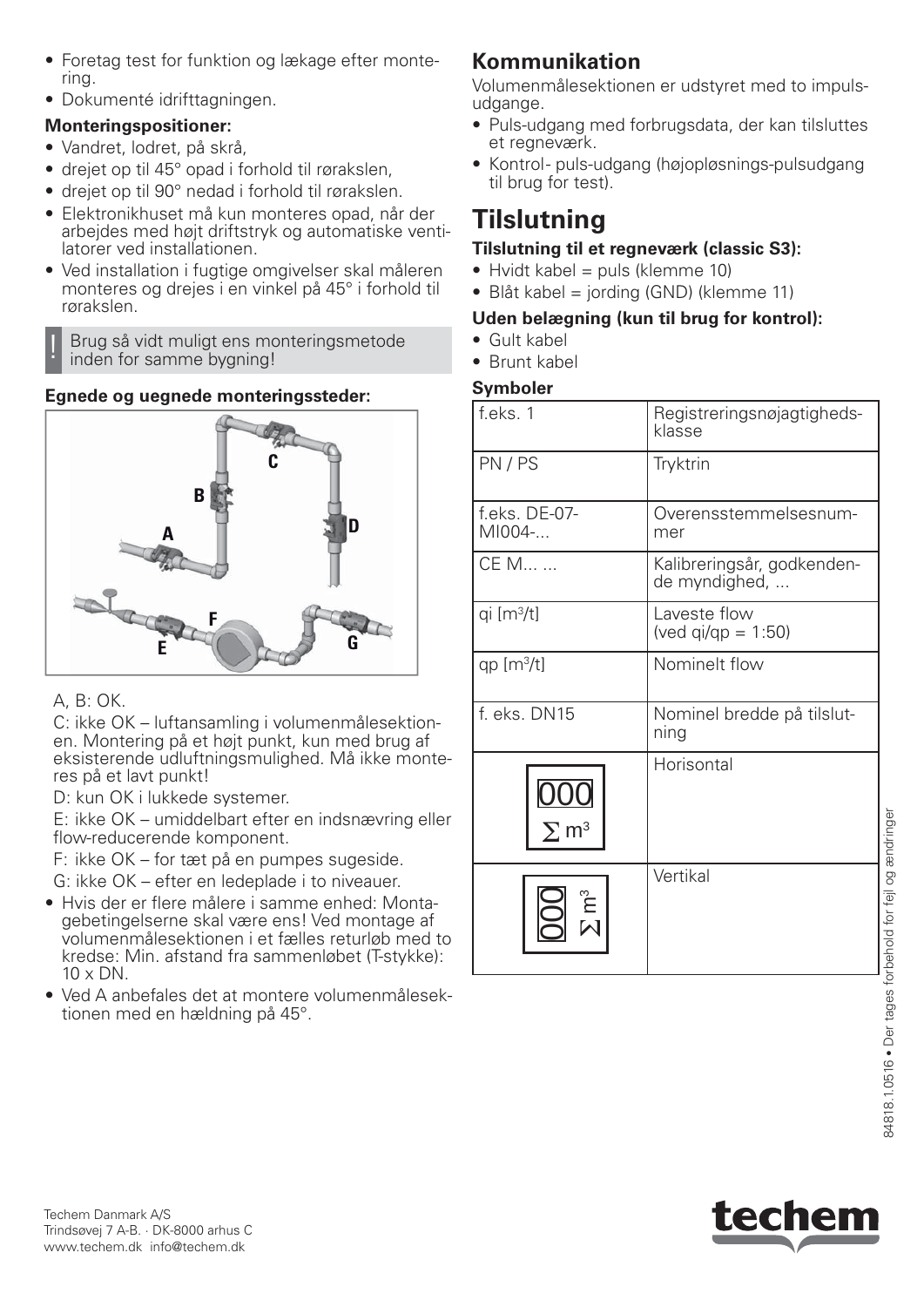### **Veiligheids- en gevareninstructies**

voor de levensduur van de batterij.

- $\Rightarrow$  De voorschriften voor het gebruik van volumemeetdelen in acht nemen!
- $\Rightarrow$  De ESD-voorschriften (elektrostatische ontladingen) moeten worden nageleefd. Wij zijn niet aansprakelijk voor schade door het niet naleven hiervan.

Gebruikte batterijen moeten naar de geschikte inzamelpunten worden gebracht!

# **Omgevingsvoorwaarden**

### **Installatie:**

- Voldoende afstand (min. 300 mm) tussen het rekenwerk en mogelijke bronnen van elektromagnetische storingen.
- Niet op de aarding van het gebouw aansluiten.

### **Werking:**

- Standaard:  $5...55^{\circ}$ C IP  $54 \bullet < 93$  % rel. vochtigheid
- Gegoten: 5...55°C IP 68 < 93 % rel. vochtigheid
- Temperatuurbereik: 5...90 °C / 5...105 °C)<sup>1)</sup>

<sup>1)</sup> Alleen in stijg-/valleiding of in horizontale, gekantelde inbouwpositie.

Bij warme toepassingen moet de watertemperatuur hoger zijn dan de omgevingstemperatuur.

Na ingebruikneming vorst op de meter vermijden.

## **Montage**

### **Algemene montage-instructies**

- Het volumemeetdeel kan in een warme of koude leiding van de installatie ingebouwd worden. Volumemeetdeel op een plaats monteren die overeenkomt met de mediumtemperatuur
- De debietrichting kan door de pijlen op de elektronicabehuizing worden herkend.
- De meter heeft normaal gesproken geen recht toevoer- en afvoertraject nodig. Echter wordt 3 tot 5 x DN voor het volumedeel aangeraden om de stroming rustig te houden.
- Voor het volumemeetdeel wordt een filter aanbevolen.
- Voor de filter en achter de meter moeten afsluitkleppen zijn ingebouwd.
- Voor de montage van de meter moet de leiding met het passtuk grondig worden gespoeld.

Bij de montage en demontage moet het volumemeetdeel van onder met een passende steeksleutel worden tegengehouden!

• Bij een metervervanging de dichtingsvlakken van de aansluitschroefverbinding schoonmaken. Nieuwe dichtingen gebruiken.

# **Belangrijke instructies**

### **Doelgroep**

- Gekwalificeerde vakmensen
- Door Techem opgeleid vakpersoneel
- Als een verzegelde meter wordt beschadigd of verwijderd door een persoon die niet door Techem is gemachtigd, dan is de ijking niet langer geldig.
	- De kabels mogen niet worden ingekort of verlengd.

## **Apparaatkenmerken**

- **Nominale waarden:** qp 0,6-10 m<sup>3</sup>/h
- **Medium:** Water zonder toevoegingen (uitzonderingen: zie AGFW FW510)

### **Toelating:**

- Warmte: MID
- Koude: PTB TR K 7.2 (optioneel)

### **Niet-gegoten volumemeetdeel:**

• bij watertemperaturen die altijd boven de omgevingstemperatuur liggen

### **Gegoten volumemeetdeel:**

- $\bullet$  bij koude toepassingen of  $T_{water} < T_{omgeving}$
- bij langdurige condensvorming

## **Verbinding met rekenwerk:**

- 4-aderige kabel
- Kabellengte 2,5 m
- Impulswaarde 10 I/Imp.

## **Spanningsvoorziening:**

- niet-verwisselbare 3,0V DC-batterij; max. 12 jaar levendsduur
- De batterij mag niet worden opgeladen of kortgesloten.
- Omgevingstemperaturen < 35 °C zijn gunstig



**NL Ultrasone volumemeetdeel**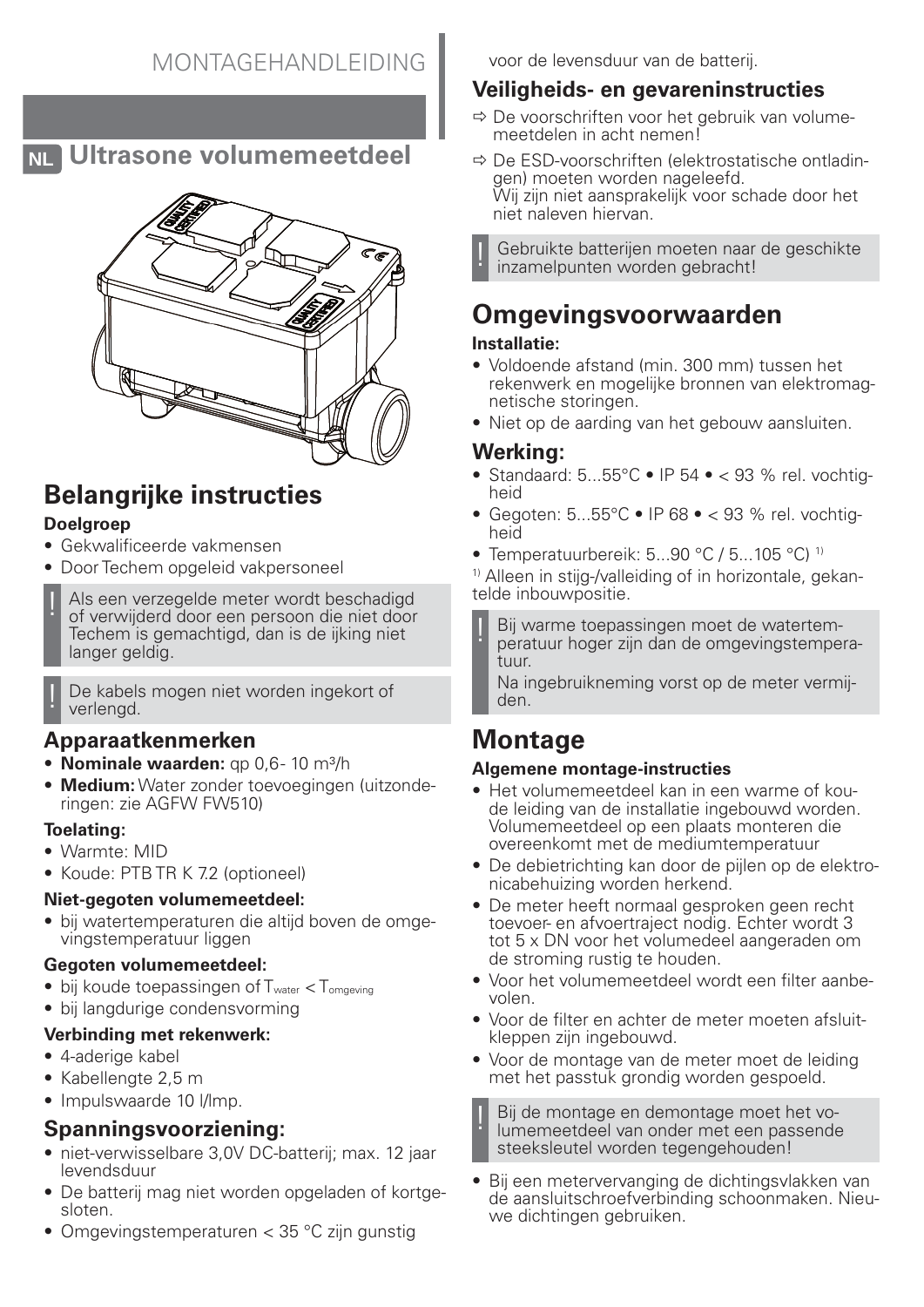- Afsluitinrichtingen openen en op dichtheid controleren.
- Na de montage een lek- en functietest uitvoeren.
- De inbedrijfstelling documenteren.

#### **Inbouwposities**

- horizontaal, verticaal, schuin
- tot 45° ten opzichte van de buisas naar boven gedraaid
- tot 90° ten opzichte van de buisas naar onder gedraaid
- De elektronicabehuizing enkel naar boven monteren als er bij de installatie met hoge bedrijfsdruk en met automatische ontluchters wordt gewerkt.
- Bij de installatie in een vochtige omgeving moet de meter 45° ten opzichte van de buisas gedraaid worden ingebouwd

In een pand zo uniform mogelijk monteren!

### **Geschikte en ongeschikte inbouwplaatsen**



### A, B: OK,

C:niet OK- luchtophoping in het volumemeetdeel. Inbouw op een hoog punt enkel met een aanwezige ontluchtingsmogelijkheid. Geen inbouw op een laag punt!

D:Enkel in gesloten systemen OK.

E: niet OK - direct na een vernauwing of afknijpend onderdeel.

F: niet OK - te dicht bij de aanzuigzijde van een pomp

G: niet OK- direct na een dubbele bocht in twee richtingen.

- Bij meerdere meters in eenzelfde eenheid: Dezelfde inbouwomstandigheden in acht nemen! Bij inbouw van het volumemeetdeel in de gezamenlijke retour van twee kringen:Minimale afstand van het knooppunt (T-stuk): 10 x DN.
- Bij A raden we een gekantelde inbouw van het volumemeetdeel in een hoek van 45° aan.

## **Communicatie**

Het volumemeetdeel heeft twee impulsuitgangen.

- Gebruiksplus om op een rekenwerk aan te sluiten.
- Testplus (plusuitgang met hoge resolutie voor testopstellingen)

# **Aansluiting**

### **Aansluiting op een rekenwerk (classic S3):**

- Witte kabel = puls (klem 10)
- Blauwe kabel = aarde (GND) (klem 11)

#### **Zonder bezetting (alleen voor testopstellingen):**

- Gele kabel
- Bruine kabel

### **Symbolen**

| bijv. 1                | Klasse van de<br>registratienauwkeurigheid |
|------------------------|--------------------------------------------|
| PN/PS                  | Drukniveau                                 |
| bijv. DE-07-MI004-     | Conformiteitsnummer                        |
| CE M                   | IJkjaar,<br>toegewezen instantie,          |
| qi [m <sup>3</sup> /u] | Kleinste debiet<br>(bij qi/qp = 1:50)      |
| qp $[m3/u]$            | Permanent debiet                           |
| bijv. DN15             | Aansluiting nominale dia-<br>meter         |
|                        | Horizontaal                                |
|                        | Verticaal                                  |



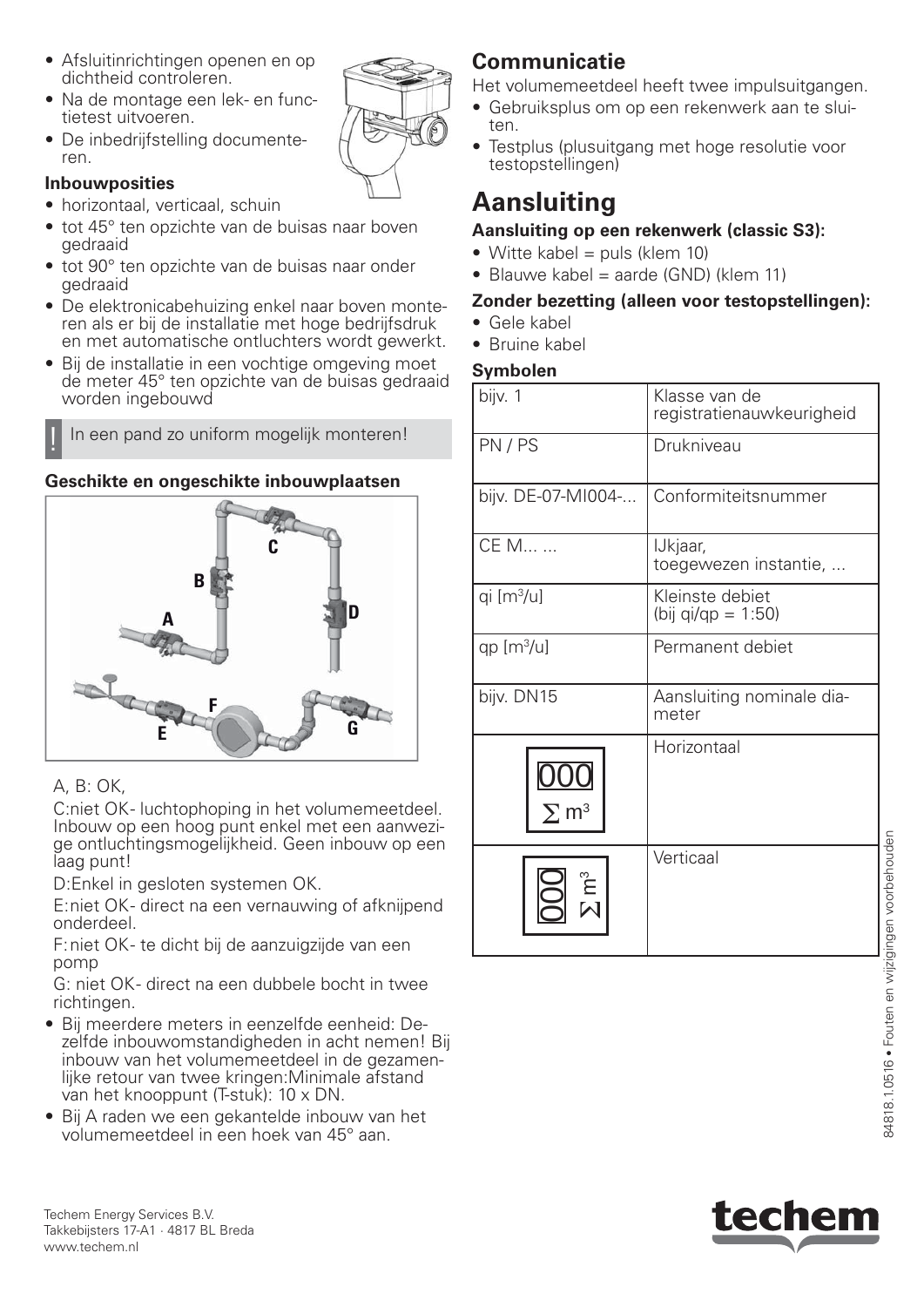## **SK Ultrazvukový prietokomer**



# **Dôležité informácie**

### **Cieľová skupina**

- kvalifikovaný odborník
- odborný personál zaškolený spoločnosťou Techem

Ak osoba nepoverená spoločnosťou Techem poškodí alebo odstráni zaplombovanie merača, zanikne platnosť ciachovania.

! Káble sa nesmú skracovať ani predlžovať.

## **Vlastnosti prístroja**

- **Menovité veľkosti:** qp 0,6 10 m<sup>3</sup>/h
- **Médium:** Voda bez prísad (výnimky: pozri AGFW FW510)

### **Schválenie:**

- teplo: MID
- chlad: PTB TR K 7.2 (voliteľne)

### **Nezaliaty prietokomer:**

• pri teplotách vody trvalo nad teplotou okolia

### **Zaliaty prietokomer:**

- pri aplikáciách chladu alebo T<sub>voda</sub> < T<sub>okolie</sub>
- pri trvalom orosovaní

### **Spojenie s počítačom:**

- kábel 4-žilový
- dĺžka kábla 2,5 m
- hodnota impulzu 10 l/lmp.

## **Zdroj napätia:**

- nevymeniteľná batéria 3,0 V DC; max. životnosť 12 rokov
- Batéria sa nesmie nabíjať ani skratovať.
- Teploty okolia < 35 °C podporujú životnosť batérie.

## **Bezpečnostné pokyny a upozornenia na nebezpečenstvá**

- $\Rightarrow$  Rešpektujte predpisy na používanie prietokomerov!
- $\Rightarrow$  Je potrebné dodržiavať predpisy ESD (elektrostatické výboje). Za škody, ktoré sú dôsledkom nedodržiavania predpisov, nepreberáme žiadne ručenie.

Použité batérie zlikvidujte vo vhodných zberniach!

# **Podmienky okolia**

### **Inštalácia:**

- Dostatočný odstup (min. 300 mm) medzi počítadlom a možnými zdrojmi elektromagnetických rušení.
- Nepripájajte na uzemnenie zo strany budovy.

## **Prevádzka:**

- Štandard:  $5...55$  °C IP  $54 \cdot < 93$  % rel. vlhkosť
- Zaliate: 5...55 °C IP 68 < 93 % rel. vlhkosť
- Rozsah teploty: 5...90 °C / 5...105 °C)<sup>1)</sup>

1) iba do stúpajúceho/klesajúceho potrubia alebo v horizontálnej, naklopenej montážnej polohe.

Pri meraní tepla musí byť teplota vody vyššia ako teplota okolia.

Po uvedení do prevádzky zabráňte námraze na merači.

# **Montáž**

### **Všeobecné pokyny na montáž**

- Prietokomer sa môže zabudovať buď do teplej alebo studenej vetvy zariadenia. Prietokomer namontujte v montážnej polohe zodpovedajúcej teplote média.
- Smer prietoku je označený šípkou na elektronickej skrinke.
- V bežnom prípade merač nepotrebuje ani priamu nábehovú, ani výbehovú dráhu. Odporúčané sú 3 až 5 DN pred prietokomerom na upokojenie prúdenia.
- Pred prietokomerom odporúčame inštalovať lapač nečistôt.
- Pred lapačom nečistôt a za meračom musia byť namontované uzatváracie mechanizmy.
- Pred montážou merača potrubie dôkladne vypláchnite.

! Pri montáži a demontáži sa musí prietokomer pridržiavať zdola pomocou vhodného vidlicového kľúča!

- Pri výmene merača vyčistite tesniace plochy pripojovacieho skrutkového spoja. Použite nové tesnenia.
- Otvorte uzatváracie mechanizmy a skontroluite tesnosť.

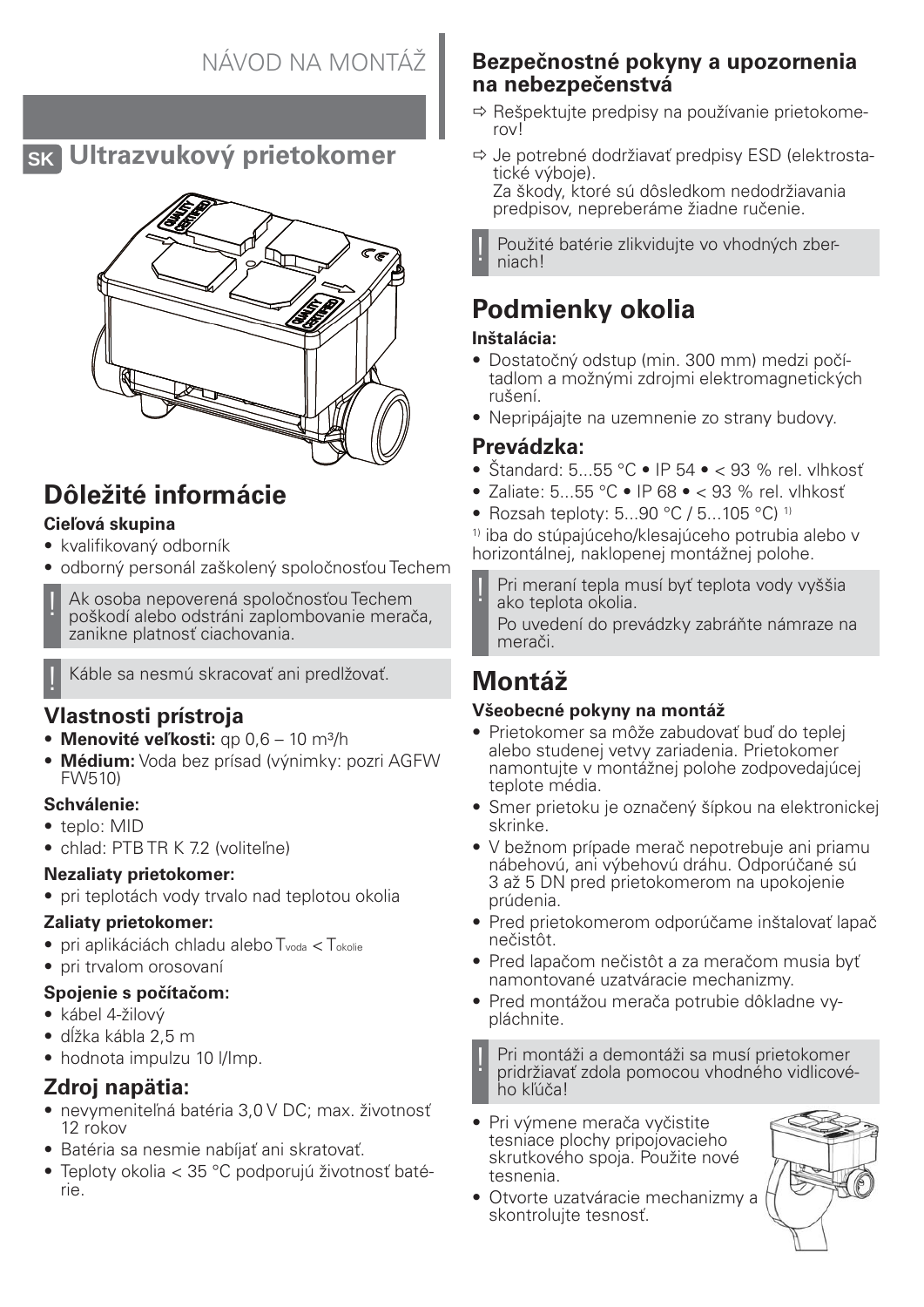- Po montáži skontrolujte tesnosť a funkčnosť.
- Uvedenie do prevádzky zdokumentujte.

### **Montážne polohy**

- vodorovne, zvislo, šikmo
- otočené hore až do 45° k osi potrubia
- otočené dole až do 90° k osi potrubia
- Elektronickú skrinku namontujte dohora len vtedy, keď sa pri inštalácii pracuje s vysokým prevádzkovým tlakom a s automatickými ventilátormi.
- Pri inštalácii vo vlhkom prostredí namontujte merač otočený o 45° k osi potrubia

V rámci jedného objektu montujte podľa možnosti jednotne!

### **Vhodné a nevhodné miesta montáže**



A, B: správne,

C: nesprávne – akumulácia vzduchu v prietokomeri. Montáž na vyvýšenom bode len s existujúcou možnosťou odvzdušnenia. Nemontujte na nízkom bode!

D: Iba v uzavretých systémoch- správne.

E: nesprávne – bezprostredne za zúžením alebo škrtiacim dielom

F: nesprávne – príliš blízko pri nasávacej strane čerpadla

G: nesprávne – za obtokovou podlahou v dvoch úrovniach

- Pri viacerých meračoch v jednej jednotke: Dbajte na rovnaké montážne podmienky! Pri montáži prietokomera v spoločnom spätnom potrubí dvoch okruhov: Minimálna vzdialenosť sútoku (T-kus): 10 x DN.
- Pri A je odporúčaná naklopená montáž prietokomera so sklonom 45°.

## **Komunikácia**

Prietokomer má dva impulzné výstupy.

- Úžitkový impulz na pripojenie na počítadlo.
- Skúšobný impulz (vysoko rozlišujúci impulzný výstup pre skúšobné miesta)

# **Prípojka**

### **Prípojka na počítadlo (classic S3):**

- Biely kábel = impulz (svorka 10)
- Modrý kábel = uzemnenie (GND) (svorka 11)

### **Bez obsadenia (iba pre skúšobné miesto):**

- Žltý kábel
- Hnedý kábel

### **Symboly**

| napr. 1                   | Trieda<br>presnosti zaznamenávania       |
|---------------------------|------------------------------------------|
| PN/PS                     | Tlakový stupeň                           |
| napr. DE-07-<br>$MIO04-.$ | Číslo zhody                              |
| CE M                      | Rok ciachovania,<br>autorizované miesto, |
| qi [m <sup>3</sup> /h]    | Najmenší prietok<br>(pri qi/qp = 1:50)   |
| qp $[m^3/h]$              | Menovitý prietok                         |
| napr. DN15                | Pripojenie menovitá svet-<br>losť        |
| $\Sigma$ m <sup>3</sup>   | Horizontálne                             |
|                           | Vertikálne                               |



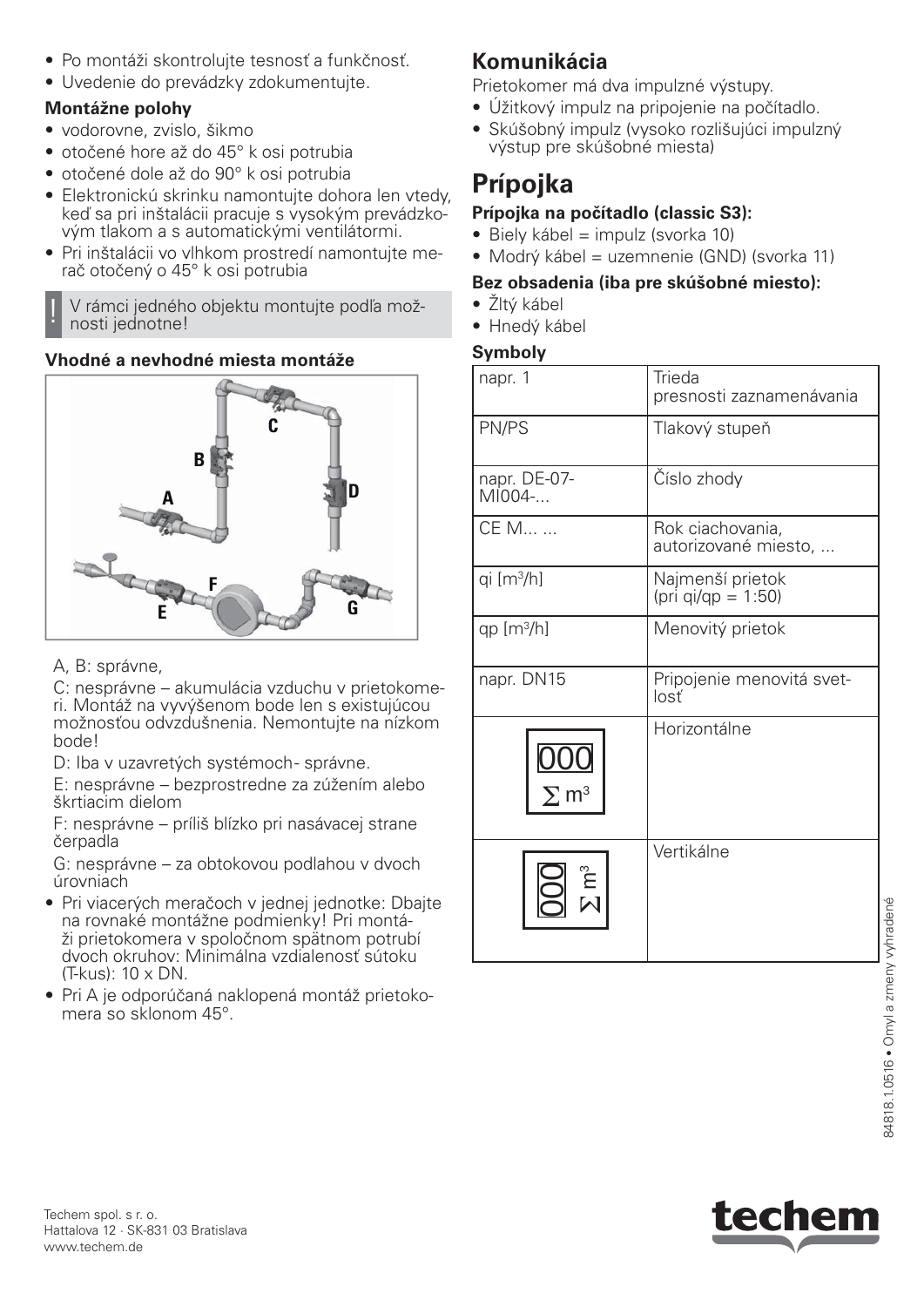**TR Ultrasonik Isıtma / Soğutma Sayacı**



## **Önemli bilgiler**

### **Hedef kitlesi**

- Kalifiye uzmanlar
- Techem tarafından eğitilmiş personel
- Mühürlü bir sayaca, Techem tarafından görevlendirilmeyen kişi tarafından hasar verilirse veya sayaç sökülürse, kalibrasyon geçerliliği sona erer.

! Kablolar ne kısaltılabilir ne de uzatılabilir.

## **Cihaz özellikleri**

- **Nominal boyutlar** : qp 0,6-10 m<sup>3</sup>/h
- **Medyum:** Katkısız Su (İstisnalar için bakınız: AGFW FW510)

#### **Ruhsat:**

- Sıcaklık: MID
- Soğukluk: PTB TR K 7.2 (isteğe bağlı)

### **Dökümden oluşmayan Hacim Ölçeri:**

• Su sıcaklığı daima ortam sıcaklığının üstünde olduğunda

### **Dökümden oluşan Hacim Ölçeri:**

- Soğutma uygulamaları veya  $T_{\text{Su}} < T_{\text{ortambda}}$
- daimi buz eritmede

### **Hesaplama Birimi ile bağlantı:**

- 4-telli kablo
- Kablo uzunluğu 2,5 m
- Pals değeri 10 l/Imp.

## **Güç kaynağı:**

- değişmeyen 3,0V DC Pil; maks. 12 Yıl ömürlü
- Pilin doldurulmasına veya kısa devre edilmesine izin verilmemektedir.
- 35°C altında ortam sıcaklığı pil ömrünü pozitif etkiler.

## **Emniyet talimatları ve tehlike ikazları**

- $\Rightarrow$  Debi Ölçeri kullanımı hakkında düzenlemelere dikkat ediniz!
- $\Rightarrow$  ESD (Elektrostatik Desari) düzenlemelerine dikkat edilmesi gerekmektedir. Dikkate almamaktan doğan hasarlar için sorumluluk alınmamaktadır.

Kullanılmış piller uygun toplama yerlerinde imha edilmelidir!

# **Çevresel koşullar**

### **Kurulum:**

- Hesap Birimi ile muhtemel elektromanyetik kaynakların arasında yeterli mesafe olmasını (en az 300 mm) sağlayınız.
- Bina topraklanmasına bağlamayınız.

## **İşletim:**

- Standart:  $5...55^{\circ}$ C IP  $54 \cdot < 93$  % bağıl nem oranı
- $\bullet$  Döküm vöntemli: 5...55°C $\bullet$  IP 68 $\bullet$  < 93 % bağıl nem oranı
- Sıcaklık aralığı: 5...90 °C / 5...105 °C) 1)

1)Sadece çıkış-/iniş borusunda veya yatay, eğik konumda.

! Isı uygulamalarında su sıcaklığı ortam sıcaklığının üzerinde olmalıdır.

Devreye aldıktan sonra sayaç üzerinde don oluşmasını engelleyiniz.

## **Montaj**

### **Genel montaj bilgileri**

- Debi Ölçeri kurulumun sıcak veya soğuk koluna bağlanabilir. Hacim Ölçerini medyum sıcaklığına uygun konumda monta ediniz
- Akış yönü Elektronik Gövdenin üstünde bulunan ok işaretleri ile belirtilmiştir.
- Sayaç normal hallerde akışın ne düz bir giriş hattında, ne de düz bir çıkış hattında olmasına gerek duymaz. Ancak akış stabilizasyonu için Hacim Ölçerinin önüne 3 ile 5 DN (nominal çap) arası önerilir.
- Debi Ölçerinin önüne bir kir tutucunun bağlanması önerilir.
- Kir tutucunun önüne ve sayacın arkasına Kesme Kapama Vanası bağlanmalıdır.
- Sayacı bağlamadan önce tesisatı Yedek Sayaç aracılığı ile iyice temizleyiniz.

! Montaj ve sökme işleminde Debi Ölçerini altından bir somun anahtarı ile sabit tutmanız gerekmektedir!

- Sayaç değişiminde bağlantı elemanlarının conta düzeylerini temizleyiniz. Yeni contalar kullanınız.
- Kapatma cihazlarını açınız ve su sızma olmadığından emin olunuz.

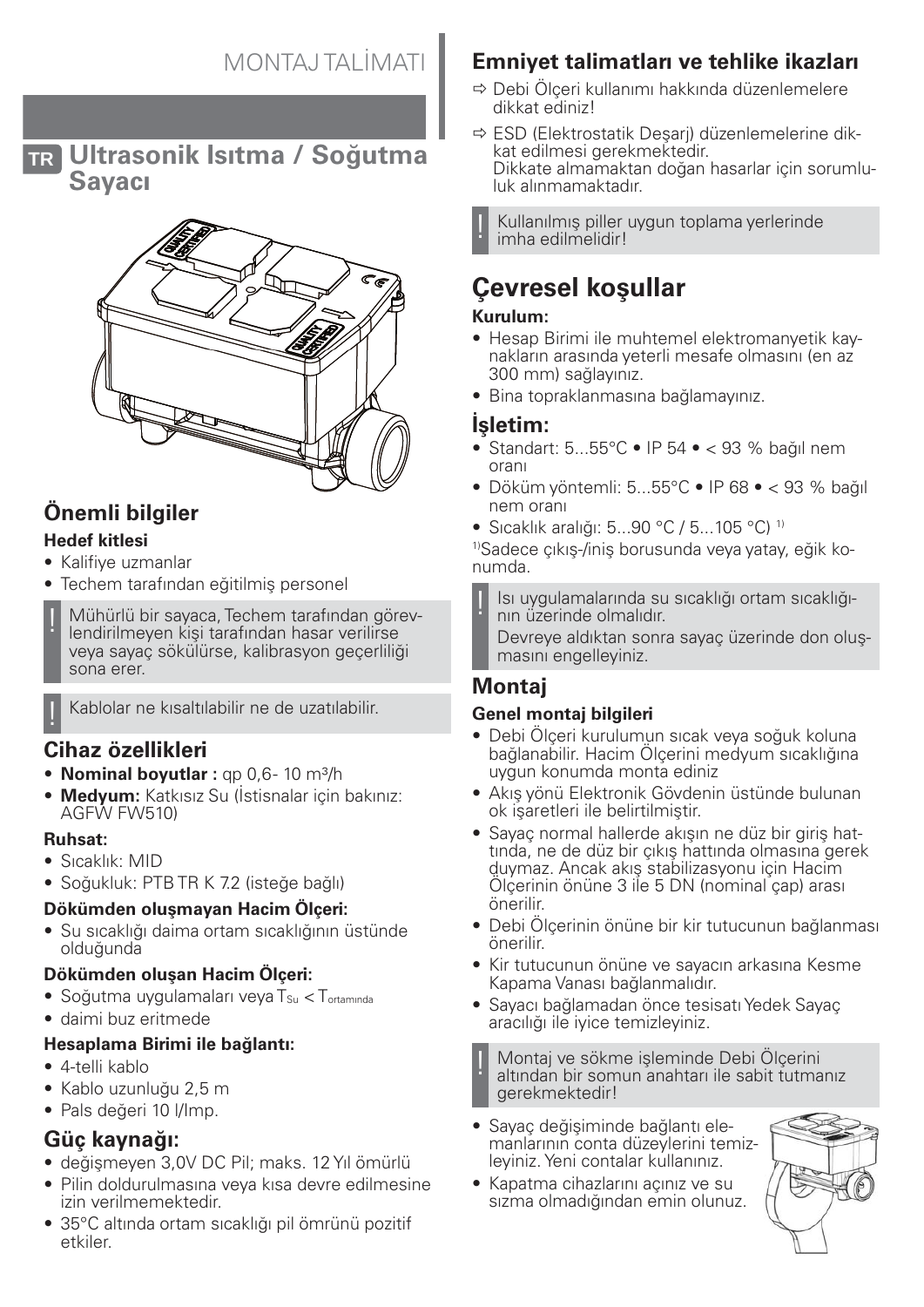- Montajın ardından Sızdırmazlık ve Fonksiyonları Test yapınız.
- Devreye alışı belgelendiriniz.

## **Montaj pozisyonu**

- yatay, dikey, çapraz
- Boru Eksenine 45° kadar yukarıya çevrili
- Boru Eksenine 90° kadar aşağıya çevrili
- Elektronik gövde, sadece tesisatta yüksek basınç varsa ve hava ayırıcısı kullanılıyorsa yukarıya doğru bağlanabilir.
- Sayacı nemli ortamda kurduğunuzda, Boru Eksenine 45° dönük bağlayınız

! Montajları bina içinde düzenli olarak yapınız!

## **Uygun ve uygun olmayan montaj yerleri**



## A, B: Tamam,

C:Tamam değil- Debi Ölçerinde hava yoğunluğu bulunmakta. Yüksek noktalarda yapılan montaj sadece havalandırma imkanı varsa mümkündür. Düşük noktada montaj yapılamaz!

D:Sadece kapalı sistemlerde okeydir.

E:Tamam değildir - bir daralmadan ya da akım kısma elemanından hemen sonra.

F:Tamam değildir - bir pompanın emme tarafının fazla yakınında.

G:Tamam değildir - yönlendirme tabanından sonra iki basamaklı.

- Bir ünite içinde bir kaç sayaç bulunduğunda: Aynı montaj koşullarına dikkat edin! Debi Ölçerini iki devrenin ortak dönüş hattına bağladığınız takdirde: Kesişme noktası arasındaki en az mesafe (T-Parçası): 10 x DN.
- A şeklinde Debi Ölçerinin 45° aktarılmış olarak takılması önerilir.

## **İletişim**

Debi Ölçeri iki adet Pals çıkışına sahip.

- Hesaplama Birimine bağlamak için pozitif kullanım kutbu.
- Denetim noktası için pozitif kutup (yüksek çözünürlüklü Pals Çıkışı)

# **Bağlantı**

## **Hesaplama Birimine bağlantı (classic S3):**

- Beyaz kablo = Pals (10 no'lu Kıskaç)
- Siyah kablo = Topraklama (GND) (11 no'lu Kıskaç)

## **Kullanılmamıştır (sadece denetim noktası için):**

- Sarı kablo
- Kahverengi kablo

### **Semboller**

| Orneğin 1                | Algılama doğruluğu<br>sınıflandırması         |
|--------------------------|-----------------------------------------------|
| PN/PS                    | Basınç aşaması                                |
| Orneğin DE-07-<br>MI004- | Uygunluk numarası                             |
| CE M                     | Kalibrasyon yılı,<br>görevlendirilen kuruluş, |
| qi [m <sup>3</sup> /h]   | En küçük akış (qi/qp = 1:50)                  |
| qp [m <sup>3</sup> /h]   | Nominal Akış                                  |
| Örneğin DN15             | Bağlantı boyutu                               |
|                          | Yatay                                         |
| $\sum_{i=1}^{n}$         | Düzey                                         |



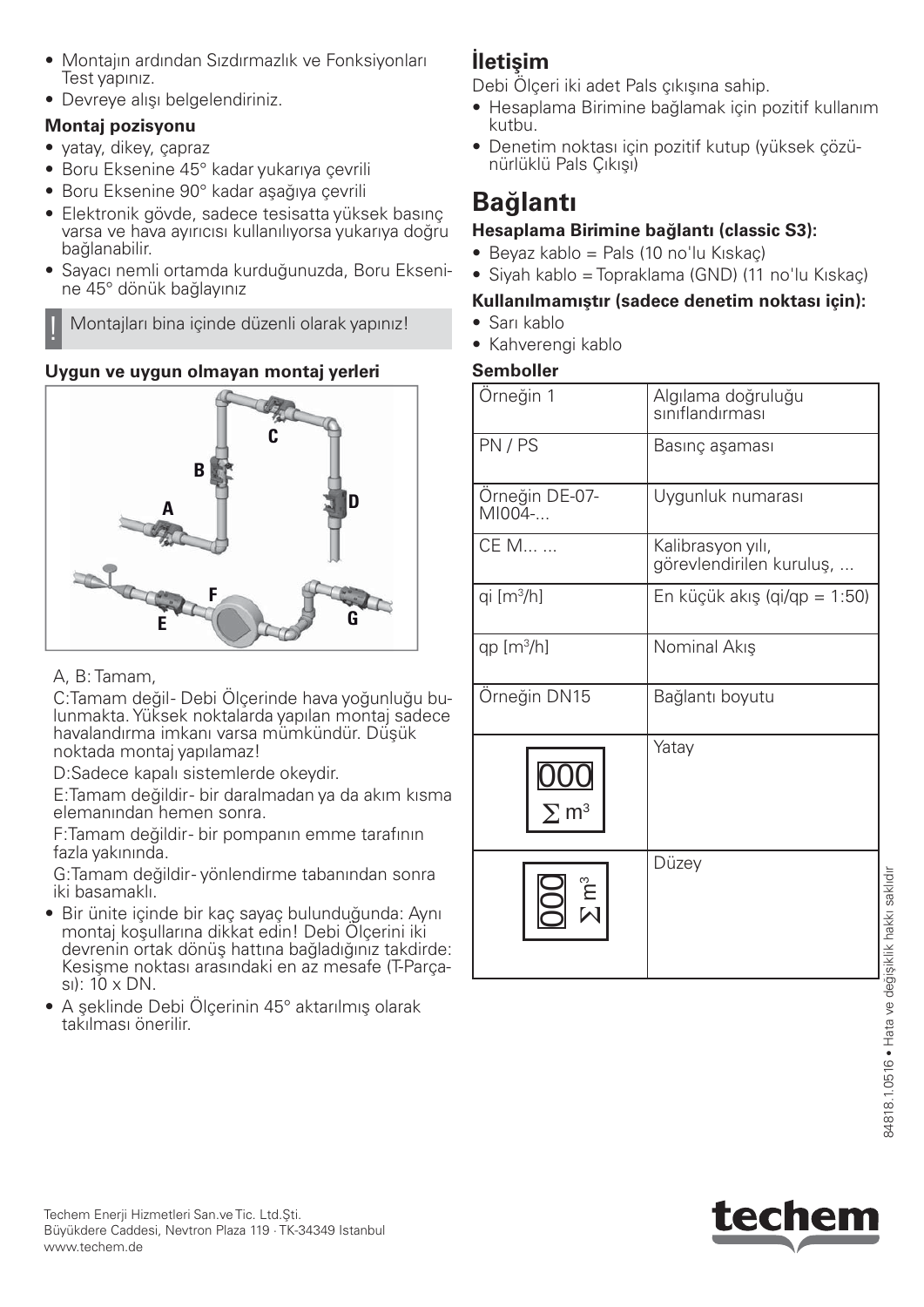**BG Ултразвуков разходомер**



## **Важни указания**

### **Целева група**

- Квалифицирани специалисти
- Обучен от Techem квалифициран персонал
- ! Ако пломбираният брояч е повреден или отстранен от лице, което не е упълномощено от Techem, валидността на калибрирането отпада.

Кабелите не трябва да бъдат нито скъсявани, нито удължавани.

### **Свойства на уреда**

- Номинални големини: qp 0,6 10 m<sup>3</sup>/h
- **Среда:** Вода без добавки (изключения: AGFW FW510)

### **Допускане:**

- Топлина: MID
- Студ: PTB TR K 7.2 (опционално)

#### **Нелят разходомер:**

• при температура на водата постоянно над температурата на околната среда

#### **Лят разходомер:**

- при студени приложения или  $T_{BOM} < T_{OKOJHA}$  среда
- при постоянен конденз

#### **Връзка с изчислителния блок:**

- 4-жилен кабел
- Дължина на кабела 2,5 m
- Импулсна валентност 10 I/Imp.

## **Захранване с напрежение:**

- не сменяема 3,0V DC батерия; max. 12 години живот
- Батерията не трябва да се зарежда или да предизвиква къси съединения.

• Температура на околната среда < 35°C удължава живота на батерията.

## **Указания за безопасност**

- Ö Следвайте правилата за използването на разходомери!
- $\Rightarrow$  Трябва да се спазват правилата за ЕСР (Електростатично разреждане).

За щети, причинени от неспазване, не се поема отговорност.

! Използваните батерии трябва да се изхвърлят в подходящи събирателни пунктове!

## **Условия на околната среда**

#### **Инсталация:**

- Достатъчно разстояние (мин 300 mm) между изчислителния блок и възможни източници на електромагнитни смущения.
- Не свързвайте към заземяването на сградата

### **Експлоатация:**

- Стандарт: 5...55°C IP 54 < 93 % рел. влажност
- Лят: 5...55°C IP 68 < 93 % рел. влажност
- Температурен диапазон: 5...90 °С / 5...105 °С) <sup>1)</sup>

1) Само във възходящи или низходящи тръби или в хоризонтално, наклонено положение за монтаж.

При приложения за отопление температурата на водата трябва да бъде над температурата на околната среда.

След въвеждане в експлоатация да се избягва замръзването на брояча.

# **Монтаж**

### **Общи инструкции за монтаж**

- Разходомерът може да се инсталира или в топлия или в студения шранг на системата. Инсталирайте разходомера в монтажна позиция, съответстваща на температурата на средата
- Посоката на потока може да се види от стрелките на корпуса на електрониката.
- Броячът обикновено не изисква нито права входяща, нито изходяща линия. Но се препоръчва 3 до 5 DN пред разходомера за стабилизиране на потока.
- Пред разходомера се препоръчва филтър.
- Пред филтъра и зад брояча трябва да бъдат монтирани спирателни вентили.
- Преди монтажа на брояча изплакнете обилно тръбопровода с резервната част на брояча.

! При монтаж и демонтаж разходомера трябва да се поддържа отдолу с подходящ гаечен ключ!

• При смяна на брояча почистете уплътнителните повърхности на свързващото винтово съединение. Използвайте нови уплътнители.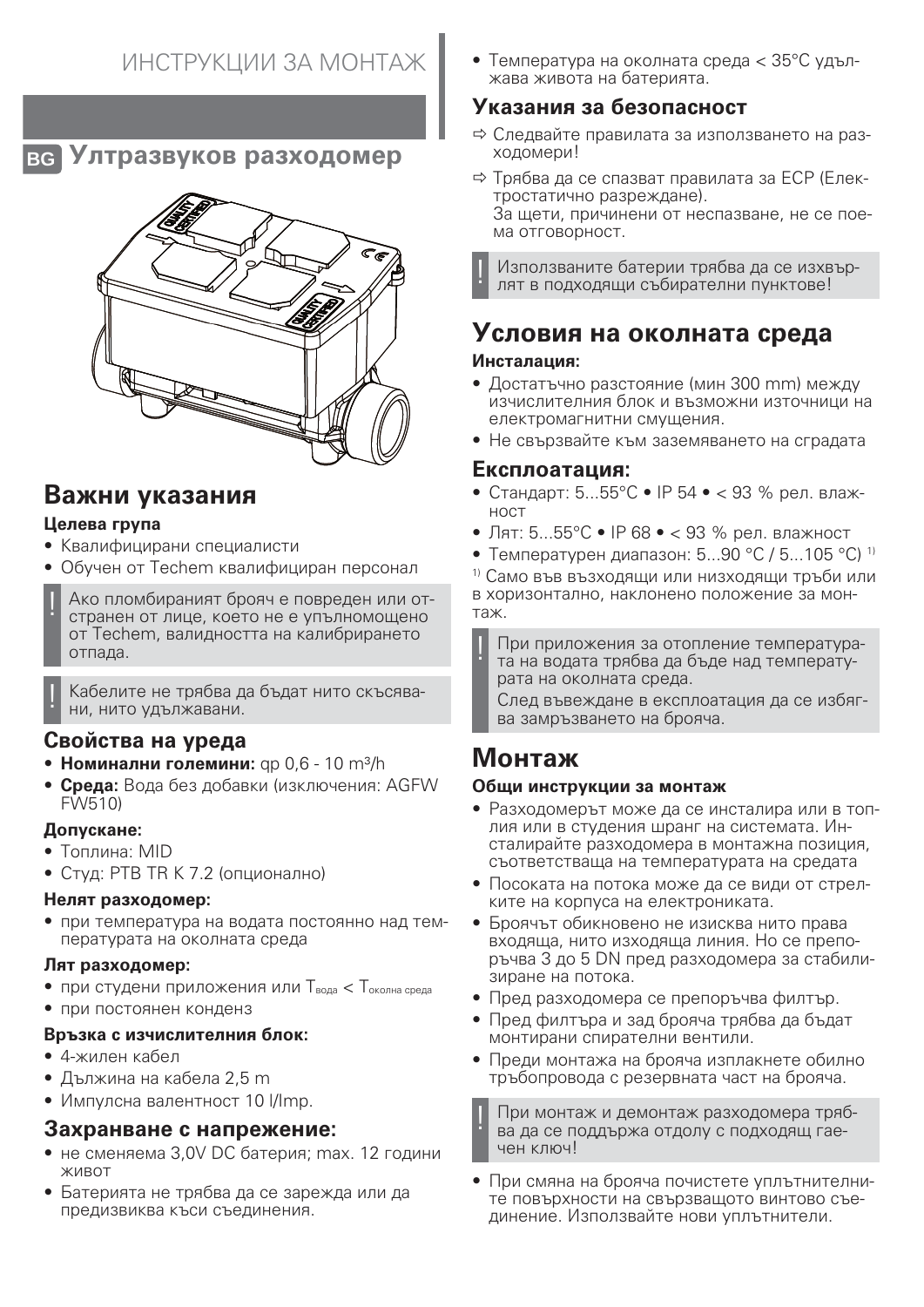- Отворете вентили и проверете за херметичност.
- След монтажа извършете изпитване за херметичност и функциониране.
- Документирайте пускането в експлоатация.

#### **Монтажни позиции**

- хоризонтално, вертикално, диагонално
- завъртане до 45° нагоре спрямо оста на тръбата
- завъртане до 90° надолу спрямо оста на тръбата
- Монтирайте корпуса на електрониката само тогава нагоре, когато при монтирането се работи при високо работно налягане и с автоматични вентилатори.
- При монтаж във влажна среда броячът се завърта на 45° спрямо оста на тръбата.

В един обект монтажът да се изпълнява по един и същи начин!

#### **Подходящи и неподходящи места за монтиране**



### A, B: OK,

C:не е OK - Натрупване на въздух в разходомера. Монтаж на висока точка само при налична възможност за вентилация. Да не се монтира на ниска точка!

D:Само в затворени системи OK.

E: не е OK - веднага след стесняване или дроселираща част.

F:не е OK - твърде близо до смукателната страна на помпа.

G:не е OK - след изменяща посоката настилка на две нива

- При няколко брояча в една единица: Спазвайте същите условия за монтаж!При монтиране на разходомера в обща връщаща тръба на два потока:Минимално разстояние от сливането (накрайник тройник): 10 x DN.
- При А се препоръчва наклонения монтаж от 45° на разходомера.

Techem Services EOOD Prof. G.Pavlov Str.3 · BG 1111 Sofia www.techem.de

## **Комуникация**

Разходомерът има два импулсни изхода.

- Полезен импулс за свързване с изчислителен блок.
- Контролен импулс (изходящ импулс с висока резолюция за тестване)

## **Свързване**

#### **Свързване към изчислителен блок (classic S3):**

- Бял кабел = импулс (клема 10)
- Син кабел = заземяване (GND) (клема 11)

#### **Не се използва (само за тестване):**

- Жълт кабел
- Кафяв кабел

#### **Символи**

| напр. 1                 | Клас на точност на отчи-<br>тане             |
|-------------------------|----------------------------------------------|
| PN/PS                   | Степен на налягане                           |
| напр. DE-07-<br>MI004-  | Номер на съответствието                      |
| CE M                    | Година на калибриране,<br>нотифициран орган, |
| qp $[m3/h]$             | най-малък дебит<br>(при qi/qp = 1:50)        |
| qp $[m3/h]$             | Номинален дебит                              |
| напр. DN15              | Номинален вътрешен диа-<br>метър на връзката |
| $\Sigma$ m <sup>3</sup> | Хоризонтално                                 |
| ຼື<br>ເປ                | Вертикално                                   |



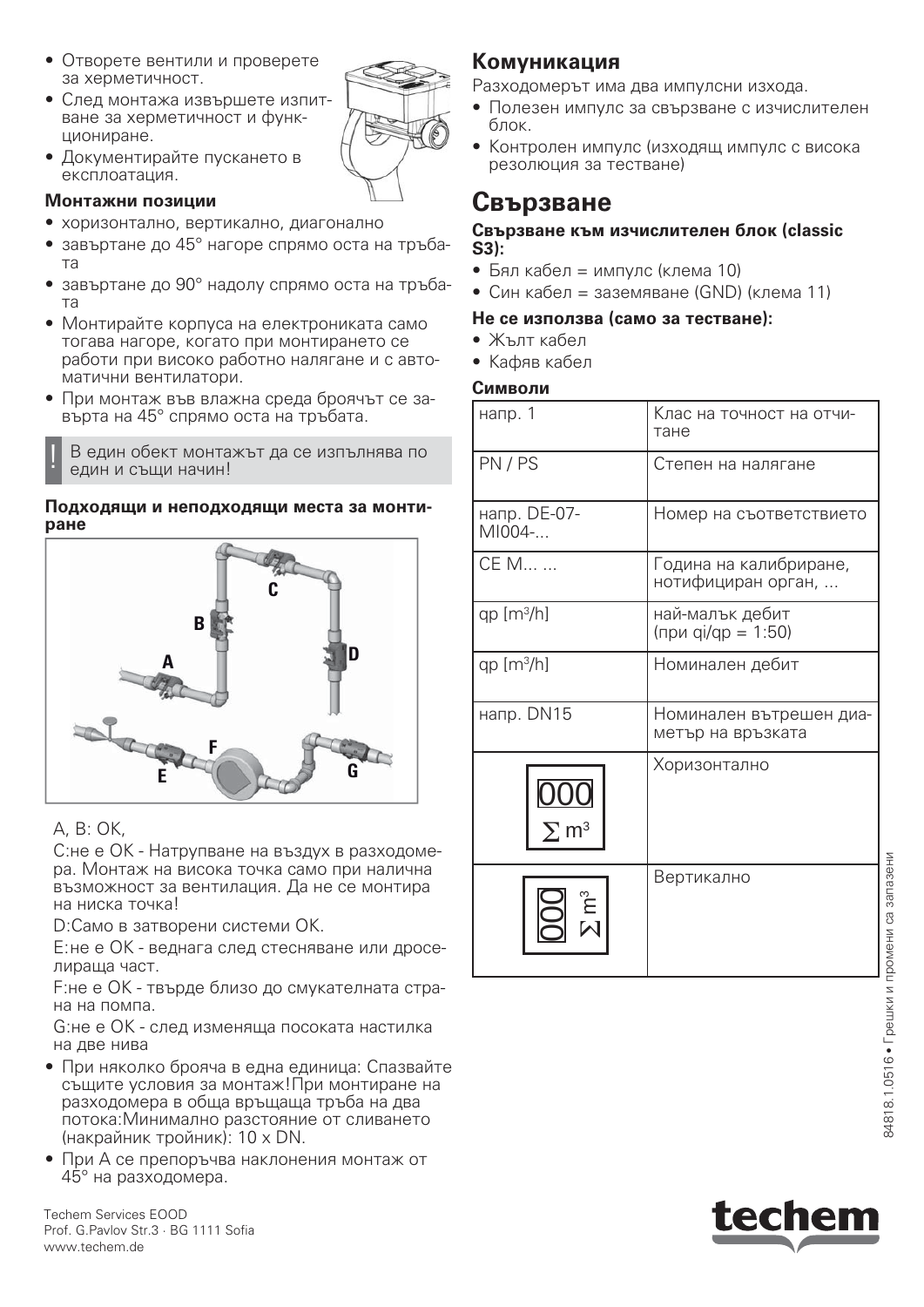**RU Ультразвуковой расходомер**



## **Важные указания**

### **Целевая группа**

- Квалифицированные специалисты
- Квалифицированный персонал, прошедший инструктаж в компании Техем
- Если опломбированный счетчик был поврежден или удален персоналом, не уполномоченным Техем, действительность калибровки теряется.

Запрещается укорачивать или удлинять кабели.

### **Характеристики приборов**

- Номинальный расход: qp 0,6 10 м<sup>3</sup>/ч
- **Среда:** вода без примесей (исключения: см. AGFW FW510)

#### **Допуски:**

- тепло: MID
- холод: PTB TR K 7.2 (опция)

### **Негерметизированный расходомер:**

• для температуры воды, длительное время превышающей температуру окружающей среды

#### **Герметизированный расходомер:**

- для учета холода или если  $T_{\text{BOL}}$  <  $T_{\text{OKD. CPEAL}}$
- при длительном выпадении конденсата

#### **Соединение с вычислительным блоком:**

- 4-жильный кабель
- длина кабеля 2,5 м
- цена импульса 10 л/имп.

### **Электропитание:**

- Не подлежащая замене литиевая батарейка 3,0 В пост. тока; макс. срок эксплуатации 12 лет
- Запрещается заряжать батарейку и замыкать ее накоротко.

• Если температура окружающей среды не превышает 35°C, это благотворно сказывается на сроке службы батарейки.

## **Указания по рискам и безопасности**

- $\Rightarrow$  Соблюдать предписания по использованию расходомеров!
- $\Rightarrow$  Соблюдать предписания по защите от электростатических разрядов (ESD). Производитель не несет ответственности за ущерб, возникший в результате несоблюдения данных указаний.

! Для утилизации сдавать использованные батареи в надлежащие приемные пункты!

# **Условия окружающей среды**

#### **Установка:**

- обеспечить достаточное расстояние (не менее 300 мм) между вычислительным блоком и возможными источниками электромагнитных помех.
- Не подключать к заземлению зданий.

### **Эксплуатация:**

- Стандартный:  $5 55$  °С IP 54 Относ. влажность < 93 %
- Герметизированный:  $5 55$  °С IP 68 Относ. влажность < 93 %
- Диапазон температур:  $5 90$  °C /  $5 105$  °C)<sup>1)</sup>

1) Только при монтаже на подводящих/обратных вертикальных стояках или в горизонтальном и наклонном положении.

При использовании для учета тепла температура воды должна превышать температуру окружающей среды.

После ввода в эксплуатацию избегать промерзания счетчика.

## **Монтаж**

#### **Общие указания по монтажу**

- Расходомер может устанавливаться как в горячей, так и в холодной ветви системы. Установить расходомер в месте монтажа с соответствующей температурой среды.
- Направление потока отмечено стрелкой на корпусе электронной части.
- Как правило, счетчику не требуются прямые участки на входном и выходном трубопроводах. Однако перед расходомером рекомендуется предусмотреть прямой участок для выравнивания потока длиной от 3 до 5 диаметров.
- Перед расходомером рекомендуется устанавливать грязеуловитель.
- Перед грязеуловителем и после счетчика должна быть установлена запорная арматура.
- Перед монтажом счетчика тщательно промыть трубопровод, используя монтажную вставку.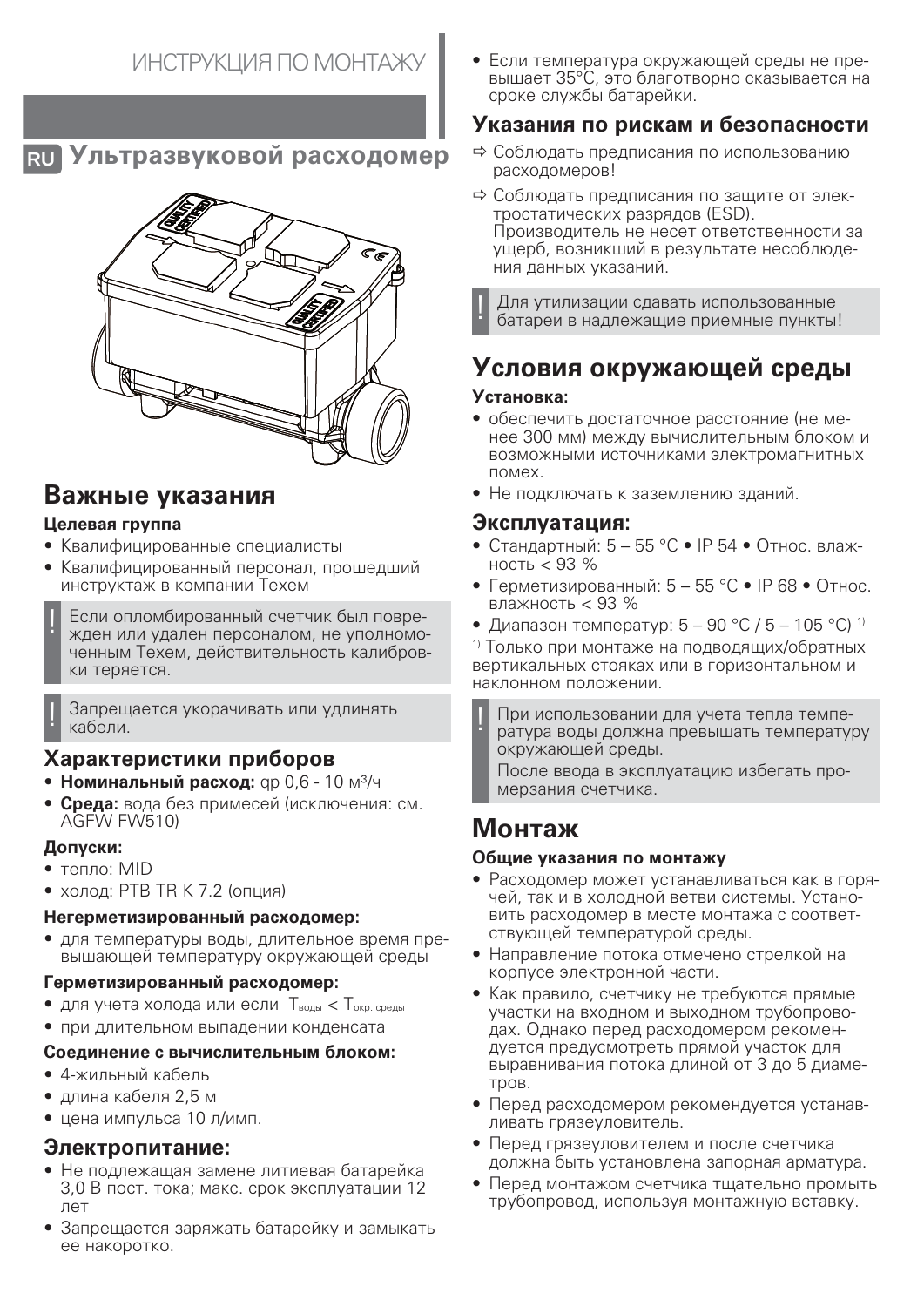

- ! При монтаже и демонтаже следует удерживать расходомер снизу вилочным гаечным ключом!
- При замене счетчика выполнять очистку уплотняющих поверхностей резьбовых соединений. Использовать новые уплотнения.



- Открыть запорную арматуру и проверить на герметичность. После монтажа выполнить испытание на герметичность и работоспособность.
- Задокументировать ввод в эксплуатацию.

#### **Положения монтажа**

- горизонтально, вертикально, под углом
- отклонение от вертикали вверх относительно оси трубопровода не более 45°
- отклонение от вертикали вниз относительно оси трубопровода не более 90°
- Корпус электронной части устанавливать вверху только в том случае, если система эксплуатируется с высоким рабочим давлением и оснащена автоматическим стравливанием воздуха.
- При установке во влажной среде монтировать счетчик под углом 45° относительно оси трубопровода

! Монтаж в пределах одного объекта выполнять по возможности одинаковым образом!

#### **Надлежащие и ненадлежащие места установки**



#### A, B: Правильно,

C: Неправильно — скапливание воздуха в расходомере. Монтаж в самой высокой точке допускается только при наличии возможности стравливания воздуха. Не устанавливать в самой низкой точке!

D: Правильно только в замкнутых системах.

E: Неправильно — непосредственно после сужения или регулирующего элемента.

F: Неправильно — слишком близко к стороне всасывания насоса.

G: Неправильно — после двойного колена в двух плоскостях.

- Для нескольких счетчиков в одном объекте: Соблюдать одинаковые условия установки! При установке расходомера в общей обратной линии двух контуров: минимальное расстояние до места соединения (Т-образного фитинга) 10 диаметров.
- В случае А рекомендуется наклонный монтаж расходомера под углом 45°.

## **Обмен данными**

Расходомер имеет два импульсных выхода.

- Рабочий импульс для подключения к вычислительному блоку.
- Контрольный импульс (импульсный выход с высокой разрешающей способностью для контролирующей организации)

## **Подключение**

#### **Подключение к вычислительному блоку (classic S3):**

- Белый провод = импульс (клемма 10)
- Синий провод = заземление (GND) (клемма 11)

#### **Не подключаются (только для контролирующей организации):**

## • Желтый провод

• Коричневый провод

#### **Символы**

| например, 1                | Класс точности<br>регистрации            |                               |
|----------------------------|------------------------------------------|-------------------------------|
| PN/PS                      | Ступень давления                         |                               |
| например, DE-07-<br>MI004- | Номер сертификата соот-<br>ветствия      |                               |
| CE M                       | Год калибровки,<br>уполномоченный орган, |                               |
| qi [M3/4]                  | Минимальный расход<br>(при qi/qp = 1:50) |                               |
| $qp [M^3/4]$               | Номинальный расход                       |                               |
| например, DN15             | Диаметр условного про-<br>хода           |                               |
| $\Sigma$ m $^3$            | Горизонтально                            | • Возможны ошибки и изменения |
|                            | Вертикально                              | 84818.1.0516                  |

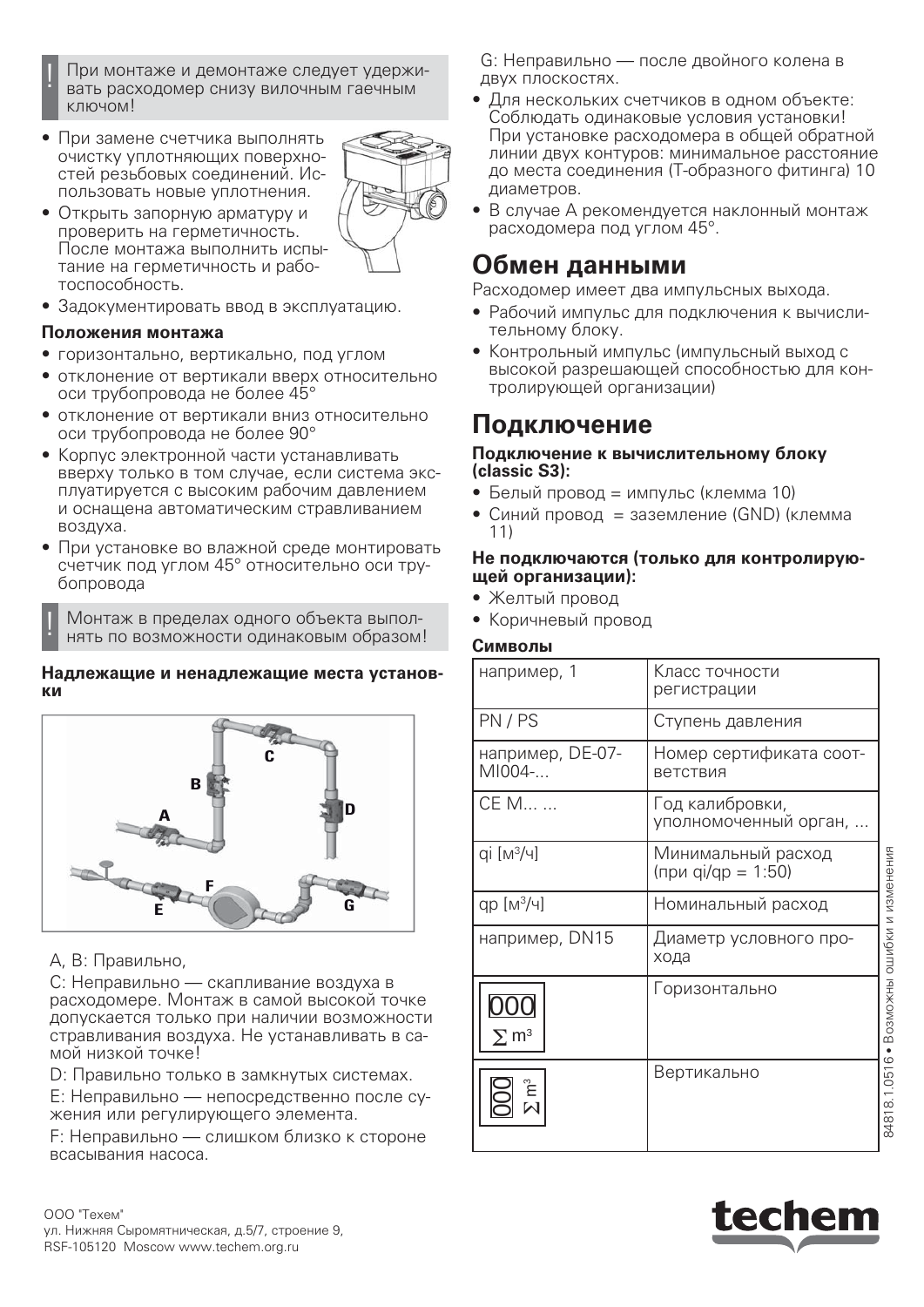## **NO Ultralydvolummåleenhet**



# **Viktig informasjon**

### **Målgruppe**

- Kvalifiserte håndverkere
- Fagpersonell opplært av Techem

Blir en plombert måler skadet eller fjernet av en person som ikke opptrer på Techems vegne, oppheves garantien.

Kablene må verken forkortes eller forlenges.

## **Komponentens egenskaper**

- **Nominelle størrelser:** ap 0.6–10 m<sup>3</sup>/t
- **Medium:** Vann uten tilsetningsstoffer (unntak: se AGFW FW510)

### **Godkjenning:**

- Varme: MID
- Kjøl: PTB TR K 7.2 (valgfritt)

### **Ukapslet volummåleenhet:**

• ved vanntemperaturer permanent over Romtemperatur

### **Kapslet volummåleenhet:**

- Ved bruk i kjølige omgivelser eller  $T_{Vann} < T_{Omavise}$
- ved permanent kondens

### **Forbindelse til regneverk:**

- Kabel med 4 ledere
- Kabellengde 2,5 m
- Pulsvalens 10 l/Imp.

## **Spenningsforsyning:**

- ikke-utskiftbare 3,0 VDC-batteri, maks. 12 års levetid
- Batteriet kan ikke lades eller kortsluttes.
- Romtemperatur < 35 °C begunstiger for levetiden til batteriet.

## **Sikkerhets- og risikoforskrifter**

- $\Rightarrow$  Følg forskriftene for bruk av volummåleenheter.
- $\Rightarrow$  ESD-forskriftene (elektrostatiske utladinger) må følges.

Vi påtar oss ikke noe ansvar for skader som skyldes manglende overholdelse.

! Brukte batterier skal deponeres på et egnet mottak!

# **Miljøfaktorer**

### **Installasjon:**

- Tilstrekkelig avstand (min. 300 mm) mellom regneverk og mulige kilder til elektromagnetiske forstyrrelser.
- Må ikke kobles til bygningens jording.

### **Drift:**

- Standard: 5-55 °C IP 54 < 93 % rel. luftfuktighet
- Kapslet:  $5-55$  °C IP 68 < 93 % rel. luftfuktighet
- Temperaturområde: 5–90 °C / 5–105 °C) 1)

(1) Kun i stige-/nedløpsrør eller vannrett vippet monteringsstilling

! Ved varmebruksområder må vanntemperaturen ligge over romtemperaturen.

Unngå frost på måleren etter igangkjøring.

# **Montering**

### **Generelle monteringsregler**

- Flowdelen kan enten monteres i varm eller kald forgrening av anlegget. Monter flowdelen i en monteringsposisjon som tilsvarer medietemperaturen
- Flowretningen vises med pilene på elektronikkhuset.
- Måleren trenger normalt verken en rett tur eller retur Men 3–5 DN før flowdelen til strømningsretningen anbefales.
- Foran flowdelen anbefales et smussfilter.
- Foran smussfilteret og etter måleren må det monteres stoppeventiler.
- Spyl ledningen med målererstatningen grundig før måleren monteres.

! Ved montering og demontering må flowdelen motholdes nedenfra med en passende fastnøkkel!

- Ved skifte av måler må tetningsflaten på skrukoblingen rengjøres. Bruk nye tetninger.
- Åpne stoppeventilene og kontroller at koblingen er tett.

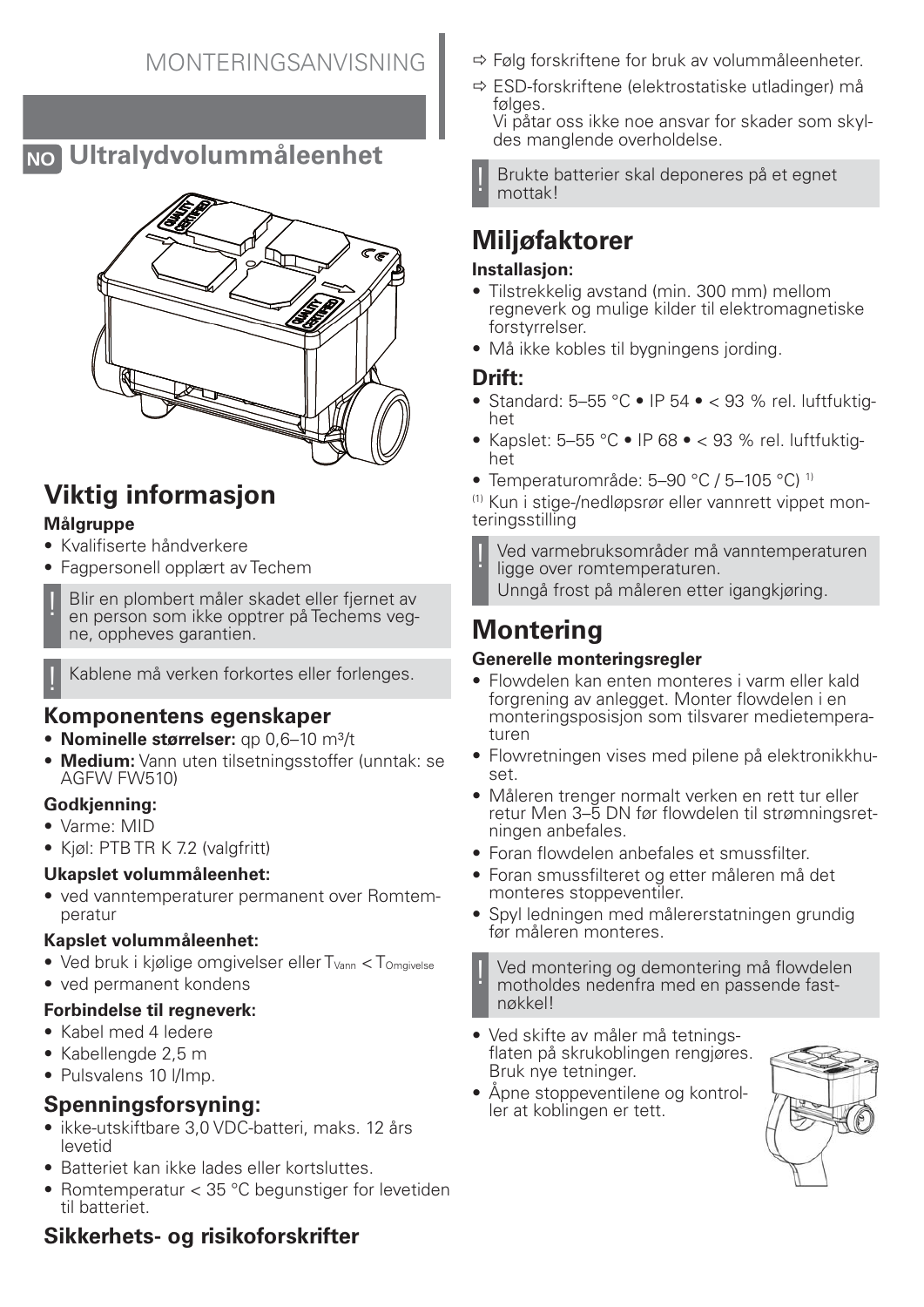- Etter monteringen må man gjennomføre pakning og funksjonskontroll.
- Dokumenter igangkjøringen.

## **Installasjonsposisjoner**

- vannrett, loddrett, skrått
- rotert inntil 45° i forhold til røraksen oppover
- rotert inntil 90° i forhold til røraksen nedover
- Enheten må bare installeres oppover når det arbeides med høyt driftstrykk og med automatiske vifter.
- Ved installasjon i fuktige omgivelser skal måleren monteres rotert 45° i forhold til røraksen

! Monter mest mulig likt på samme eiendom!

## **Egnede og uegnede monteringssteder**



## A, B: OK,

C: ikke OK – luftansamling i flowdelen. Montering på et høyt punkt kun med utluftingsmulighet. Ikke monter på et lavt punkt!

D: Bare OK i lukkede systemer

E: ikke OK – umiddelbart etter en innsnevring eller strupende komponent

F: ikke OK – for nær sugesiden på en pumpe G: ikke OK – etter en avledningsbunn i to nivåer

- Når det er flere målere i en enhet: Sørg for samme monteringsbetingelser! Ved montering av flowdelen i felles retur for to kretser: Minimumsavstand fra samløpet (T-delen): 10 x DN.
- For A anbefales skrå montering av flowdelen med 45°.

## **Kommunikasjon**

Volummåledelen har to impulsutganger.

- Brukspuls for tilkobling til en datamaskin.
- Testpuls (høyoppløselig pulsutgang for tekniske kontrollinstanser)

# **Tilkobling**

## **Tilkobling til en datamaskin (classic S3):**

- $\bullet$  Hyit kabel = Puls (klemme 10)
- Blå kabel = Jording (GND) (klemme 11)

## **Ikke i bruk (bare for testing):**

- Gul kabel
- Brun kabel

### **Symboler**

| F.eks. 1                              | Klasse for<br>registreringsnøyaktighet |
|---------------------------------------|----------------------------------------|
| PN/PS                                 | Flownivå                               |
| f.eks. DE-07-<br>MI004-               | Konformitetsnummer                     |
| CE M                                  | Kalibrering,                           |
| $qp [m^3/h]$                          | minste flow<br>(ved $qi/qp = 1:50$ )   |
| $qp [m^3/h]$                          | nominell flow                          |
| F.eks. DN15                           | Tilkoblingens nominelle<br>diameter    |
| <u>000</u><br>$\Sigma$ m <sup>3</sup> | Horisontal                             |
| ຼີ<br>ເປີ                             | Vertikal                               |

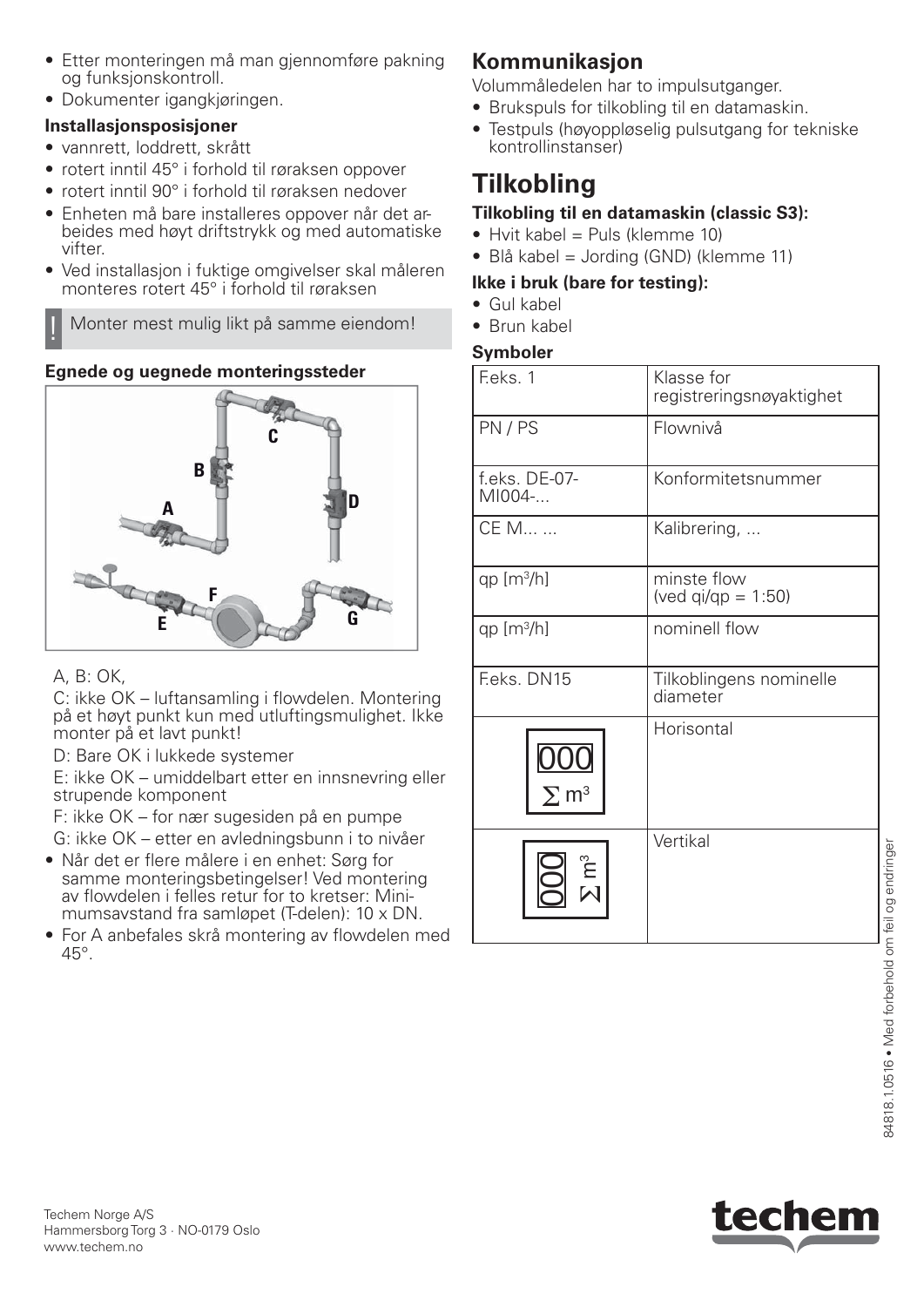**ES Sección de medición de volumen ultrasónico**



# **Notas importantes**

### **Grupo destinatario**

- Técnicos especializados
- Personal capacitado por Techem
- Si un técnico no autorizado por Techem dañara o retirara un contador sellado, expira la validez de la calibración.

Los cables no se deben acortar ni alargar.

## **Características del dispositivo**

- **Magnitudes nominales de flujo máximo:** ap 0.6- 10 m<sup>3</sup>/h
- **Medio:** Agua sin suplementos (excepciones: ver AGFW FW510)

#### **Autorización:**

- Calor: MID
- Frío: PTB TR K 7.2 (opcional)

### **Sección de medición de volumen no sellada:**

• en temperaturas de agua largo tiempo a temperatura ambiente

#### **Sección de medición de volumen sellada:**

- en aplicaciones de frío o Tagua < Tambiente
- en condensación de largo plazo

### **Enlace con la unidad de cálculo:**

- Cable de 4 hilos
- Largo del cable 2,5 m
- Prioridad del impulso 10 l/imp.

### **Suministro de corriente:**

- batería 3,0 V CC no intercambiable; máximo 12 años de duración
- La batería no debe ser recargada o puesta en corto circuito.

• Las temperaturas ambientales <35 °C favorecen el tiempo de vida de la batería.

### **Instrucciones de seguridad y advertencias de peligro**

- $\Rightarrow$  ¡Tener en cuenta los reglamentos para el uso de secciones de medición de volumen!
- $\Rightarrow$  Se deben tener en cuenta los reglamentos ESD (descargas electrostáticas). No hay garantía por daños que resulten del incumplimiento.

¡Las baterías usadas se deben eliminar en los centros de recogida adecuados!

# **Condiciones ambientales**

### **Instalación:**

- Suficiente distancia (mín. 300 mm) entre la unidad de cálculo y posibles fuentes de interferencia electromagnética.
- No conectar a la conexión a tierra del lado del edificio.

## **Funcionamiento:**

- Estándar: 5...55 °C IP 54 < 93 % humedad rel.
- Sellado: 5...55 °C IP 68 < 93 % humedad rel.
- Rango de temperatura:  $5...90$  °C /  $5...105$  °C) <sup>1)</sup>

1) Solo en tubo de instalación de ascendente / descendente o en posición de montaje horizontal, inclinada.

Para aplicaciones de calor la temperatura del agua debe ser más alta que la temperatura ambiente.

Tras la puesta en funcionamiento evitar congelamiento en el contador.

# **Montaje**

### **Instrucciones generales de instalación**

- La sección de medición de volumen se puede instalar en la rama fría o en la caliente de la unidad. Montar la sección de medición de volumen en la temperatura media del lugar de montaje correspondiente
- La dirección del flujo se reconoce por flechas sobre la caja electrónica.
- El contador usualmente no requiere ni un tramo de entrada ni un tramo de salida. Pero se recomiendan de 3 a 5 DN antes de la sección de medición de volumen para estabilizar la corriente.
- Se recomienda colocar un filtro antes de la sección de medición de volumen.
- Las válvulas de cierre se deben montar antes del filtro y detrás del contador.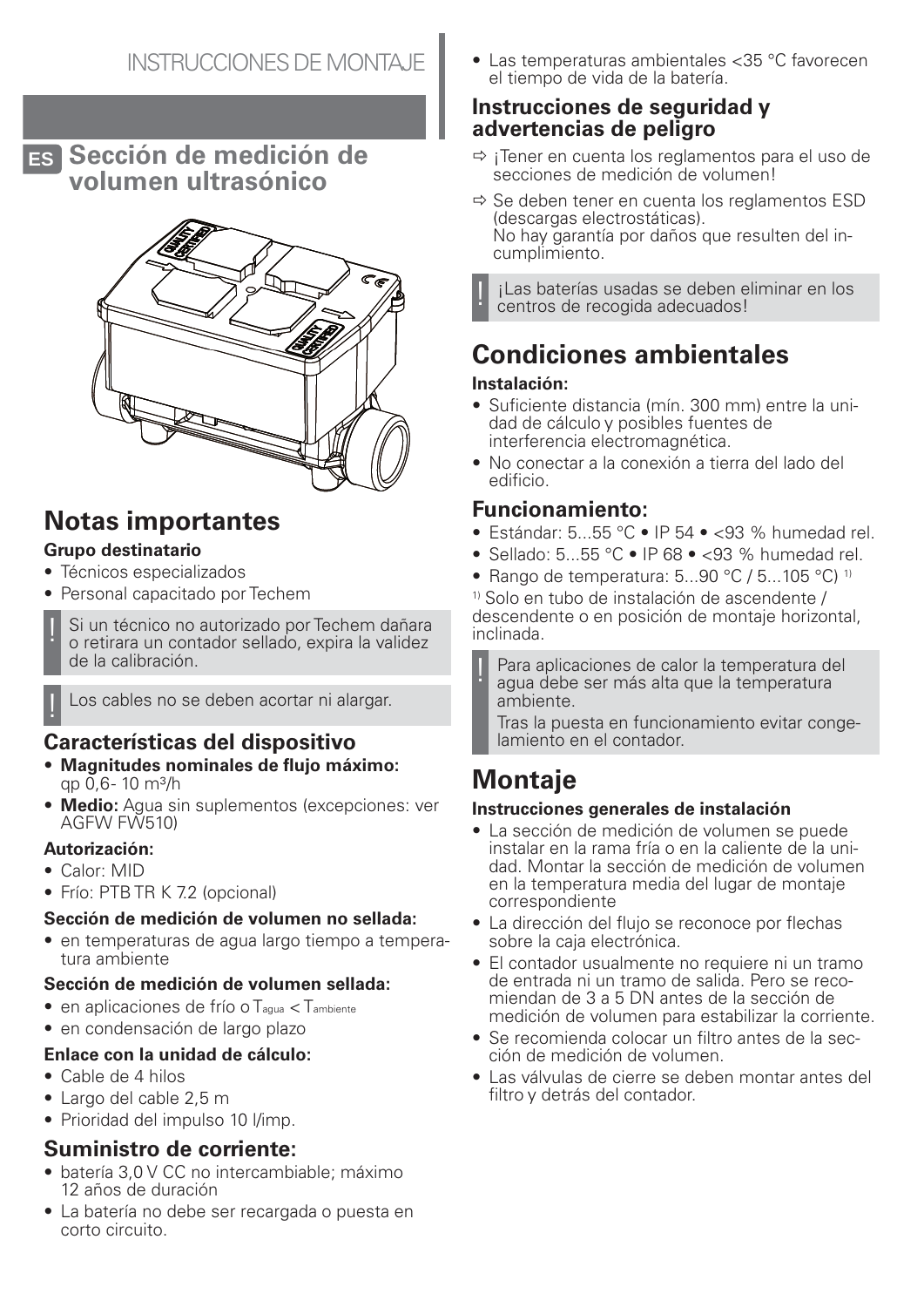- Lavar a fondo la tubería con la pieza de sustitución del contador antes de montar el contador.
	- *i* Durante el montaje y desmontaje la sección de medición de volumen se debe sostener desde abajo con una llave de horquilla adecuada!
- Al cambiar el contador, limpiar las superficies de cierre de las uniones roscadas. Utilice sellos nuevos.



- Abra las válvulas de cierre y compruebe la estanqueidad.
- Después del montaje, realizar una prueba de funcionamiento y fugas.
- Documentar la puesta en funcionamiento.

#### **Posiciones de montaje**

- horizontal, vertical, diagonal
- Girado hacia arriba hasta 45° con respecto al eje del tubo
- Girado hacia abajo hasta 90° con respecto al eje del tubo
- Montar la caja electrónica hacia arriba solo si para la instalación se trabaja con alta presión de servicio y con ventiladores automáticos.
- En la instalación en un ambiente húmedo, el contador se debe montar girado 45° con respecto al eje del tubo

 $i$ En un inmueble se debe realizar un montaje uniforme!

#### **Puntos de montaje adecuados y no adecuados**



### A, B: OK

C: no OK- acumulación de aire en la sección de medición de volumen. Montaje en un lugar alto, pero haciendo posible la disponibilidad de ventilación. ¡No montar en un lugar bajo!

D: OK solo en sistemas cerrados.

E: no OK - inmediatamente después de un estrechamiento o pieza de estrangulamiento.

F: no OK- demasiado cerca del lado de aspiración de una bomba.

Techem Energy Services SLU, Calle Musgo 3 1ª Planta. Parque Empresarial La Florida 28023 Madrid www.techem.es

- G: no OK detrás de una base deflectora en dos niveles
- Con varios contadores en una unidad: ¡Tener en cuenta la condiciones de instalación! Durante el montaje de la sección de medición de volumen en el mismo retorno de los dos circuitos: la separación mínima del punto de confluencia (pieza T):  $10 \times DN$ .
- Para A se recomienda el montaje de la sección de medición de volumen con una inclinación de 45°.

### **Comunicación**

La sección de medición de volumen posee dos salidas de impulso.

- Pulso efectivo para la conexión en una unidad de cálculo.
- Pulso de comprobación (salida de pulsos de alta resolución para centros de comprobación)

## **Conexión**

#### **Conexión en una unidad de cálculo (classic S3):**

- Cable blanco = pulso (terminal 10)
- Cable azul = tierra (terminal 11)

#### **Sin recubrimiento (solo para puntos de prueba):**

- Cable amarillo
- Cable marrón

#### **Símbolos**

| p. ej., 1               | Clase de<br>precisión en la detección                        |
|-------------------------|--------------------------------------------------------------|
| PN/PS                   | Etapa de presión                                             |
| p. ej.,<br>DE-07-MI004- | Número de conformidad                                        |
| CE M                    | Año de calibración,<br>organismo de control auto-<br>rizado, |
| qi [m <sup>3</sup> /h]  | caudal mínimo<br>(para qi/qp = $1:50$ )                      |
| $qp [m^3/h]$            | Caudal nominal                                               |
| p. ej., DN15            | Diámetro nominal de la<br>conexión                           |
| $\Sigma$ m $^3$         | Horizontal                                                   |
|                         | Vertical                                                     |



84818.1.0516 • Se reservan todos los errores y cambios

34818.1.0516 . Se reservan todos los errores y cambios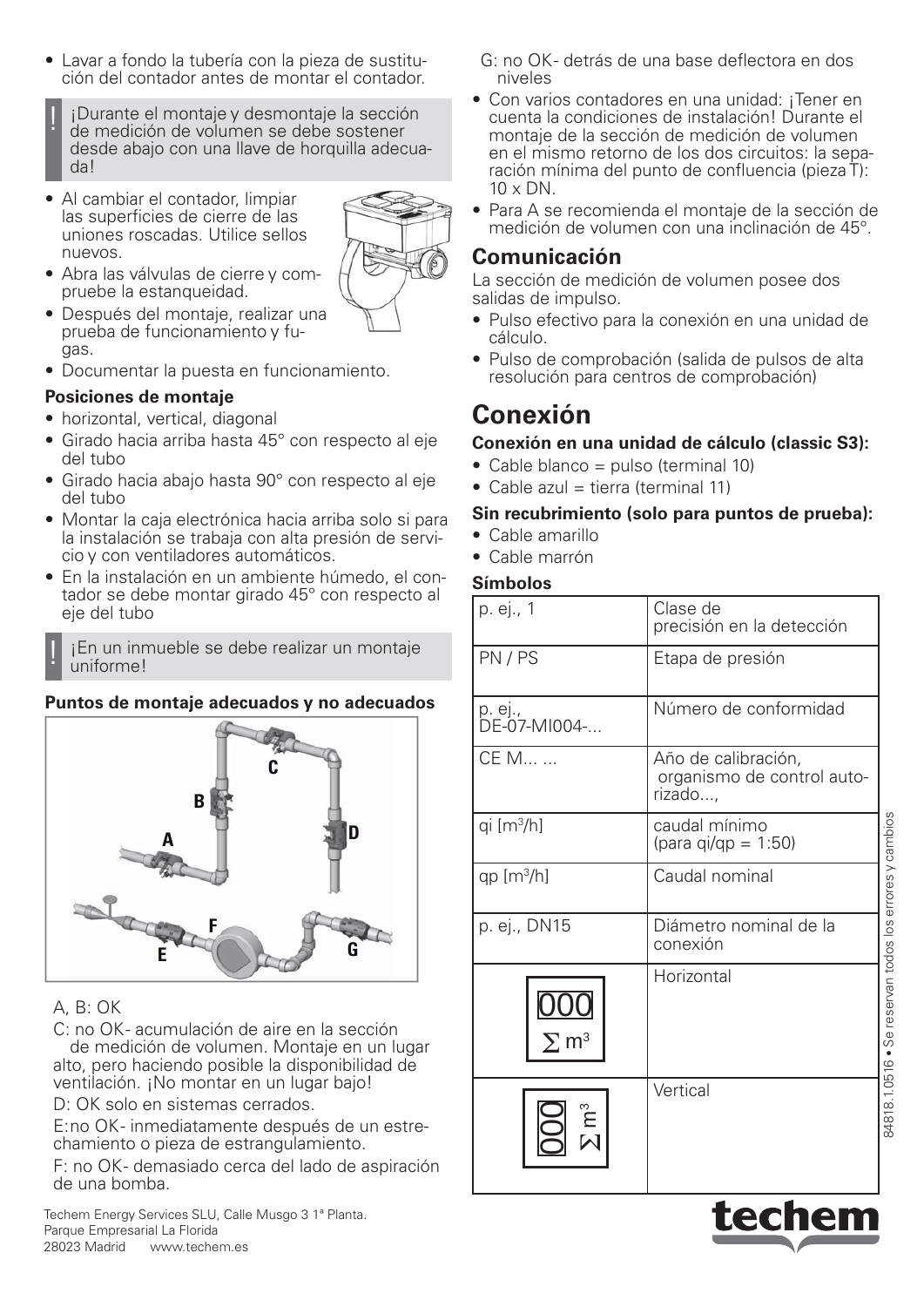

**CZ Ultrazvuková průtoková část**



# **Důležitá upozornění**

### **Cílová skupina**

- Kvalifikovaní odborní řemeslníci
- Odborný personál vyškolený firmou Techem
- Pokud dojde k poškození nebo odstranění zaplombovaného měřiče osobou, která nebyla pověřena firmou Techem, přestává platit cejchování.

! Kabely nesmí být zkracovány ani prodlužovány.

## **Vlastnosti přístroje**

- **Jmenovité rozměry:** qp 0,6 10 m³/h
- **Médium:** Voda bez přísad (výjimka: viz AGFW FW510)

### **Schválení:**

- Teplo: MID
- Chlad: PTB TR K 7.2 (volitelně)

### **Nezalitá průtoková část:**

• při trvale vyšších teplotách vody než je okolní teplota

### **Zalitá průtoková část:**

- $\bullet$  při používání v chladných systémech nebo  $T_{\text{Vadv}}$  < TOkolí
- při trvalém orosení

### **Připojení k počitadlu:**

- 4-žilový kabel
- Délka kabelu 2,5 m
- Hodnota impulzů 10 l/puls

## **Napájení:**

- Nevyměnitelné baterie 3,0 V DC, max. životnost 12 let.
- Baterie se nesmí nabíjet ani zkratovat.
- Okolní teplota < 35 °C pozitivně ovlivňuje životnost baterie.

## **Bezpečnostní pokyny a upozornění na nebezpečí**

- $\Rightarrow$  Dodržujte předpisy pro použití průtokových částí!
- $\Rightarrow$  Je třeba dodržovat předpisy o ESD (elektrostatické výboje).

Neručíme za škody vzniklé jejich nedodržením.

! Použité baterie musí být zlikvidovány na odpovídajících sběrných místech!

# **Okolní podmínky**

### **Instalace:**

- Dostatečná vzdálenost (min. 300 mm) mezi počitadlem a možnými zdroji elektromagnetického rušení.
- Nepřipojujte k uzemnění budovy.

### **Provoz:**

- Standardně: 5...55 °C IP 54 < 93 % rel. vlhkosti
- Při zalití: 5...55 °C IP 68 < 93 % rel. vlhkosti
- Teplotní rozmezí:  $5...90 °C / 5...105 °C$ ) <sup>1)</sup>

1) Pouze ve stoupačkách / klesačkách nebo v horizontální, nakloněné montážní poloze.

Při použití v teplých systémech musí být teplota vody vyšší než okolní teplota. Po uvedení do provozu zamezte mrazu u měři-

če.

# **Montáž**

### **Všeobecné pokyny k montáži**

- Průtokovou část lze namontovat buď v teplé nebo studené větvi zařízení. Namontujte průtokovou část do montážní polohy odpovídající teplotě média.
- Směr průtoku lze rozeznat díky šipkám na krytu elektroniky.
- Měřič běžně nepotřebuje ani rovný vtokový úsek ani odtokový úsek. Doporučuje se ale 3 až 5 DN před průtokovou částí pro uklidnění proudění.
- Před průtokovou částí doporučujeme nainstalovat filtr.
- Před filtrem a za měřičem musí být namontované uzavírací ventily.
- Před instalací měřiče důkladně vypláchněte potrubí s mezikusem.

! Při montáži a demontáži je průtokovou část třeba zespodu přidržovat pomocí vhodného otevřeného klíče!

- Při výměně měřiče vyčistěte těsnicí plochy a připojovací šroubení. Použijte nová těsnění.
- Otevřete uzavírací ventil a zkontrolujte těsnost.

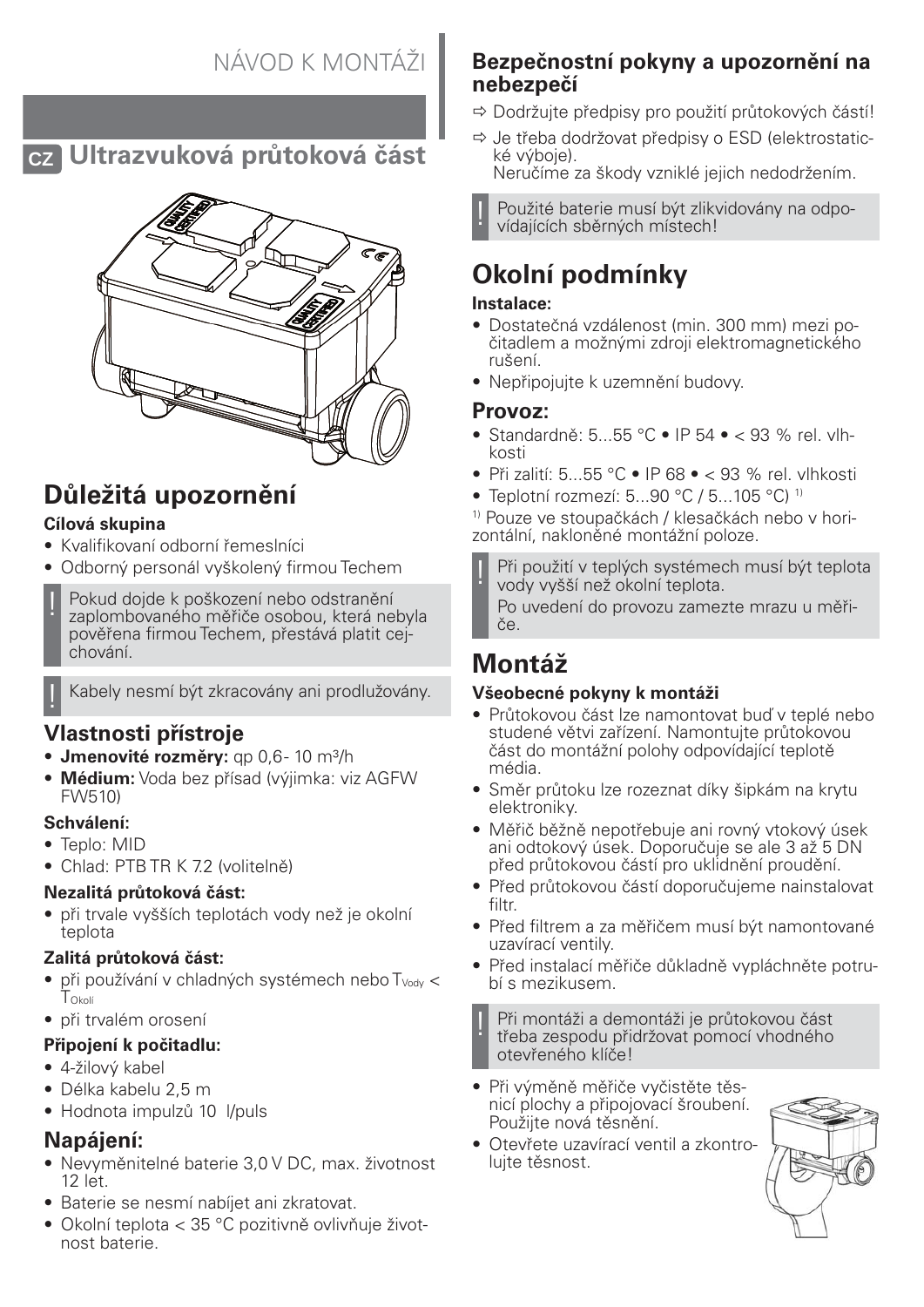- Po montáži proveďte kontrolu těsnosti a funkčnosti.
- Zdokumentujte uvedení do provozu.

## **Montážní polohy**

- vodorovně, svisle, šikmo
- otočený až o 45° nahoru vůči ose trubky
- otočený až o 90° dolů vůči ose trubky
- Kryt elektroniky namontujte směrem nahoru pouze tehdy, když při instalaci pracujete s vysokým provozním tlakem a s automatickými ventilátory.
- Při instalaci ve vlhkém prostředí namontujte měřič otočený o 45° vůči ose trubky.

! V rámci jedné nemovitosti namontujte měřič pokud možno jednotným způsobem!

## **Vhodná a nevhodná místa pro montáž**



## A, B: OK.

C: není OK- hromadění vzduchu v průtokové části. Montáž ve vysokém bodě pouze s existující možností odvzdušnění. Nemontujte v nízkém bodě! D: OK pouze v uzavřených systémech.

E: není OK - bezprostředně za zúžením nebo škrticí součástkou.

F: není OK - příliš blízko u nasávací části čerpadla. G: není OK- za dvojitým kloubem.

- V případě několika měřičů v jedné jnemovitosti: Dodržte stejný způsob montáže! Při montáži průtokové části ve společné zpátečce dvou okruhů: minimální vzdálenost od soutoku (T-kus): 10 x DN.
- V případě A se doporučuje montáž průtokové části v poloze nakloněné o 45°.

## **Komunikace**

Průtoková část je vybavena dvěma impulzními výstupy.

- Signální impulz k připojení k počitadlu.
- Kontrolní impulz (impulzní výstup s vysokou rozlišovací schopností pro kontrolní místa).

# **Připojení**

## **Připojení k počitadlu (classic S3):**

- $\bullet$  Bílý kabel = impulz (svorka 10)
- Modrý kabel = uzemnění (GND) (svorka 11)

## **Bez obsazení (pouze pro kontrolní místa):**

- Žlutý kabel
- Hnědý kabel

## **Symboly**

| např. 1                 | Třída<br>přesnosti evidence               |
|-------------------------|-------------------------------------------|
| PN/PS                   | Stupeň tlaku                              |
| např. DE-07-<br>MI004-  | Shoda                                     |
| CE M                    | rok ocejchování,<br>autorizovaný subjekt, |
| qi $[m3/h]$             | Nejmenší průtok<br>(při qi/qp = 1:50)     |
| $qp [m^3/h]$            | Jmenovitý průtok                          |
| např. DN15              | Jmenovitý průměr                          |
| $\Sigma$ m <sup>3</sup> | Horizontálně                              |
| ຼື<br>- -               | Vertikálně                                |



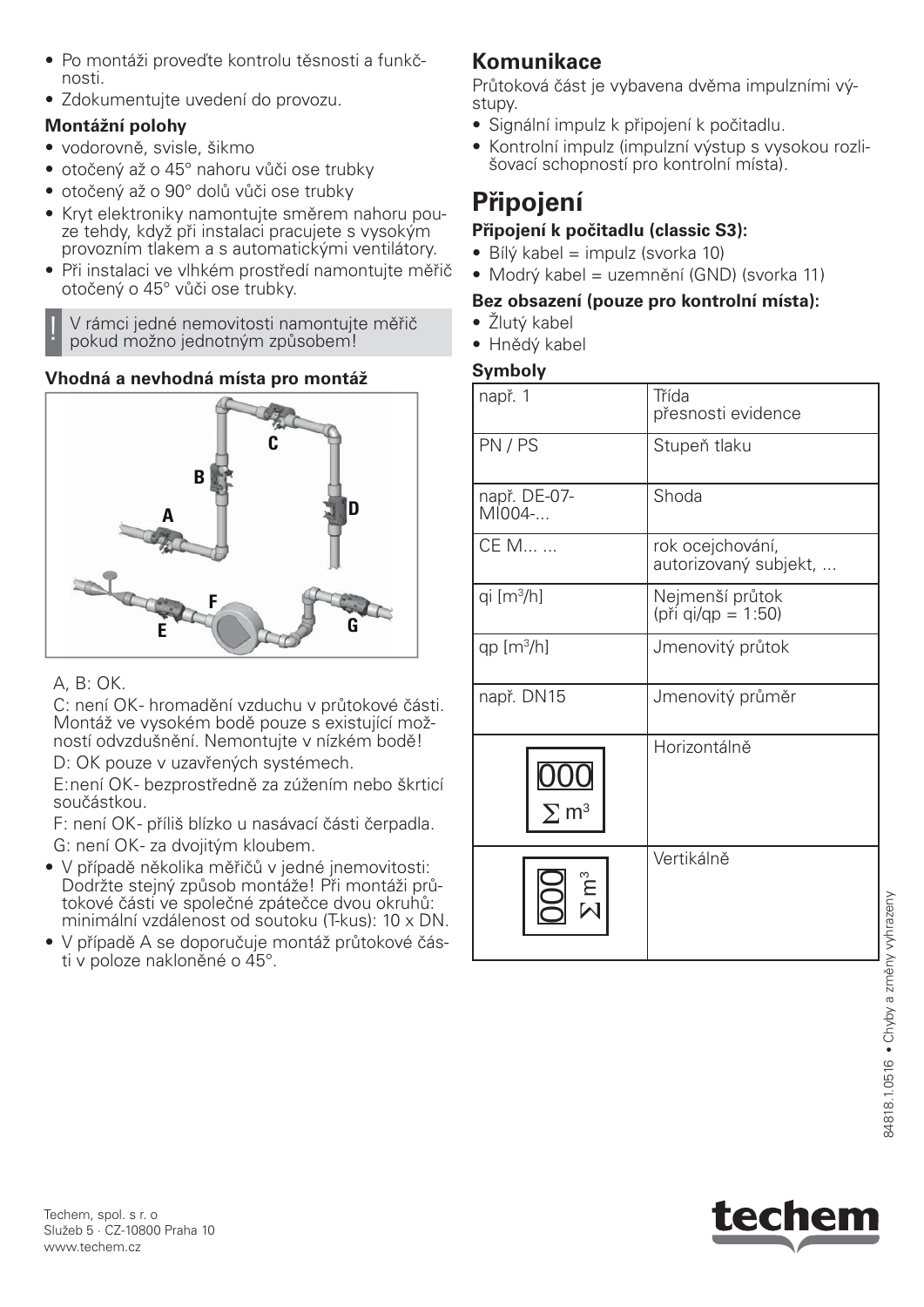## **HU Ultrahangos áramlásmérő**



# **Fontos tudnivalók**

### **Célcsoport**

- Képzett szakmunkások
- A Techem által betanított szakemberek
- Ha egy leplombált mérőkészüléket egy nem a Techem által megbízott személy megrongálja vagy eltávolítja, akkor megszűnik a hitelesítés érvényessége.

! A kábeleket sem rövidíteni, sem meghosszabbítani nem szabad.

## **A készülék tulajdonságai**

- **Névleges méret:** qp 0,6-10 m<sup>3</sup>/h
- **Közeg:** adalék nélküli víz (kivételek: lásd AGFW FW510)

### **Engedély:**

- Fűtés: MID
- Hűtés: PTB TR K 7.2 (opcionális)

### **Nem öntvény áramlásmérő:**

• tartósan a környezeti hőmérséklet feletti vízhőmérsékletek esetén

### **Öntvény áramlásmérő:**

- $\bullet$  hűtési hőmennyiségmérés esetén vagy  $T_{\text{viz}}$  < Tkörnyezeti
- tartós páralecsapódás esetén

### **Csatlakozás a számítóegységhez:**

- 4-vezetékes kábel
- 2,5 m kábelhossz
- 10 l/Imp impulzus-érték

## **Feszültségellátás:**

- nem cserélhető 3,0V DC elem; max. 12 év élettartam
- Az elemet nem szabad újratölteni vagy rövidre zárni.

• A < 35°C környezeti hőmérséklet előnyös az elem élettartama szempontjából.

## **Biztonsági és veszélyjelzések**

- $\Rightarrow$  Tartsa be az áramlásmérő használatára vonatkozó előírásokat!
- $\Rightarrow$  Tartsa be az ESD-előírásokat (elektrosztatikus kisülések).

Az előírások be nem tartásából származó károkért nem vállalunk felelősséget.

! A használt elemeket az arra kijelölt gyűjtőhelyeken kell elhelyezni!

# **Környezeti feltételek**

### **Telepítés:**

- Megfelelő távolság (min. 300 mm) a számítóegység és a lehetséges elektromágneses zavarforrások között.
- Ne csatlakoztassa az épület földeléséhez.

## **Üzem közben:**

- Normál: 5...55 °C IP 54 <93% rel. páratartalom
- Öntött: 5...55 °C IP 68 <93% rel. páratartalom
- Hőmérséklet-tartomány: 5...90 °C / 5...105 °C) 1)

1) Csak felszálló-/eső csővezetékben vagy vízszintes, döntött beszerelési helyzetben.

! Fűtési hőmennyiségmérésnél a víz hőmérséklete a környezeti hőmérséklet felett kell hogy legyen.

Üzembe helyezés után óvja a mérőkészüléket a fagytól.

# **Összeszerelés**

## **Általános összeszerelési utasítás**

- Az áramlásmérő a fűtési rendszer meleg vagy hideg ágába építhető. Az áramlásmérőt a közeg hőmérsékletének megfelelő beszerelési helyzetébe szerelje be.
- Az áramlásirányt az elektronika-házon elhelyezett nyilak jelölik.
- A mérőkészüléknek rendszerint sem egyenes bemeneti-, sem kimeneti nyugalmi csőszakaszra nincs szüksége. Az áramlás csillapítására azonban az áramlásmérő előtt 3 - 5 DN méretet ajánlunk.
- Az áramlásmérő előtt ajánlott a szennyfogó használata.
- A szennyfogó előtt és a mérőkészülék mögött elzáró szerelvényeket kell beépíteni.
- A mérőkészülék összeszerelése előtt alaposan tisztítsa meg a vezetéket és a passzdarabot.

Beszerelésnél és leszerelésnél az áramlásmérőt alulról egy megfelelő villáskulccsal ellen kell tartani!

• Mérőkészülék cseréje esetén tisztítsa meg a csatlakozó csavarok tömítő felületeit. Használjon

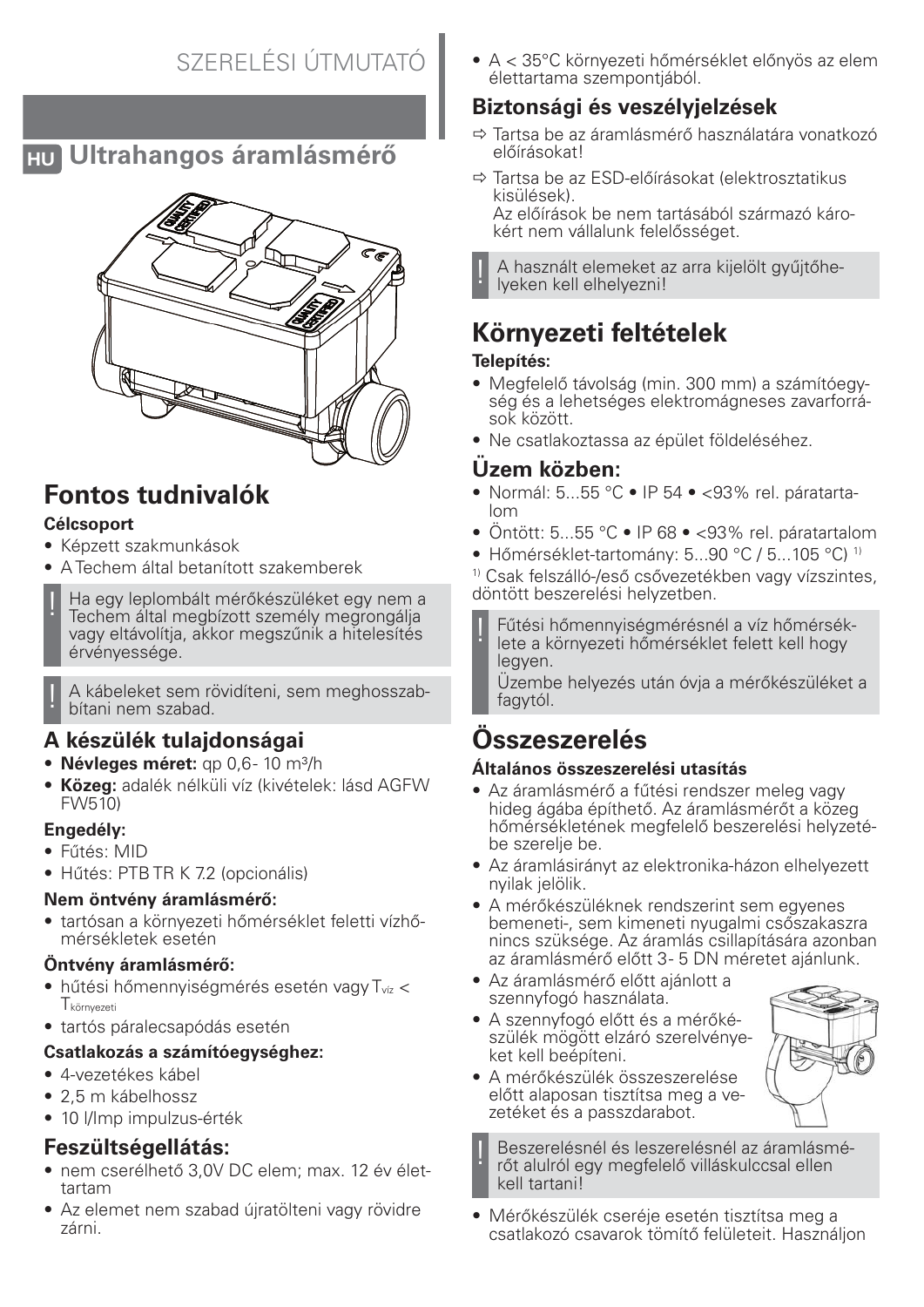új tömítéseket.

- Nyissa meg az elzáró készülékeket és ellenőrizze a tömítettséget.
- Az összeszerelés után végezze el a tömítettségi és működési ellenőrzést.
- Dokumentálja az üzembe helyezést.

### **Beépítési helyzet**

- vízszintes, függőleges, ferde
- a csőtengelyhez mért 45°-ig felfelé elforgatva
- a csőtengelyhez mért 90°-ig lefelé elforgatva
- Az elektronika-házat csak akkor szerelje felfelé, ha a fűtési rendszer magas üzemi nyomással és automatikus légtelenítőkkel dolgozik.
- Nedves környezetben történő telepítés esetén a mérőkészüléket a csőtengelyhez képest 45°-os szögben elforgatva kell beszerelni

Amennyiben lehetséges, egy ingatlanon belül használja ugyanazt a szerelési eljárást!

### **Alkalmas és nem alkalmas beépítési helyek**



### A, B: OK,

C: nem jó - a levegő összegyűlik az áramlásmérőben. Magas ponton történő beszerelés csak meglévő légtelenítési lehetőség esetén lehetséges. Ne szerelje be mélyen fekvő ponton!

D: csak zárt rendszerek esetében megfelelő. E: nem jó - közvetlenül szűkület vagy fojtó alkatrész után van.

F: nem jó - közel van a szivattyú szívóoldalához.

G: nem jó - két irányváltást követően van

- Ha egy egységben több mérőkészülék van: Figyeljen az egyforma beszerelési feltételekre! Az áramlásmérő közös visszatérő ágba történő beszerelése esetén: az összefolyástól (T-idom) a legkisebb távolság: 10 x DN.
- Az "A" beépítési helyzet esetében az áramlásmérő 45°-ban döntött beszerelését ajánljuk.

## **Kommunikáció**

Az áramlásmérő két impulzuskimenettel rendelkezik.

- Használati impulzus számítóegységhez való csatlakozáshoz.
- Ellenőrző impulzus (nagy felbontású impulzuskimenet ellenőrző helyek számára)

## **Csatlakozás**

### **Csatlakozás egy számítóegységhez (classic S3):**

- Fehér kábel = impulzus (10-es kapocs)
- Kék kábel = földelés (GND) (11-es kapocs)

### **Nincs kiosztva (csak ellenőrző hely számára):**

- Sárga kábel
- Barna kábel

### **Szimbólumok**

| pl. 1                    | pontossági<br>osztály                     |
|--------------------------|-------------------------------------------|
| PN/PS                    | üzemi nyomás                              |
| pl. DE-07-MI004-         | megfelelőségi szám                        |
| CE M                     | hitelesítés éve,<br>hitelesítő szervezet, |
| qi [m <sup>3</sup> /óra] | legkisebb átfolyás<br>(ha qi/qp = 1:50)   |
| qp [m <sup>3</sup> /óra] | névleges térfogatáram                     |
| pl. DN15                 | csatlakozócső névleges<br>mérete          |
|                          | vízszintes                                |
|                          | függőleges                                |



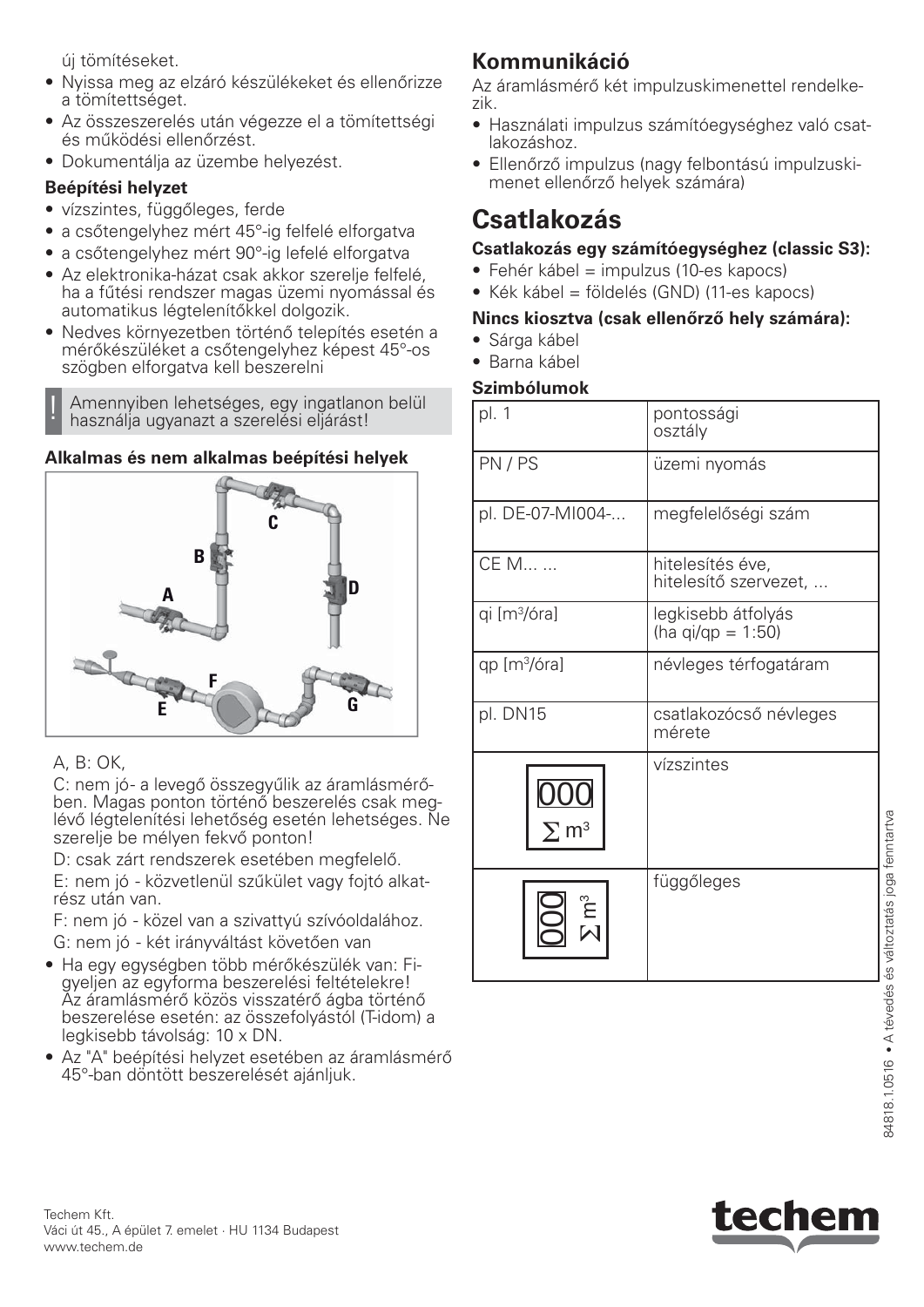## **RO Debitmetru cu ultrasunete**



# **Indicații importante**

### **Grupul țintă**

- Instalatori calificați
- Personalul de specialitate instruit de Techem

Dacă un contor sigilat a fost deteriorat sau îndepărtat de o persoană neautorizată de Techem, calibrarea își pierde valabilitatea.

Cablurile nu trebuie scurtate, nici prelungite.

## **Caracteristicile aparatului**

- **Cantități nominale:** qp 0,6-10 m<sup>3</sup>/h
- **Agent termic:** apă fără aditivi (excepții: vezi AGFW FW510)

### **Autorizație:**

- Căldură: MID
- Răcire: PTB TR K 7.2 (opțional)

### **Debitmetru neturnat:**

• la temperaturi ale apei care depășesc în mod constant temperatura mediului ambiant

### **Debitmetru turnat:**

- $\bullet$  în caz de aplicații pe răcire sau la  $T_{\text{and}}$  <  $T_{\text{medium}}$
- în caz de condensare constantă

### **Conexiunea la calculator:**

- Cablu cu 4 fire
- Lungimea cablului 2,5 m
- Valoarea impulsului 10 l/Imp.

## **Alimentarea cu tensiune:**

- baterie 3,0V DC care nu poate fi schimbată; durata de viață max. 12 ani
- Bateria nu trebuie reîncărcată sau scurtcircuitată.
- Temperaturile mediului ambiant < 35 °C favorizează durata de viață a bateriei.

## **Instrucțiuni de siguranță și**

## **avertismente**

- $\Rightarrow$  Respectați prescripțiile pentru utilizarea debitmetrelor!
- $\Rightarrow$  Trebuie respectate prescripțiile ESD (descărcări electrostatice). Pentru daunele rezultate din nerespectarea acestora, nu va fi asumată nici o răspundere.

Bateriile uzate trebuie eliminate ca deseu la centre de colectare adecvate!

# **Condiții ambientale**

### **La instalare:**

- Distanță suficientă (min 300 mm) între calculator și posibilele surse de perturbări electromagnetice.
- A nu se conecta la împământarea clădirii.

### **Funcționarea:**

- Standard: 5...55 °C IP 54 umiditate rel. < 93  $\frac{1}{2}$
- Turnat: 5...55 °C IP 68 umiditate rel. < 93 %
- Domeniul de temperatură: 5...90 °C / 5...105 °C) 1)

1) Numai în țeavă ascendentă/descendentă sau în poziție de montare orizontală, înclinată.

! În cazul aplicațiilor la căldură, temperatura apei trebuie să fie mai mare decât temperatura mediului ambiant.

După punerea în funcțiune, evitați înghețul la contor.

# **Montarea**

### **Instrucțiuni generale de montare**

- Debitmetrul poate fi montat fie în secțiunea rece sau în secțiunea caldă a instalației. Montați debitmetrul în poziția de montare corespunzătoare pentru temperatura agentului termic.
- Sensul de curgere se poate recunoaște după săgețile de pe carcasa electronică.
- În mod normal, contorul nu are nevoie de un tronson drept la intrare sau la ieșire. Se recomandă însă 3 până la 5 DN înaintea debitmetrului pentru liniștirea curentului.
- Înaintea debitmetrului se recomandă montarea unui filtru de impurități.
- Înaintea filtrului de impurități și în spatele contorului trebuie să fie montate robinete de închidere.
- Înainte de montarea contorului, clătiți temeinic țeava și piesa de înlocuire a contorului.

La montare și demontare, la debitmetru trebuie tinut contra de jos cu o cheie fixă adecvată!

- La schimbarea contorului, curățați suprafețele de etanșare ale îmbinării filetate a racordului. Folosiți garnituri noi.
- Deschideți dispozitivele de închidere și verificați etanșeitatea.

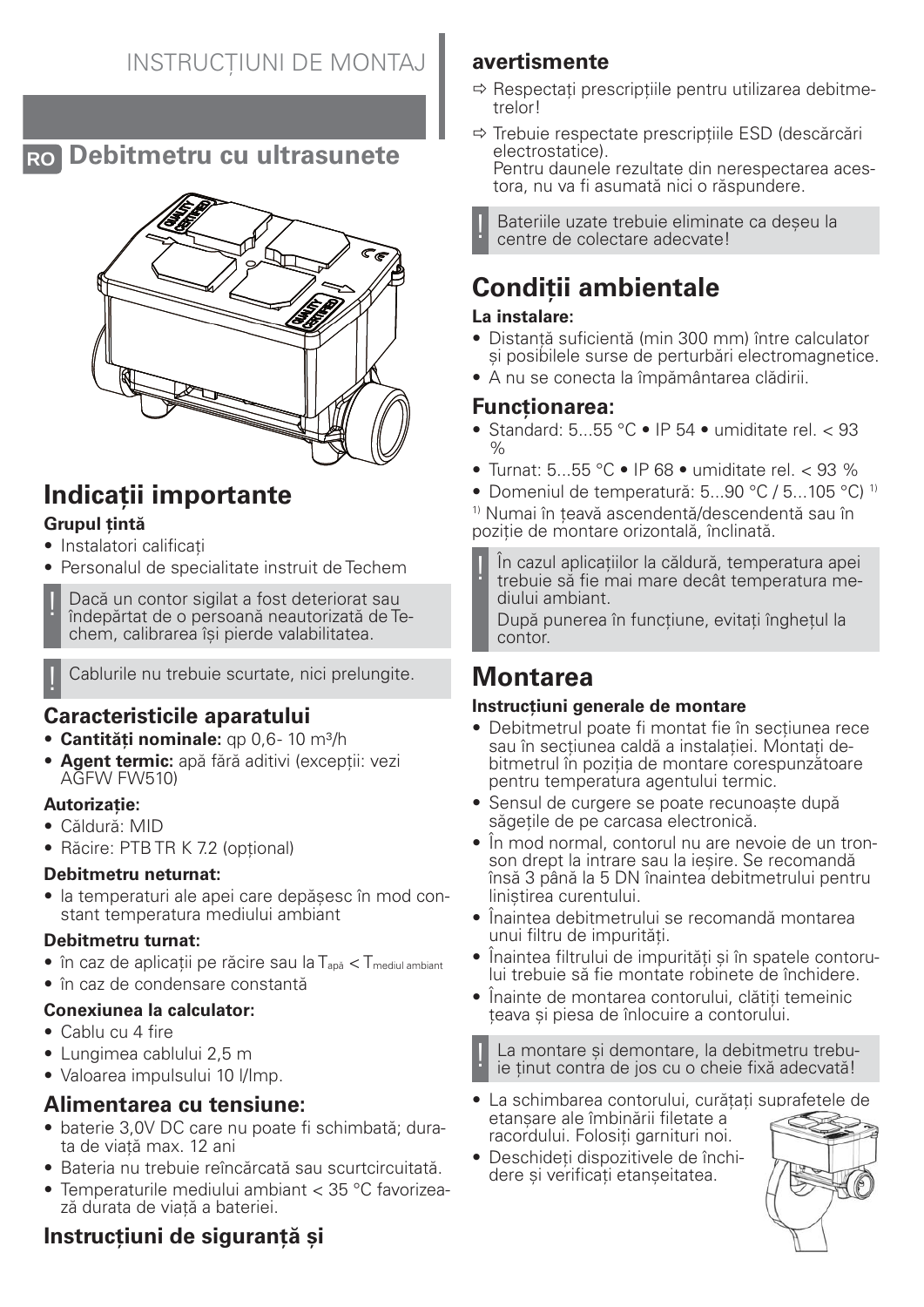- După montare, efectuați verificarea etanșeității și functionalității.
- Consemnați punerea în funcțiune.

## **Poziții de montare**

- orizontal, vertical, oblic
- rotit în sus cu până la 45° față de axa țevii,
- rotit în jos cu până la 90° față de axa țevii.
- Montați carcasa electronică în sus numai în cazul în care la instalare se lucrează cu presiune de regim mare și cu ventilatoare automate.
- La instalarea într-un mediu umed, montați contorul rotit cu 45° față de axa țevii.

În cazul în care este posibil, utilizați aceeași metodă de instalare în aceeași proprietate!

## **Locuri de montare adecvate și neadecvate**



## A, B: OK,

C: nu este OK- acumulare de aer în debitmetru. Se montează într-un punct înalt numai dacă există posibilitatea de aerisire. Nu se montează într-un punct jos!

D: OK numai în sisteme închise.

E: nu este OK - imediat după o îngustare sau după un element de strangulare.

F: nu este OK- prea aproape de partea de aspirație a unei pompe.

G:nu este OK- după o buclă de by-pass în două planuri

- În cazul mai multor contoare într-o unitate: Respectați aceleași condiții de montare! La montarea debitmetrului în returul comun pentru două circuite: distanța minimă de la confluență (piesa T): 10 x DN.
- La A se recomandă montarea înclinată a debitmetrului cu 45°.

## **Comunicare**

Debitmetrul este dotat cu două ieșiri impuls.

- Impuls de utilizare pentru conectarea la un calculator.
- Impuls de control (ieșire de impuls de înaltă rezoluție pentru puncte de testare)

# **Conexiune**

## **Conectare la un calculator (classic S3):**

- $\bullet$  Cablul alb = impuls (borna 10)
- Cablul albastru = împământare (GND) (borna 11)

## **Fără alocare (numai pentru locul de control):**

- Cablul galben
- Cablul maro

## **Simboluri**

| de ex. 1                   | clasa preciziei<br>de înregistrare            |
|----------------------------|-----------------------------------------------|
| PN/PS                      | nivel de presiune                             |
| de ex. DE-07-<br>$MIO04-.$ | număr de conformitate                         |
| CE M                       | anul calibrării,<br>organism notificat,       |
| qi [m <sup>3</sup> /h]     | cel mai mic debit<br>$\eta$ (la qi/qp = 1:50) |
| qp $[m3/h]$                | debitul nominal                               |
| de ex. DN15                | Diametru nominal racord                       |
| $\Sigma$ . m <sup>3</sup>  | Orizontal                                     |
|                            | Vertical                                      |

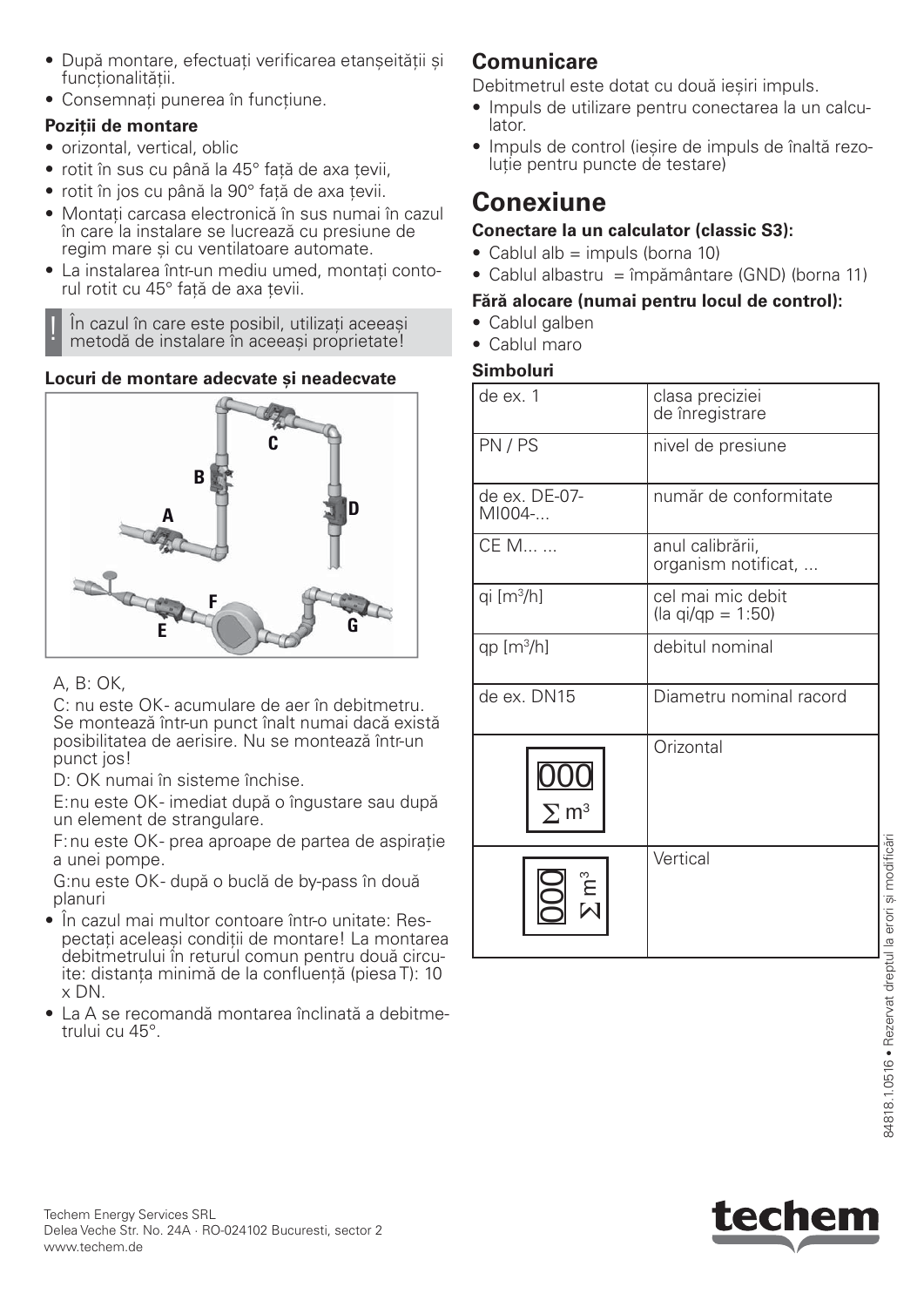## **SE Ultraljuds-volymmätdel**



# **Viktig information**

### **Målgrupp**

- Kvalificerade och specialiserade hantverkare
- Teknisk personal som instruerats av Techem
- Om en plomberad mätare skadas eller avlägsnas av en person som inte agerar på uppdrag av Techem upphör giltighetstiden för kalibrering att gälla.

### **Enhetsegenskaper**

- **Nominell storlek:** qp 0.6-10 m<sup>3</sup>/h
- **Medium:** Vatten utan tillsatser (undantaget: se AGFW FW510)

#### **Tillstånd:**

- Värme: MID
- Kyla: PTB TR K 7.2 (tillval)

### **Icke gjuten volymmätdel:**

• vid vattentemperaturer som permanent är högre än omgivningens temperatur

### **Gjuten volymmätdel:**

- vid kall användning eller  $T_{\text{vatten}} < T_{\text{omdivning}}$
- vid permanent kondensation

#### **Anslutning till räkneverket:**

- Kabel 4-trådig
- Kabellängd 2,5 m
- Pulsvärde 10l/lmp.

## **Spänningstillförsel:**

- ett icke utbytbart 3,0V DC-batteri; max. 12 års nyttjandeperiod
- Batteriet får inte laddas eller kortslutas.
- Omgivningstemperaturer < 35°C gör att batteriet håller längre.

### **Säkerhetsanvisningar och anvisningar om risker**

- $\Rightarrow$  Observera direktiven för användning av volymmätdelar!
- $\Rightarrow$  Direktiven för ESD (elektrostatiska urladdningar) måste följas. Vi tar inget ansvar för skador som uppstår om dessa direktiv inte följs.

! Förbrukade batterier ska lämnas in på lämpliga insamlingsplatser!

# **Omgivningsvillkor**

### **Installation:**

- Håll tillräckligt avstånd minst 300 mm mellan räkneverket och potentiella källor till elektromagnetiska störningar.
- Anslut inte mätaren till byggnadens huvudjordningsskena.

### **Drift:**

- Standard:  $5...55^{\circ}$ C IP  $54 \bullet < 93$  % rel. fuktighet
- Gjuten: 5...55°C IP 68 < 93 % rel. fuktighet
- Temperaturområde: 5...90 °C / 5...105 °C) 1)

1) Endast i stig- / fallrör eller i horisontellt och lutat installationsläge.

Vid användning med värme måste vattentemperaturen vara högre än omgivningstemperaturen.

Undvik att mätaren utsätts för frost efter idrifttagning.

# **Montering**

### **Allmänna monteringsanvisningar**

- Volymmätdelen kan installeras antingen i anläggningens varma eller kalla gren. Montera volymmätdelen i det installationsläge som motsvarar medeltemperaturen
- Flödesriktningen visas med pilar på elektronikhuset.
- Mätaren kräver i normala fall varken en rak inlopps- eller utloppssträcka. Vi rekommenderar dock mellan 3 och 5 DN före volymmätdelen för att lugna ner flödet.
- Vi rekommenderar en smutsfångare före volymmätdelen.
- Före smutsfångaren och bakom mätaren måste ventiler installeras.
- Spola igenom ledningen med mätaruppsättningsdelen grundligt innan mätaren monteras.

<sup>!</sup> Kabeln får varken kortas eller förlängas.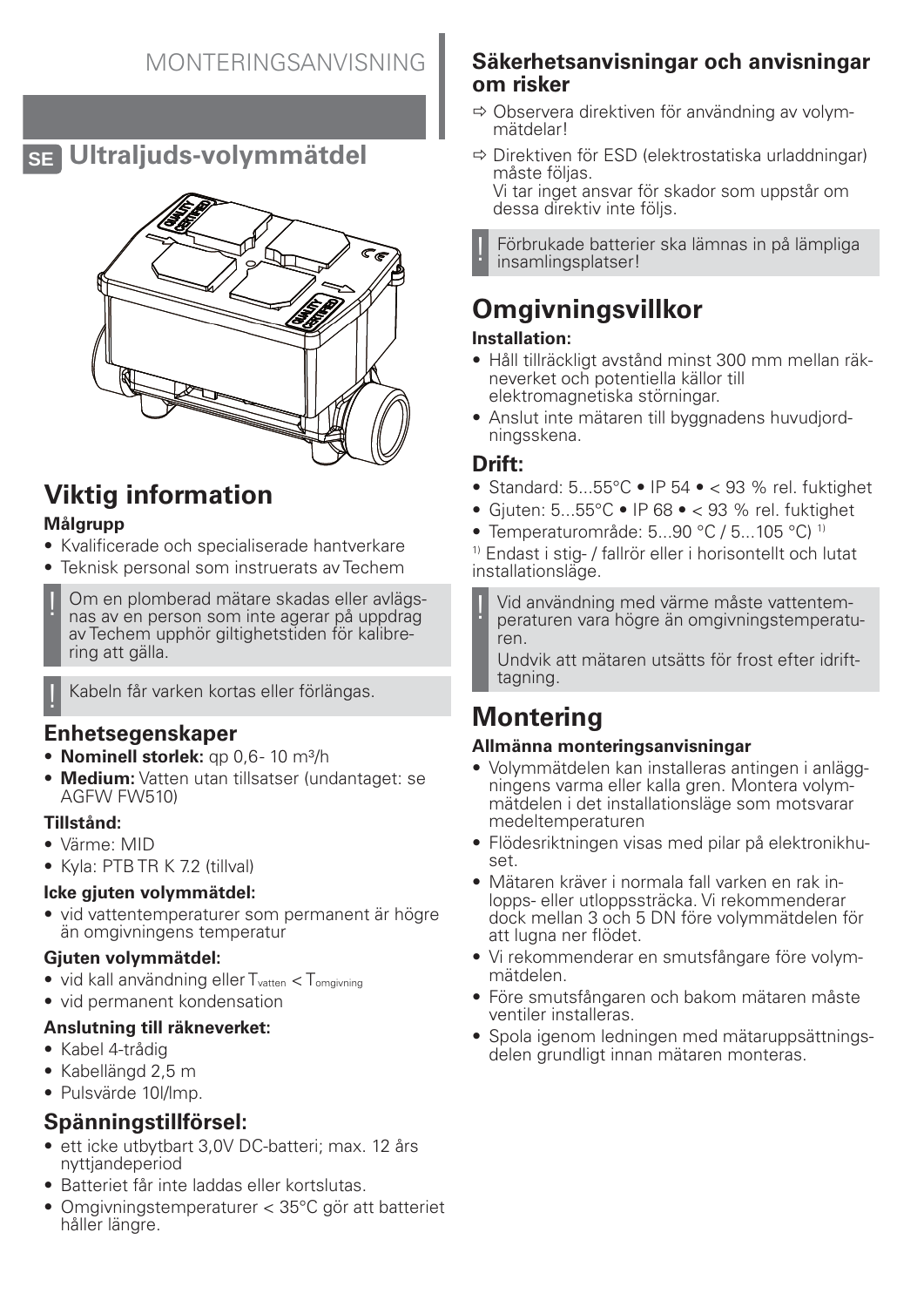- ! Vid montering och nedmontering måste vo-lymmätdelen hållas fast underifrån med en passande gaffelnyckel!
- Gör rent kopplingarna när du byter ut mätaren. Använd nya isoleringar.
- Öppna ventilerna och kontrollera att de är täta.
- Genomför en packning och funktionskontroll efter monteringen.
- Dokumentera idrifttagningen.

### **Installationslägen**

- vågrätt, lodrätt, snett
- med en vridning uppåt på upp till 45° till röraxeln
- med en vridning nedåt på upp till 90° till röraxeln
- Elektronikhus får endast monteras uppåt om man arbetar med högt drifttryck och automatisk ventilation vid installationen.
- Vid installation i fuktig omgivning ska mätaren installeras i 45° vridning till röraxeln

! Inom en fastighet bör montering ske på ett så enhetligt sätt som möjligt!

### **Lämpliga och olämpliga installationsplatser**



### A, B: OK,

C: inte OK - luftsamling i volymmätdelen. Installation på en punkt högt uppe är endast möjlig om möjlighet till ventilation finns. Ingen installation på låga punkter!

D:Endast OK i slutna system.

E: inte OK- omedelbart efter en avsmalning eller en strypande modul.

F: inte OK - för nära sugsidan på en pump.

G:inte OK - efter en avböjningsplatta i två nivåer

- Om flera mätare finns på en enhet: Observera samma installationsvillkor! Installation av volymmätdelen i det gemensamma returflödet för två kretsar:Minsta tillåtna avstånd till sammanflödet (T-stycket): 10 x DN.
- Vid A rekommenderas att volymmätdelen installeras i en vinkel på 45°.

#### Techem Sverige AB Elbegatan 5, 211 20, Malmö www.techem.se

## **Kommunikation**

Volymmätdelen är försedd med två pulsutgångar.

- Arbetspuls som ansluts till ett räkneverk.
- Kontrollpuls (högupplösande pulsutgång för kontrollplatser)

# **Anslutning**

### **Anslutning till ett räkneverk (classic S3):**

- Vit kabel = Puls (terminal 10)
- Blå kabel = jordning (GND) (terminal 11)

### **Utan tilldelning (endast för kontrollplats):**

- Gul kabel
- Brun kabel

#### **Symboler**

| t.ex. 1                 | noggrannhetsklass                    |
|-------------------------|--------------------------------------|
| PN/PS                   | Trycknivå                            |
| t.ex. DE-07-MI004-      | Överensstämmelsenum-<br>mer          |
| CE M                    | kalibrering,                         |
| qi [m <sup>3</sup> /h]  | minsta flöde<br>(om $qi/qp = 1:50$ ) |
| $qp [m^3/h]$            | Nominellt flöde                      |
| t.ex. DN15              | Anslutning nominell vidd             |
| $\Sigma$ m <sup>3</sup> | Horisontell                          |
|                         | Vertikal                             |